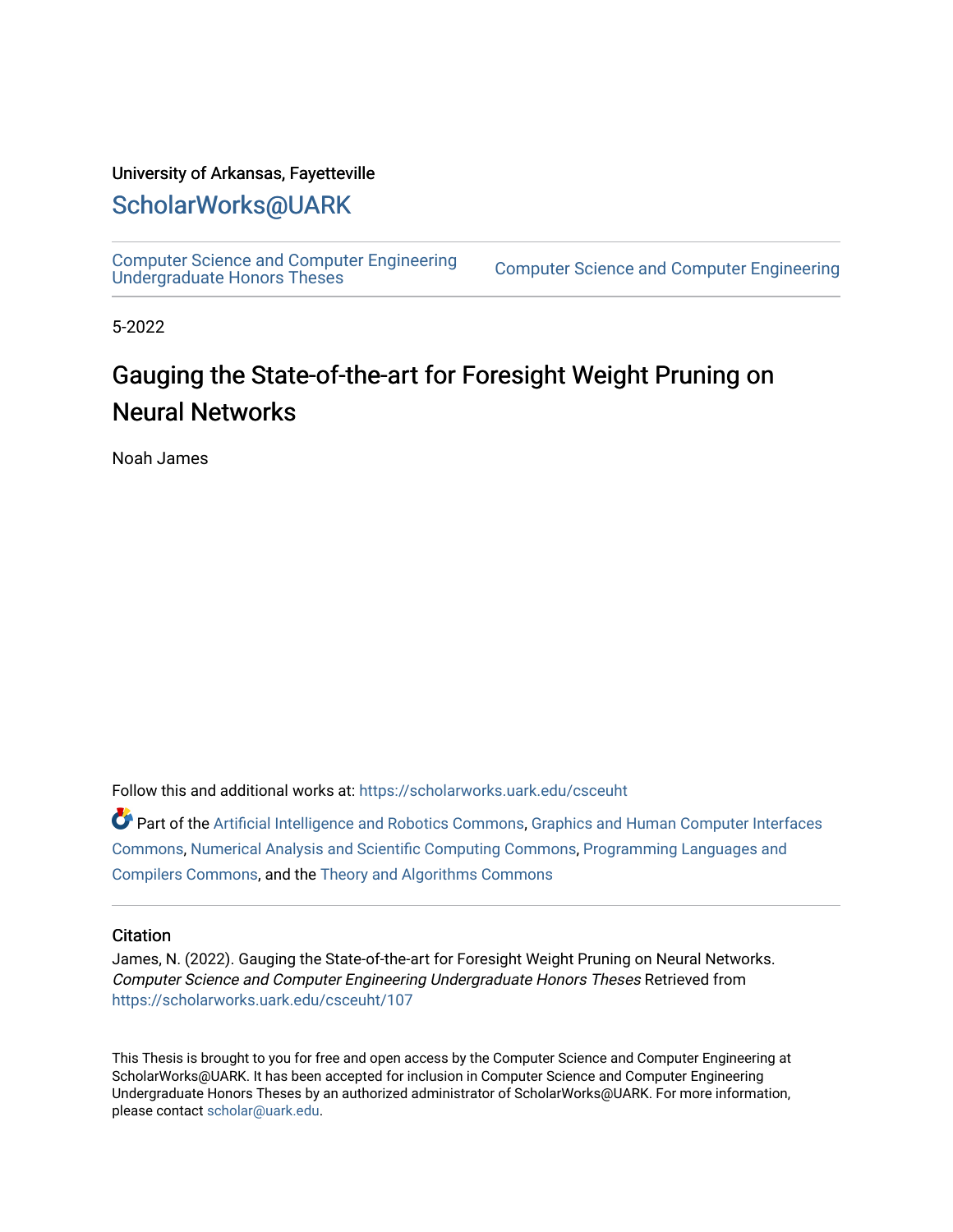Gauging the State-of-the-art for Foresight Weight Pruning on Neural Networks

An Undergraduate Honors College Thesis

in the

Department of Computer Science and Computer Engineering College of Engineering University of Arkansas Fayetteville, AR April, 2022

by

Noah James Bachelor of Science in Computer Science, 2022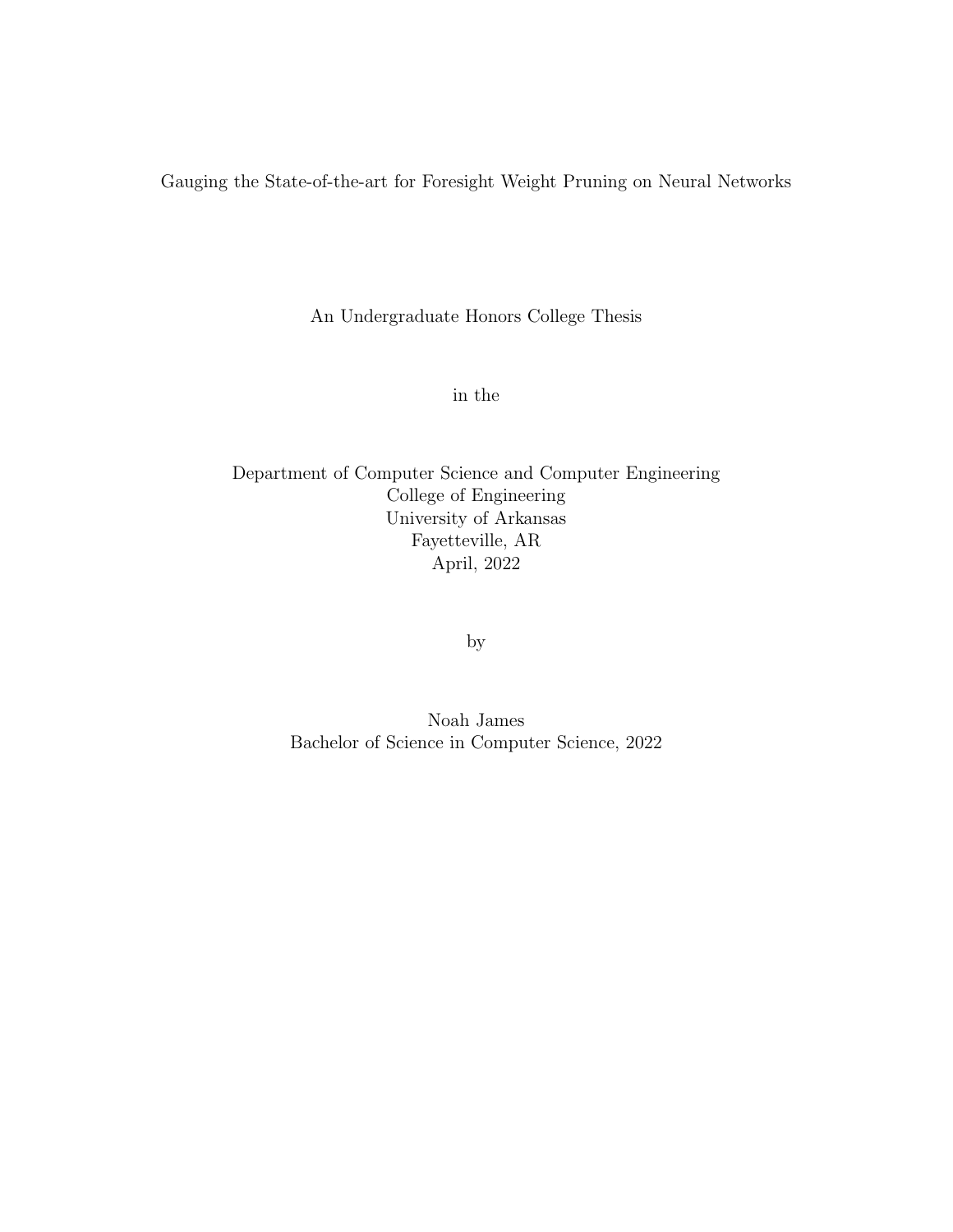### Abstract

The state-of-the-art for pruning neural networks is ambiguous due to poor experimental practices in the field. Newly developed approaches rarely compare to each other, and when they do, their comparisons are lackluster or contain errors. In the interest of stabilizing the field of pruning, this paper initiates a dive into reproducing prominent pruning algorithms across several architectures and datasets. As a first step towards this goal, this paper shows results for foresight weight pruning across 6 baseline pruning strategies, 5 modern pruning strategies, random pruning, and one legacy method (Optimal Brain Damage). All strategies are evaluated on 3 different architectures and 3 different datasets. These results reveal several truths for foresight pruning. First, magnitude-based methods are ill-advised and perform worse than random pruning in a large percentage of test cases. Second, Hessianbased methods commonly under-prune by approximately 50%, rendering them slightly worse than competing methods that prune right at the given compression ratio. Third, Single-shot Network Pruning (SNIP) is the most consistent method for foresight pruning, followed by GraSP, Layer-adaptive Magnitude Pruning (LAMP), and the gradient-magnitude baselines. Finally, the toughest issue for researchers developing new foresight pruning methods will be how to prevent layer-collapse without significant cost to task accuracy.

**Keywords**: Supervised learning, computer vision, image classification, unstructured pruning, foresight pruning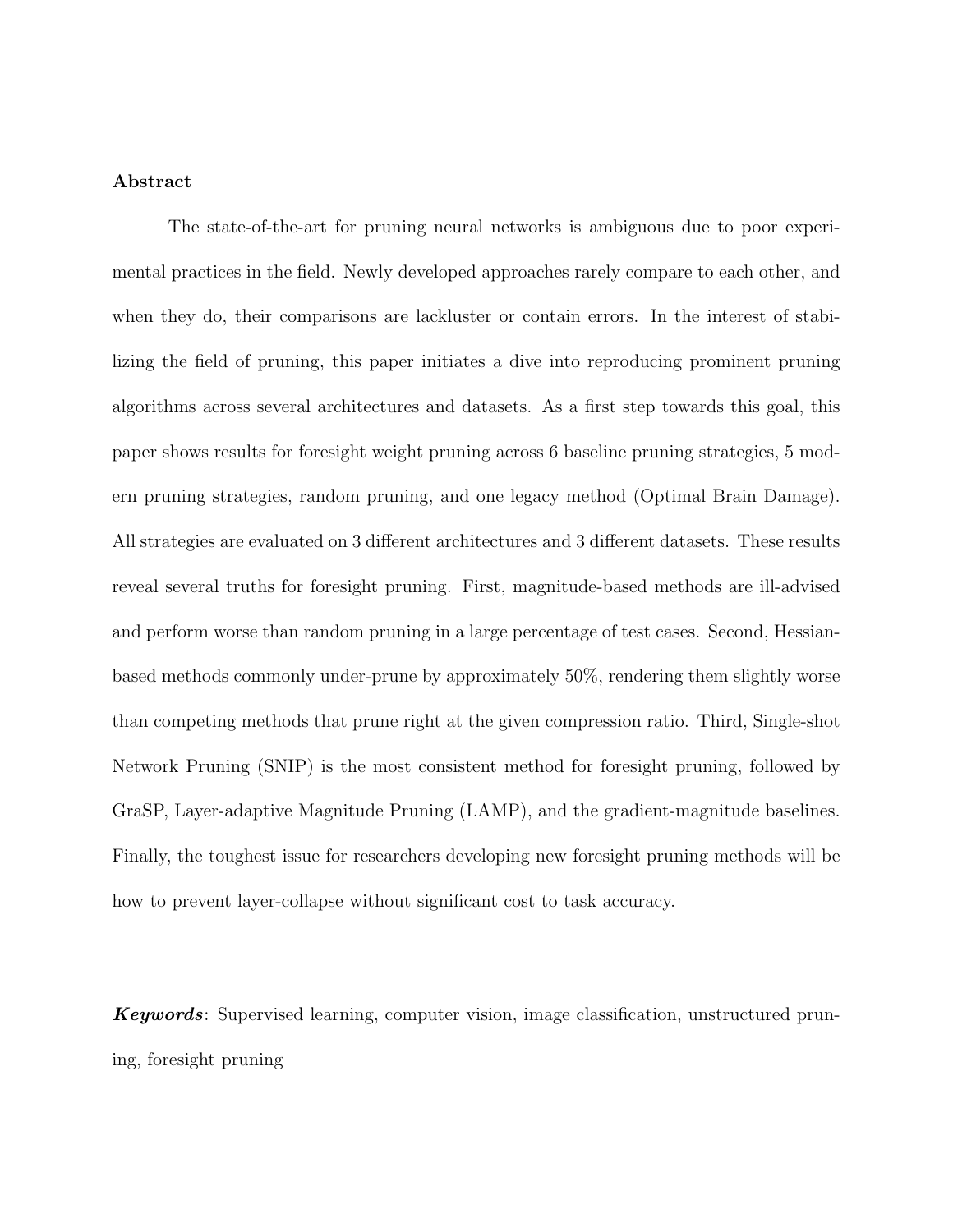# TABLE OF CONTENTS

|                                                                                                                                                                                                                | ii                                                 |
|----------------------------------------------------------------------------------------------------------------------------------------------------------------------------------------------------------------|----------------------------------------------------|
|                                                                                                                                                                                                                | iii                                                |
|                                                                                                                                                                                                                | $\mathbf{V}$                                       |
|                                                                                                                                                                                                                | vi                                                 |
| $\mathbf{1}$                                                                                                                                                                                                   | $\mathbf{1}$                                       |
| $\overline{2}$<br>Related Works<br>2.1<br>2.2                                                                                                                                                                  | $\overline{5}$<br>$\overline{7}$<br>$\overline{7}$ |
| 2.2.1<br>2.2.2<br>2.2.3<br>2.2.4<br>10                                                                                                                                                                         | 8<br>9<br>9                                        |
| 11<br>3<br>11<br>3.1<br>13<br>3.2<br>Layer-adaptive Magnitude Pruning $(LAMP) \dots \dots \dots \dots \dots \dots$<br>3.3<br>14<br>15<br>3.4<br>Gradient Signal Preservation (GraSP)<br>3.5<br>16<br>3.6<br>17 |                                                    |
| 20<br>$\overline{4}$<br>20<br>4.1<br>4.1.1<br>20<br>4.1.2<br>21<br>22<br>4.1.3<br>4.1.4<br>4.2<br>4.2.1<br>$VGG-16$<br>4.2.2<br>28                                                                             | 22<br>23<br>23                                     |
| 4.2.3<br>33<br>35<br>4.3                                                                                                                                                                                       |                                                    |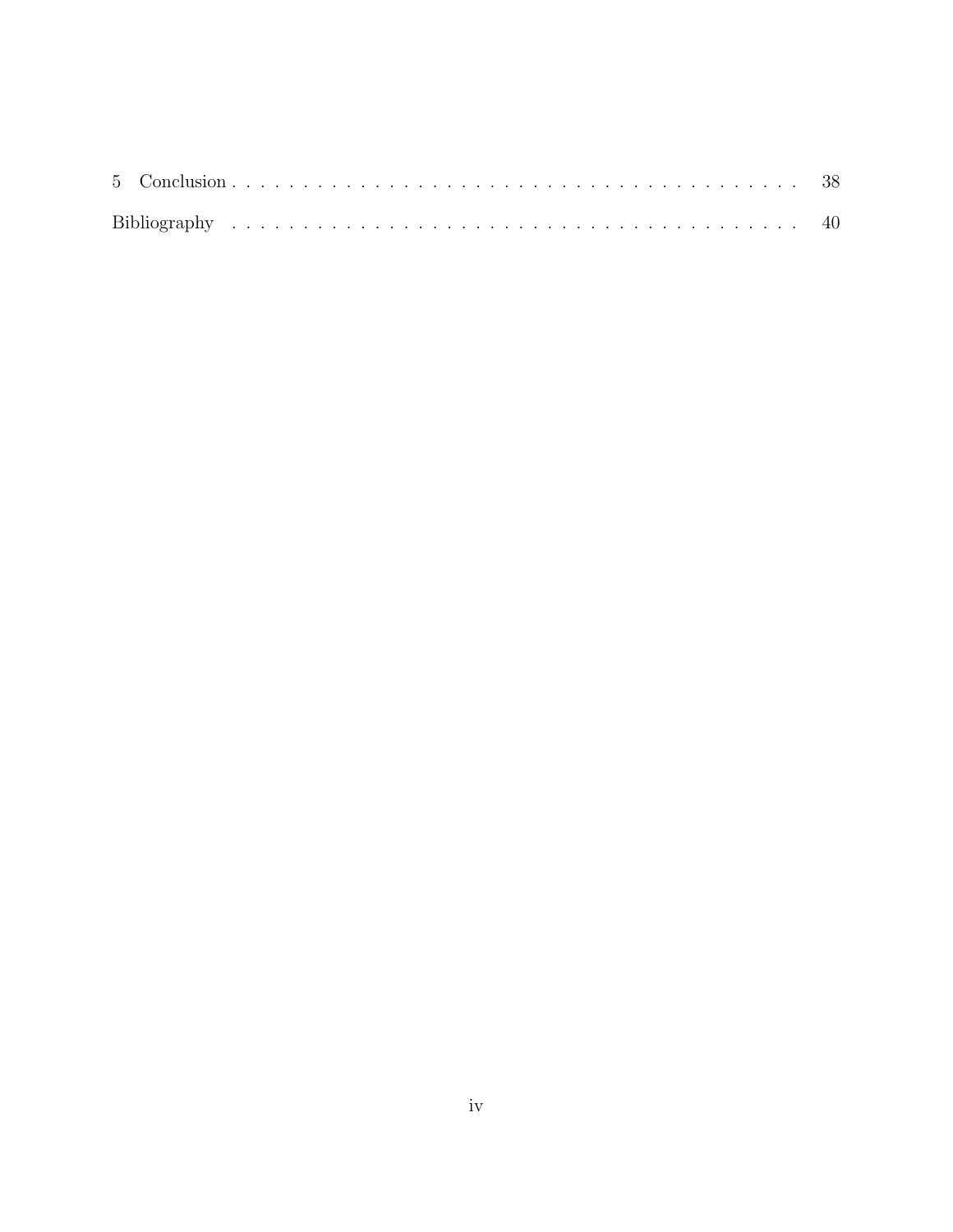# LIST OF FIGURES

|                | Figure 1.1: Network Pruning Performed on a Small Network of Linear Layers           | 3  |
|----------------|-------------------------------------------------------------------------------------|----|
|                |                                                                                     | -6 |
| Figure $4.1$ : | Top-1 Accuracy vs. Compression for VGG-16 on CIFAR-10 $\dots \dots$                 | 26 |
| Figure 4.2:    | Top-5 Accuracy vs. Compression for VGG-16 on CIFAR-10 $\dots \dots$                 | 26 |
|                | Figure 4.3: Top-1 Accuracy vs. Compression for VGG-16 on CIFAR-100                  | 27 |
| Figure 4.4:    | Top-5 Accuracy vs. Compression for VGG-16 on CIFAR-100                              | 27 |
| Figure $4.5$ : | Compression Error vs. Compression for VGG-16 on CIFAR-10 $\dots$ .                  | 28 |
| Figure $4.6$ : | Top-1 Accuracy vs. Compression for ResNet-56 on CIFAR-10                            | 31 |
| Figure 4.7:    | Top-5 Accuracy vs. Compression for ResNet-56 on CIFAR-10                            | 31 |
| Figure 4.8:    | Top-1 Accuracy vs. Compression for ResNet-56 on CIFAR-100                           | 32 |
|                | Figure 4.9: Top-5 Accuracy vs. Compression for ResNet-56 on CIFAR-100               | 32 |
|                | Figure 4.10: Compression Error vs. Compression for ResNet-56 on CIFAR-10            | 33 |
|                | Figure 4.11: Top-1 Accuracy vs. Compression for CNN on MNIST $\dots \dots \dots$    | 34 |
|                | Figure 4.12: Top-5 Accuracy vs. Compression for CNN on MNIST $\ldots \ldots \ldots$ | 34 |
|                | Figure 4.13: Compression Error vs. Compression for CNN on MNIST                     | 35 |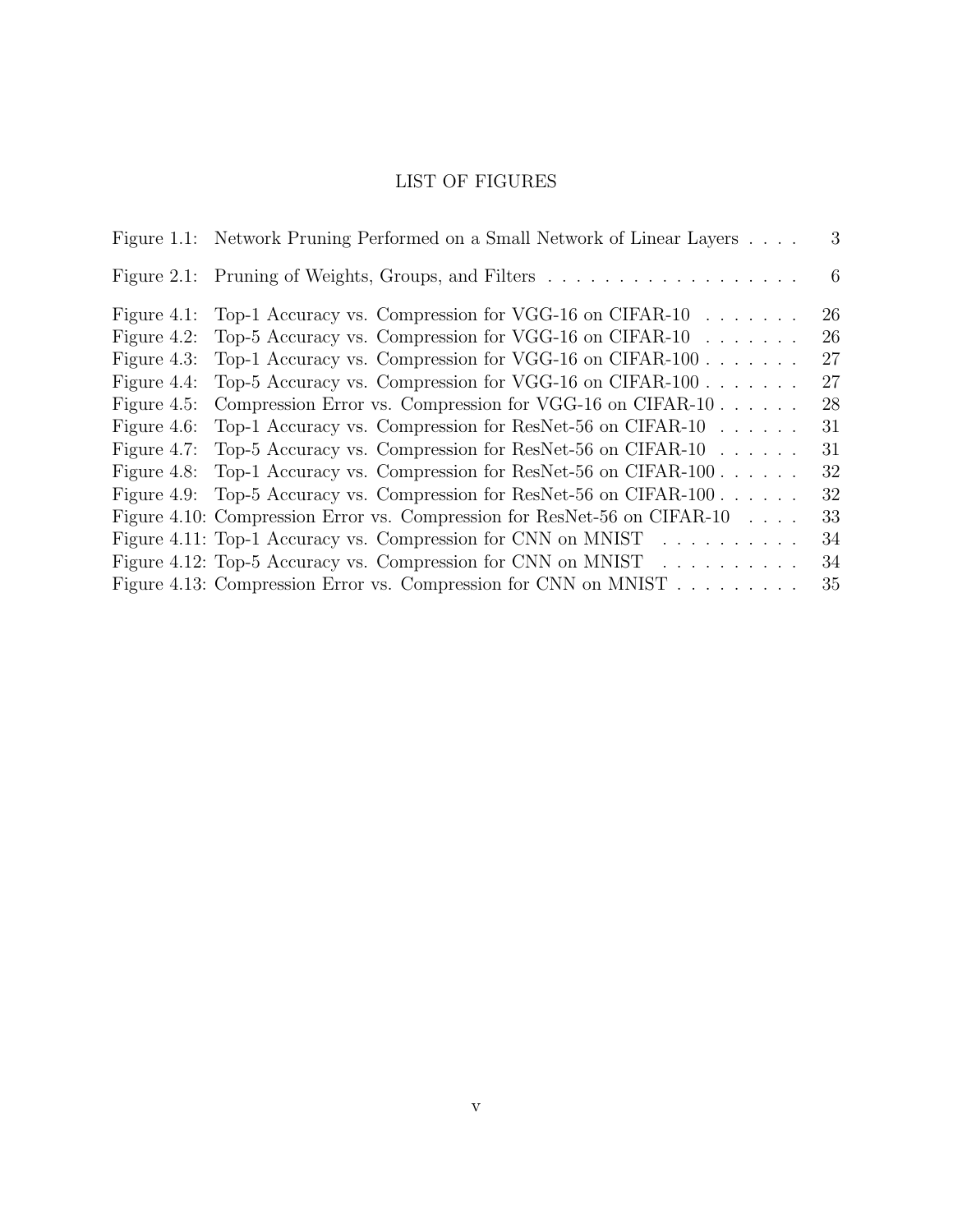# LIST OF TABLES

| Table 4.4: Results: Pruning ResNet-56 at a Compression Ratio of 32    | -29 |
|-----------------------------------------------------------------------|-----|
| Table 4.5: Results: Pruning ResNet-56 at a Compression Ratio of 64 30 |     |
|                                                                       |     |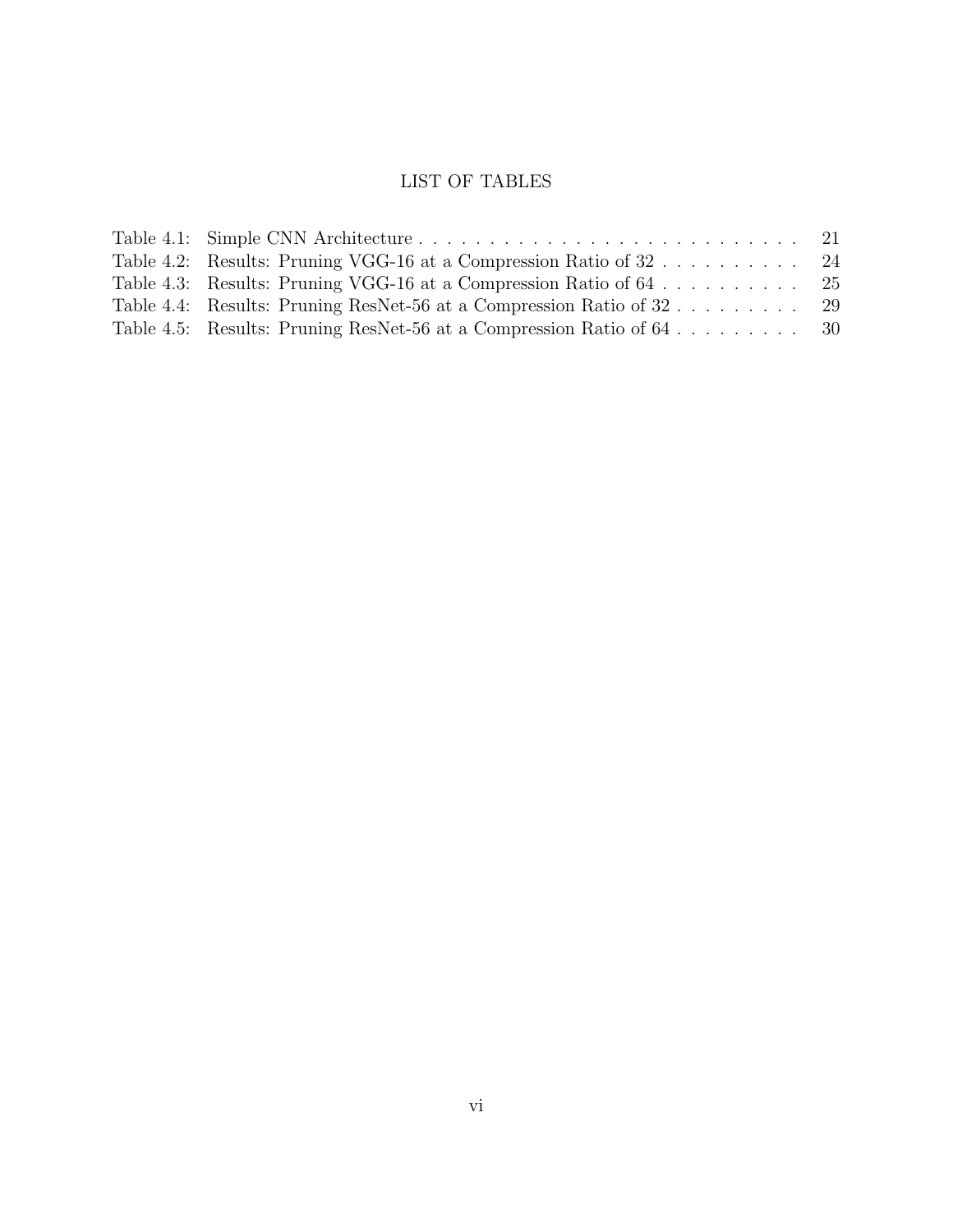#### 1 Introduction

The modern era of big data and deep learning has seen a plethora of breakthroughs in advancing the field of machine learning. Deep models can already produce highly accurate predictions that surpass human capabilities, and they are only getting better with time. The primary drawback of these developments, however, is the increasing computational expense. This trade-off is a staple of machine learning model development, where efficiency is improved at the expense of accuracy. In computer vision, the best-performing models like ResNet [1], VGG [2], and EfficientNet [3] usually have parameter counts on the scale of  $10^7$ . Parameter counts are several orders of magnitude larger for natural language processing, where state-ofthe-art neural networks now boast billions or even trillions of parameters with architectures like GPT-3 [4] or Switch Transformers [5]. Although modern GPUs give the benefit of parallelizing operations and thus accelerating neural network passes immensely, the inherent memory limits of GPU devices makes practical implementations of these algorithms a chore. As mobile computing has become more ubiquitous, it is necessary to find solutions to the unwieldy nature of deep neural networks so that they can be used in day-to-day pragmatic applications. One of the most straightforward of these solutions is pruning.

Neural networks are often explained with terminology that relates them to biological brains, and this analogy continues to serve well in the context of pruning. Traditionally, a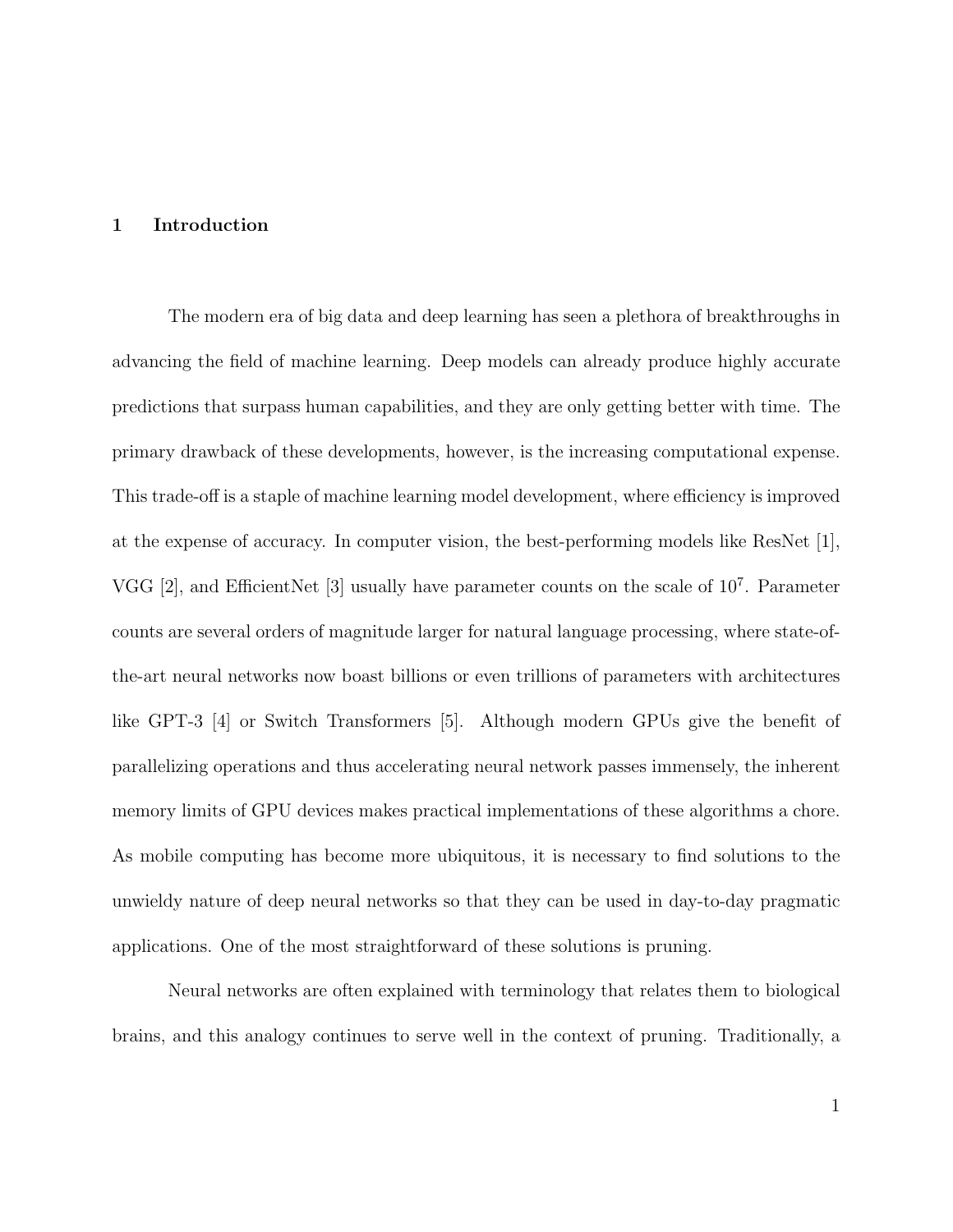neural network was seen as a set of biological neurons with connections known as synapses between them. Neurons would send information to neighboring neurons with electrical signals or neurotransmitters via the synapses. The concept of the artificial neural network took inspiration from this biological example, constructing nodes to emulate neurons and weights between them to emulate synapses. The extensible nature of the artificial neural network allowed for the representation of complex functions, much like biological counterpart. Additionally, biological neural networks also undergo a form of pruning known as synaptic pruning. A 1979 study discovered that over time, starting from about 1-2 years of age, synaptic density decreases by 50% going into adolescence and adulthood [6, 7]. This trend corresponds with increases in cognitive functions as a result of redundant neural pathways being removed and the more important ones strengthened. In artificial neural networks, the idea is much the same. Redundant weights are deleted at minimal cost to the network's overall function, and as a result inference speed is higher. In some cases, the accuracy is conserved or even improved. Figure 1.1 depicts the results of pruning applied to a fullyconnected network.

In current neural network pruning literature, the prevailing theory is that modern networks are overparameterized, meaning that they use far more parameters than are necessary to solve the given task. This idea was reinforced by the development of the Lottery Ticket Hypothesis, a prediction that every neural network contains a randomly initialized subnetwork, termed a "winning ticket," that can be trained to at least the same accuracy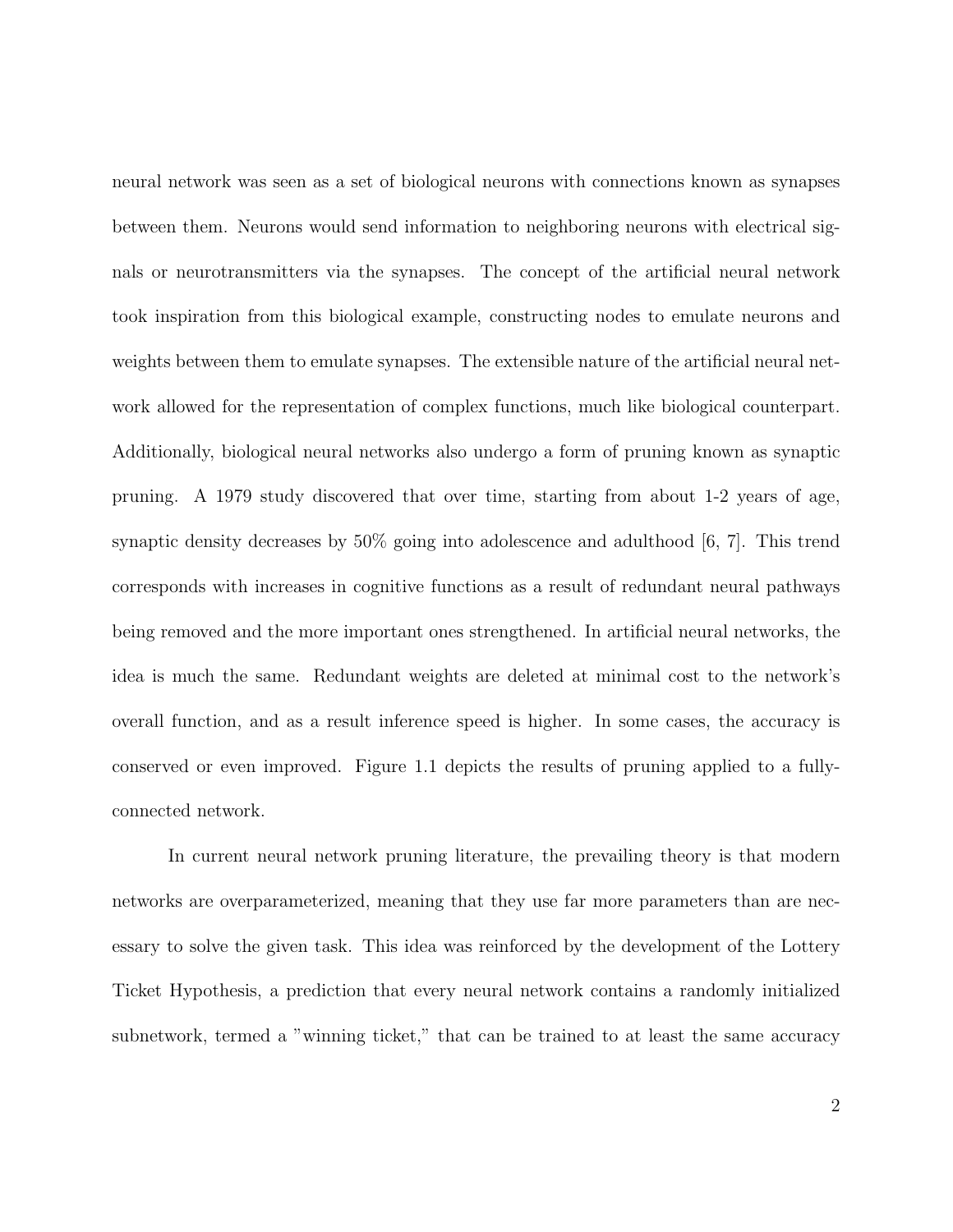

Figure 1.1: Network Pruning Performed on a Small Network of Linear Layers

in at most the same number of iterations [8]. Due to simple combinatorics, overparameterized networks have more possible "winning tickets" to choose from during training. The paper that posited this argument also proposed that standard pruning procedures were able to eventually find this subnetwork, but only after training. We can intuitively understand why trained models are easy to prune into a "winning ticket," as unneeded parameters will often have stark differences to the more important connections after training. Conversely, using traditional pruning methods to prune a freshly-initialized network is difficult because there is no implicit information related to the task that the pruning strategy can exploit. Subsequent experiments on the Lottery Ticket Hypothesis all but confirmed the hypothesis, which now motivates more research into pruning before training, the goal being that if we can automatically determine optimal network substructures prior to training, then we can easily speed up training and inference while also improving accuracy. In this work, we denote pruning conducted prior to training as foresight pruning and pruning periodically once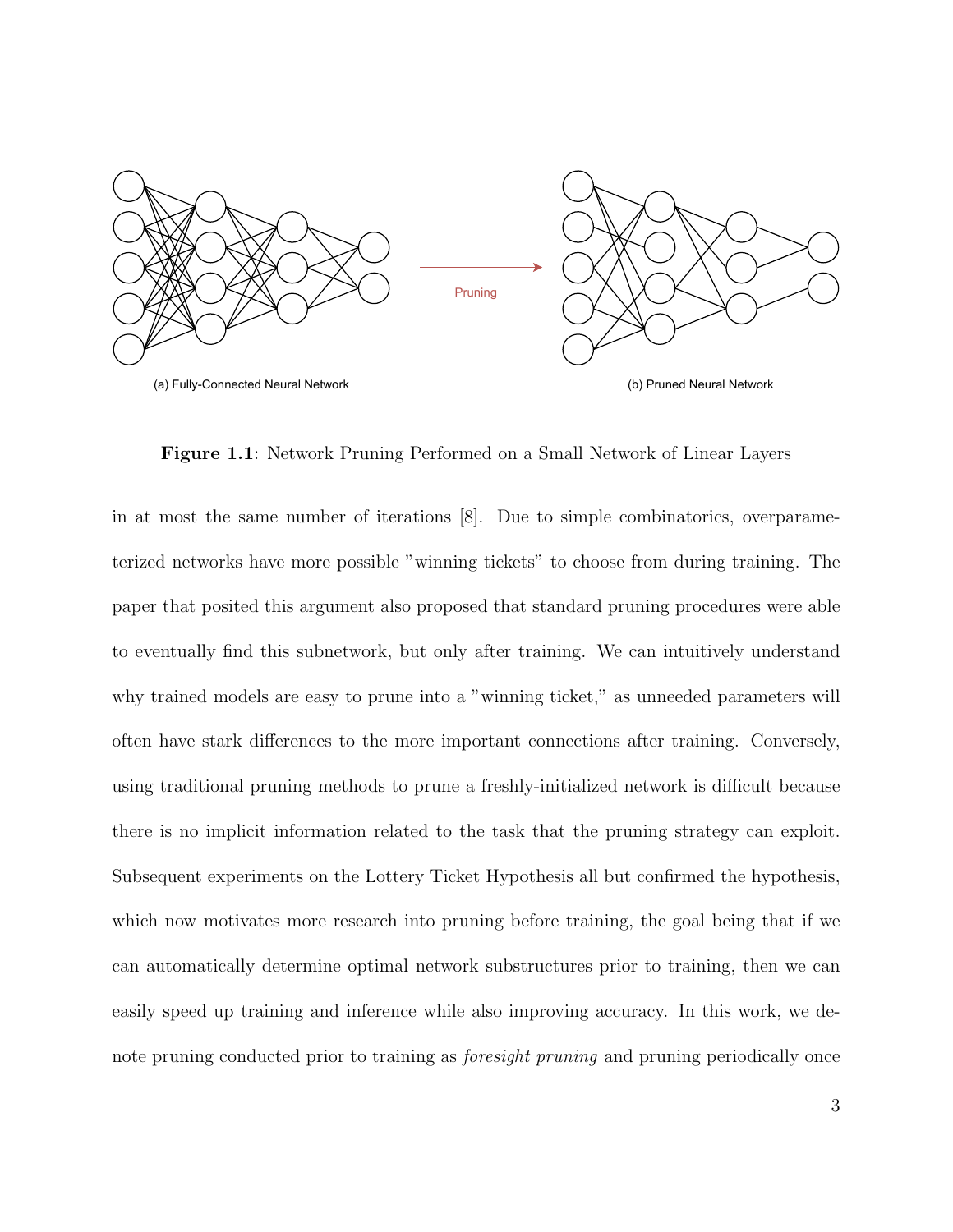successively smaller networks converge as *iterative pruning*.

Unfortunately, despite monumental developments like these in the field of neural network pruning, there is a staggering lack of reproducibility or consistent state-of-the-art comparisons. A recent survey paper examined 81 pruning papers and found numerous issues, including omission of comparisons with previous methods, usage of nonstandard metrics, and inexact descriptions of the experimental setup that would lead to confounding variables, among many other problems [9]. With the literature being in this state, it is nigh impossible to determine the state-of-the-art and thus advance the field. To attempt to address this problem, this work will focus on implementations for foresight pruning in light of the Lottery Ticket Hypothesis while aiming to lay the foundation for a comprehensive comparison of pruning methods.

This sections in this paper are outlined in the following manner. Section 2 summarizes related works on pruning before delving into explanations of the baselines used for the experiments. Section 3 describes the 6 implemented methods beyond the baselines. Section 4 describes the experimental design, hyperparameter information, and results of the foresight pruning experiments. Section 5 analyzes the results and proposes further avenues of pruning research.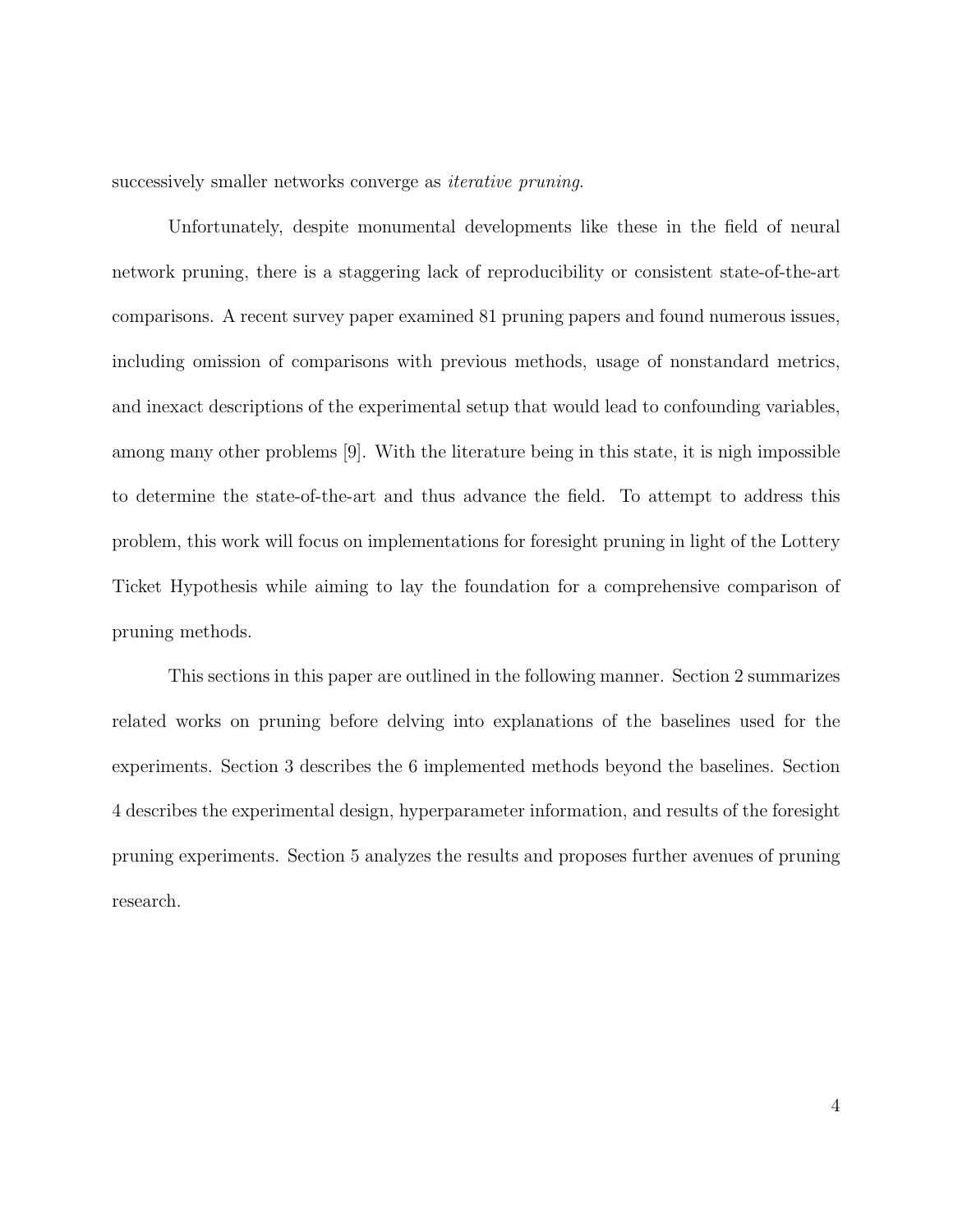#### 2 Related Works

Neural network pruning was proposed as a concept long before the deep learning renaissance. The 1989 paper on skeletonization [10] was one of the earliest investigations on the subject and sparked a multitude of similar papers like Optimal Brain Damage [11] and Optimal Brain Surgery [12]. Following these initial developments for neural network pruning, there was a long drought for the field, as pruning seemed to significantly impact the accuracy of the tiny networks of the time with nigh-negligible gains in efficiency. However, the revival of neural networks with big data and deep learning following the ImageNet competitions [13] saw a return to the question of pruning. In 2015, Han et al. revitalized the field and standardized the algorithmic form to involve training until convergence and then pruning connections before fine tuning the network again [14]. As the authors suggest, this basic methodology allows the network to learn important connections based on the loss function that guides the training as well as the specific pruning strategy. Then, the network is retrained until convergence with the new, sparse architecture.

In recent years, more focus has been drawn to filter pruning. This trend is due in large part to the immense success of convolutional neural networks for popular tasks like image classification. Whereas convolutional layers learn filter matrices that are passed over the input as a sliding dot product, traditional fully-connected layers consist of a single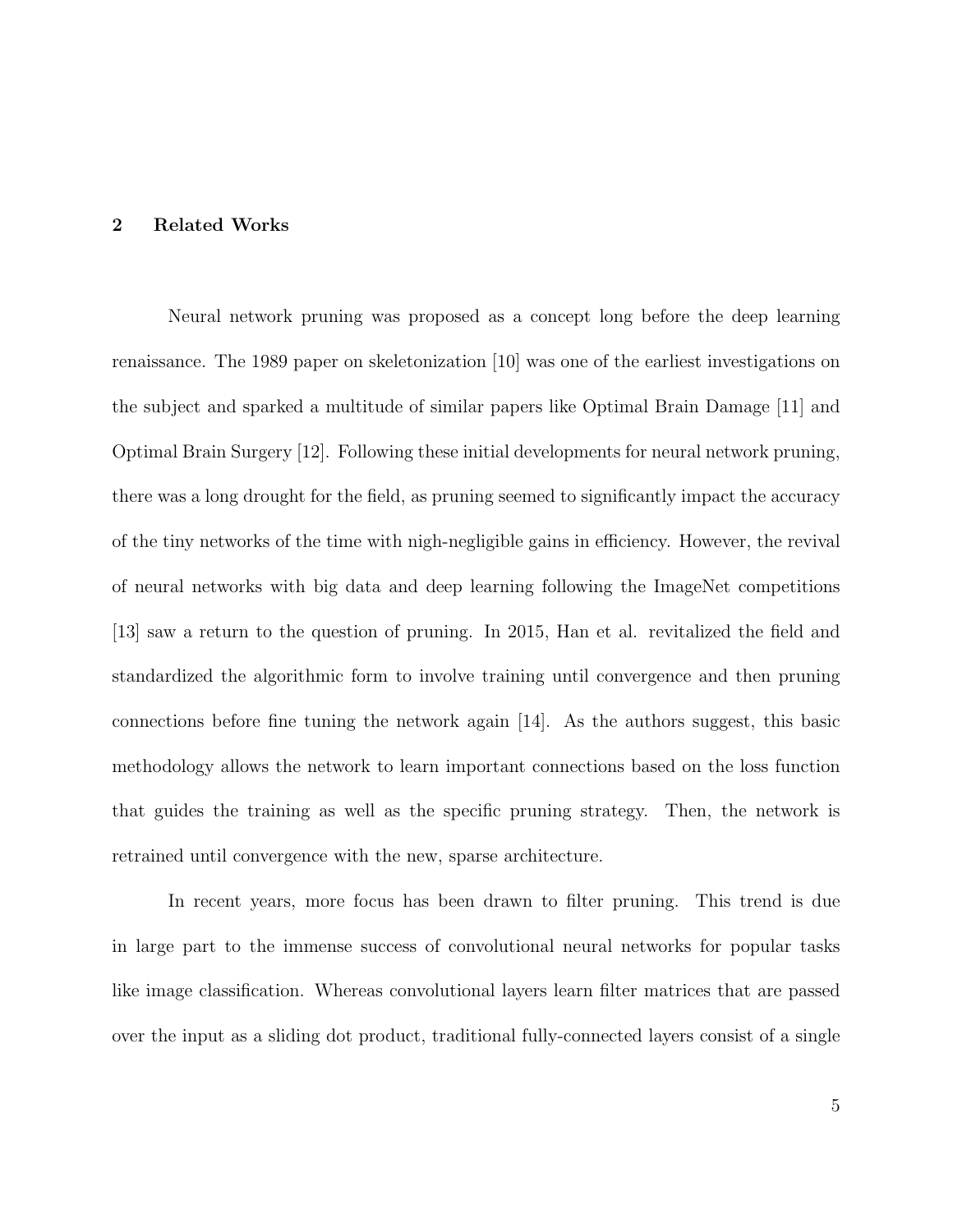

Figure 2.1: Pruning of Weights, Groups, and Filters

weight matrix used for a linear transformation of the input. Due to this inherent difference in structure, pruning methods needed to be developed that considered groups of weights, neurons, or filters for removal. Because this type of pruning entails entire structures being pruned from a network, it is referred to as structured pruning. Standard weight pruning, on the other hand, is known as unstructured pruning, because it will prune individual weights from the network, not structures. An example of the differences of between weight, group, and filter pruning on convolutional filters is shown in Figure 2.1.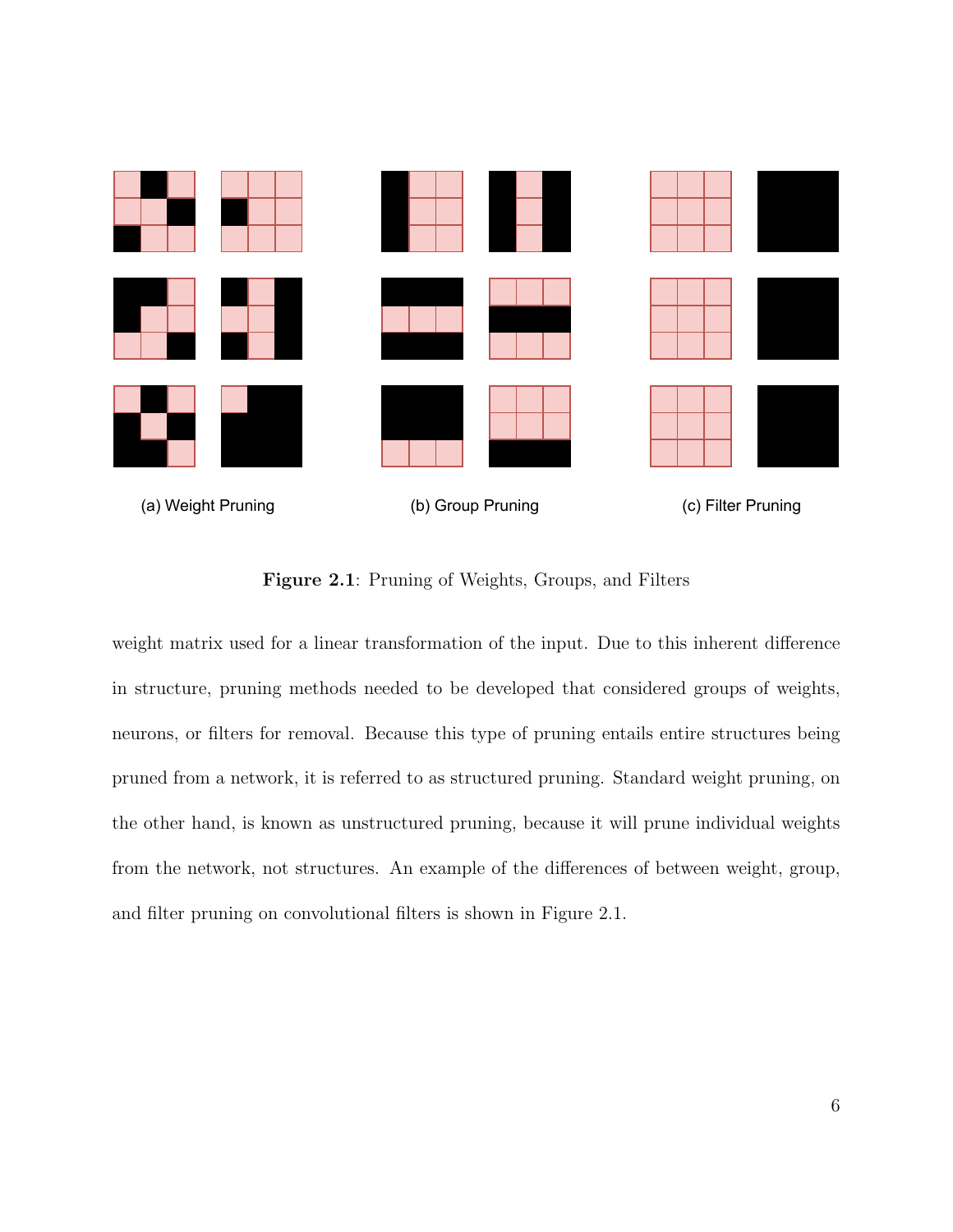### 2.1 Filter Pruning

Filter pruning is relatively recent in conception but has quickly garnered widespread attention in pruning literature. [15] put forward the first filter pruning method, which prunes filters with small  $l_1$ -norms. This is conceptually equivalent to pruning weights based on their magnitude. Soft filter pruning was suggested by [16] so as to retain the model capacity during the successive pruning of filters. This was accomplished by setting pruned filters to zero based on their  $l_2$ -norm and then continuing to train them before the final pruning step. [17] used batch normalization scaling to induce sparsity in filters. Another approach was proposed by [18] whereby filters close to the geometric median were selected for pruning. Many other filter pruning methods [19, 20, 21, 22] rely on using training data and layer activations to determine the best filters to prune.

# 2.2 Weight Pruning

As weight pruning comparisons will be the focus of this work, most of the important methods are outlined in Section 3. There are, however, a variety of useful baselines against which every weight pruning algorithm must be compared. The familiar magnitude-based pruning is a simple example, but we can also look at gradient-based and activation-based scoring functions. Finally, random pruning is the most straightforward pruning baseline to be included in this work.

Another consideration for our study of weight pruning is baselines is how we choose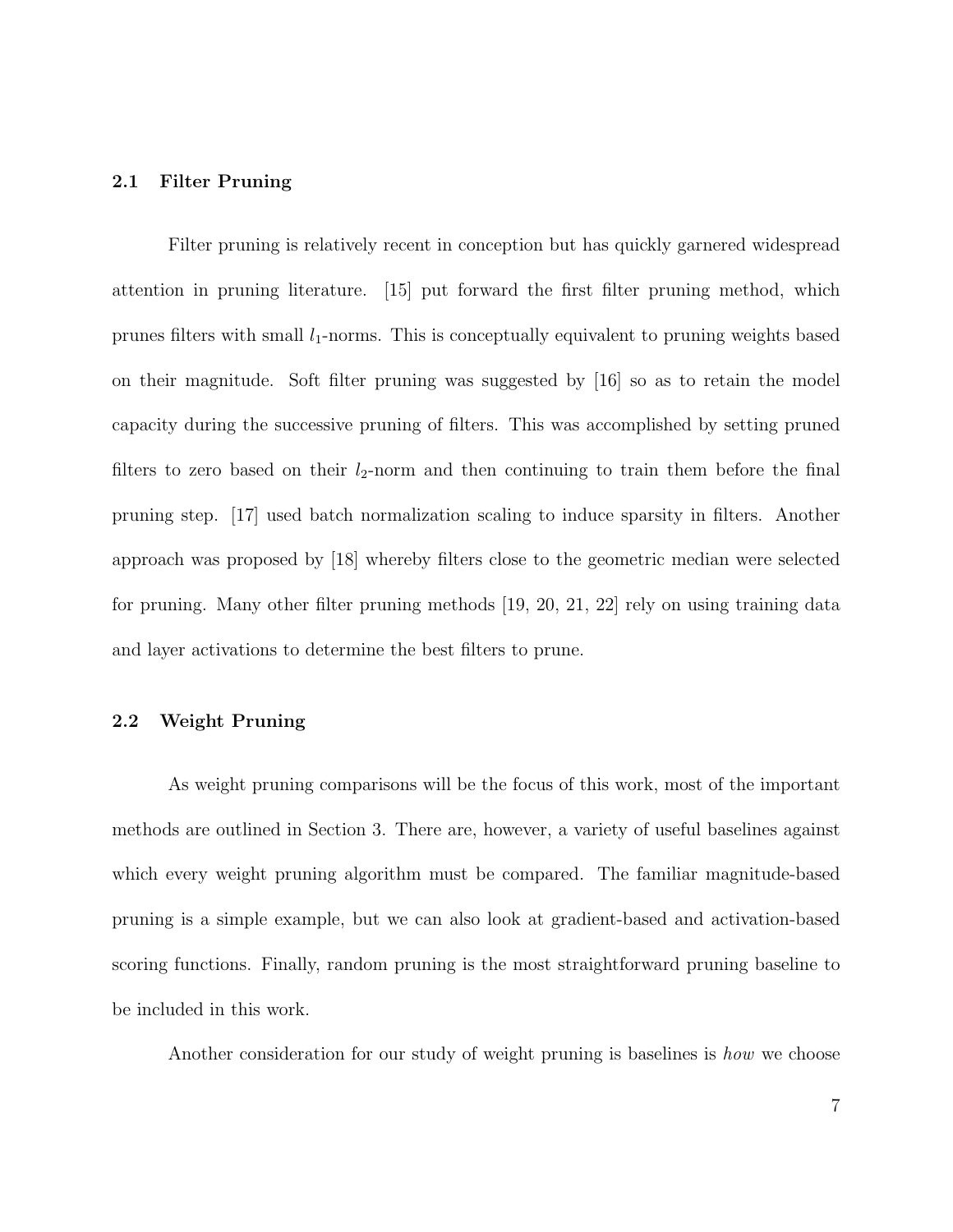to apply them. There are 2 primary strategies for conducting a weight pruning algorithm: global and layer-wise. A global pruning algorithm will consider every weight in the network simultaneously for pruning based on their scores. A layer-wise pruning algorithm will prune each layer separately according to a given pruning ratio. For example, given a pruning ratio of 0.2, a global method will prune 20% of a network's total parameters, whereas a layerwise method will prune 20% of the parameters in the first layer, 20% of the parameters in second layer, and so on for every layer. While global pruning normally performs better than its layer-wise counterpart, it is guaranteed to suffer from layer-collapse, the pruning of all parameters in a layer, at some pruning ratio threshold. Layer-collapse as an issue is expounded upon further in Section 3.6.

With each baseline (magnitude, gradient, activation) having a global and layer-wise version, we have a total of 6 baseline pruning strategies plus random pruning.

#### 2.2.1 Magnitude-based Pruning

Seeing as standard magnitude-based approaches have continued to be competitive with the state-of-the-art over the years, it should serve as a baseline for every comparison. For magnitude-based pruning, the motivation is that smaller weights will have less of an impact on the overall network output, and thus they are less important. Assuming that smaller scores are pruned first, the magnitude-based score function is defined in Equation 2.1,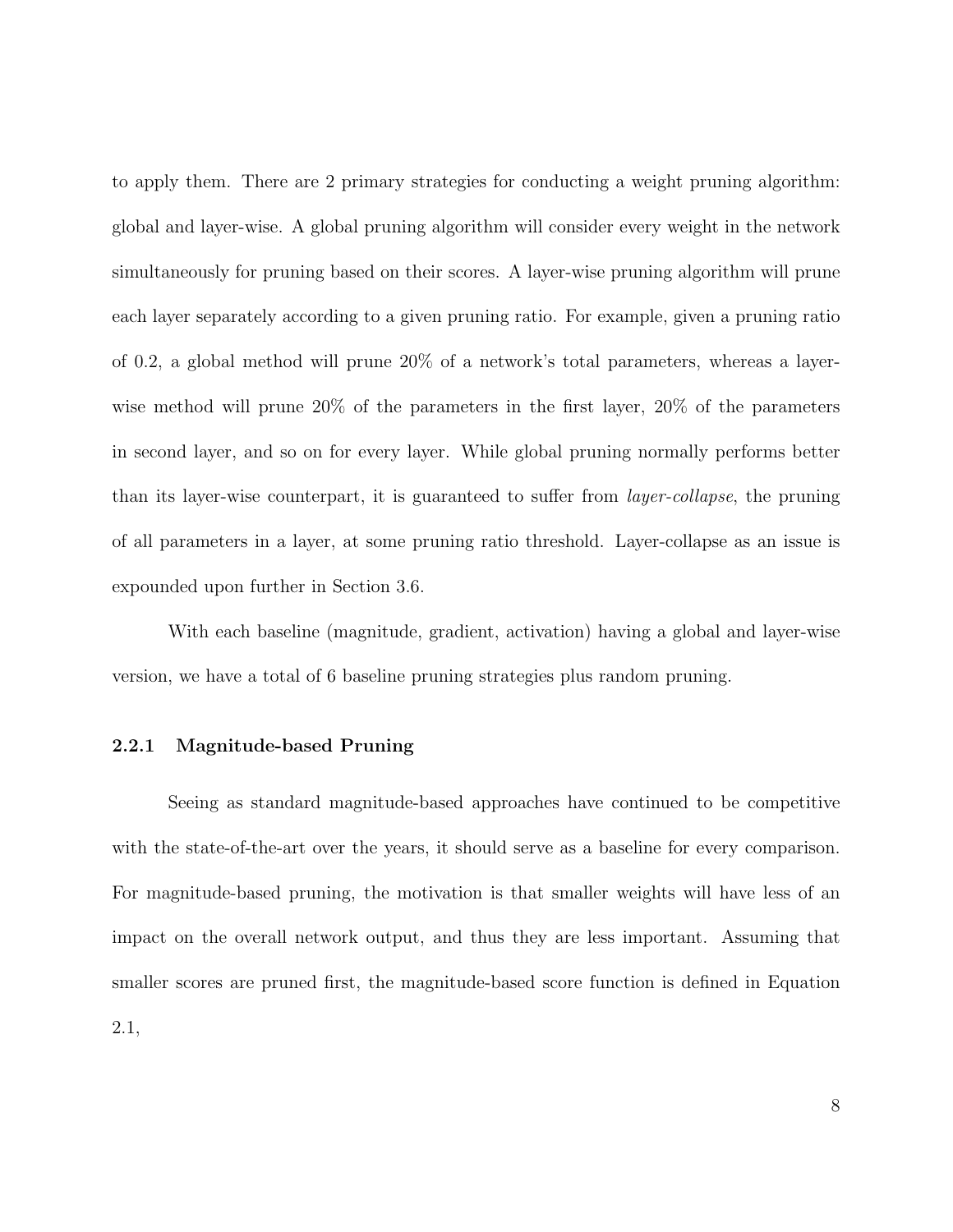$$
s(\theta) = |\theta|,\tag{2.1}
$$

where  $\theta$  is a solitary parameter in a given neural network.

# 2.2.2 Gradient-based Pruning

The baseline gradient method simply uses the gradients for each parameter after backpropagating the loss on a single batch of data. The score function is defined in Equation 2.2,

$$
s(\theta) = |\theta g|,\tag{2.2}
$$

where q is the gradient for parameter  $\theta$ .

### 2.2.3 Activation-based Pruning

There are several ways to prune based on activations, but for this paper we average the activation outputs at each layer across the batch dimension. The activations are then normalized before being passed into the score function defined in Equation 2.3,

$$
s(\theta) = |\theta a|,\tag{2.3}
$$

where  $\alpha$  is the batch-averaged output of the activation function following the layer containing parameter  $\theta$ .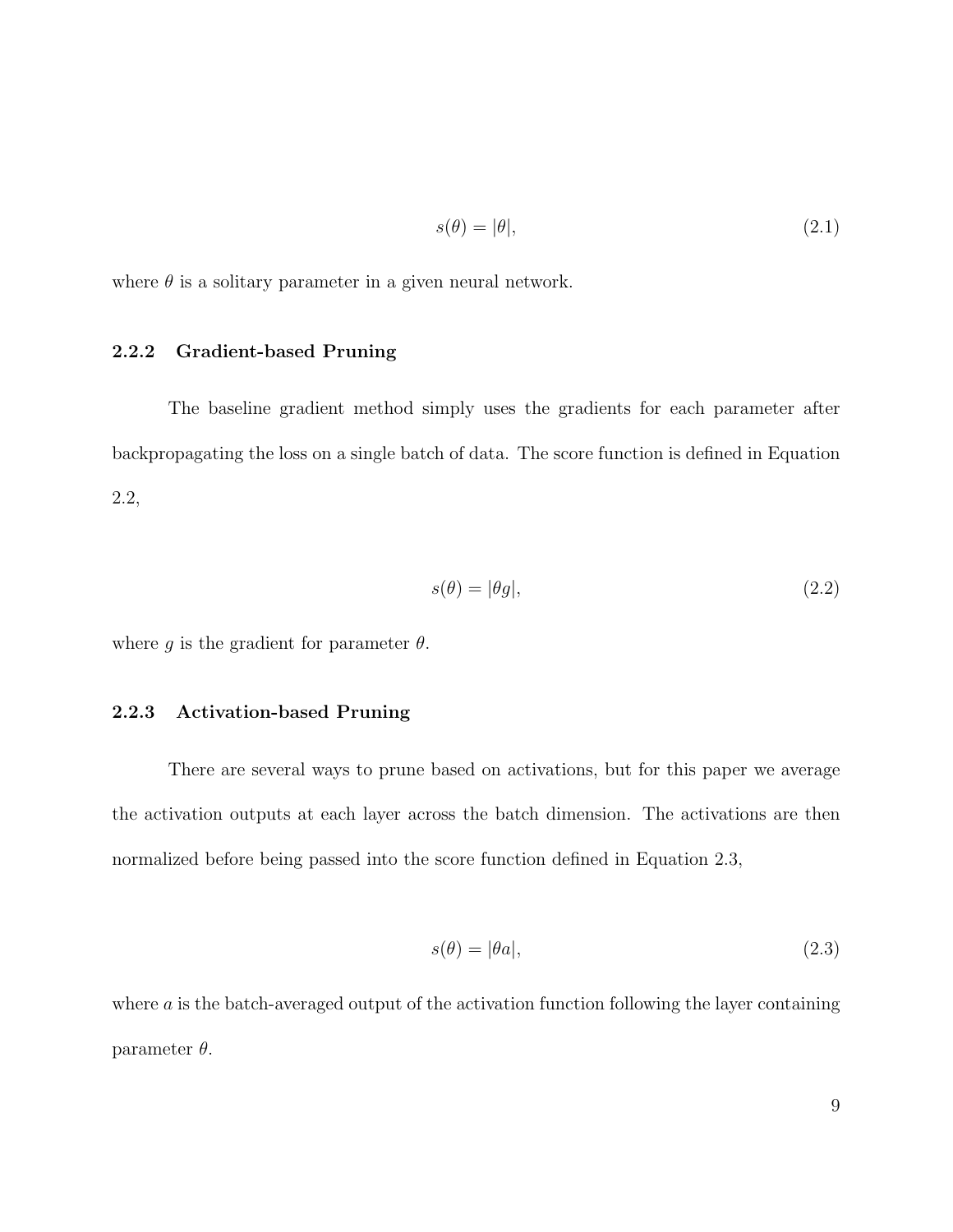# 2.2.4 Random Pruning

Random pruning has no score function and skips instead to the pruning step. According to some specified pruning ratio, that percentage of parameters are randomly selected from the network to be pruned. Random pruning will serve as a good indicator of whether the other methods are performing better than random chance.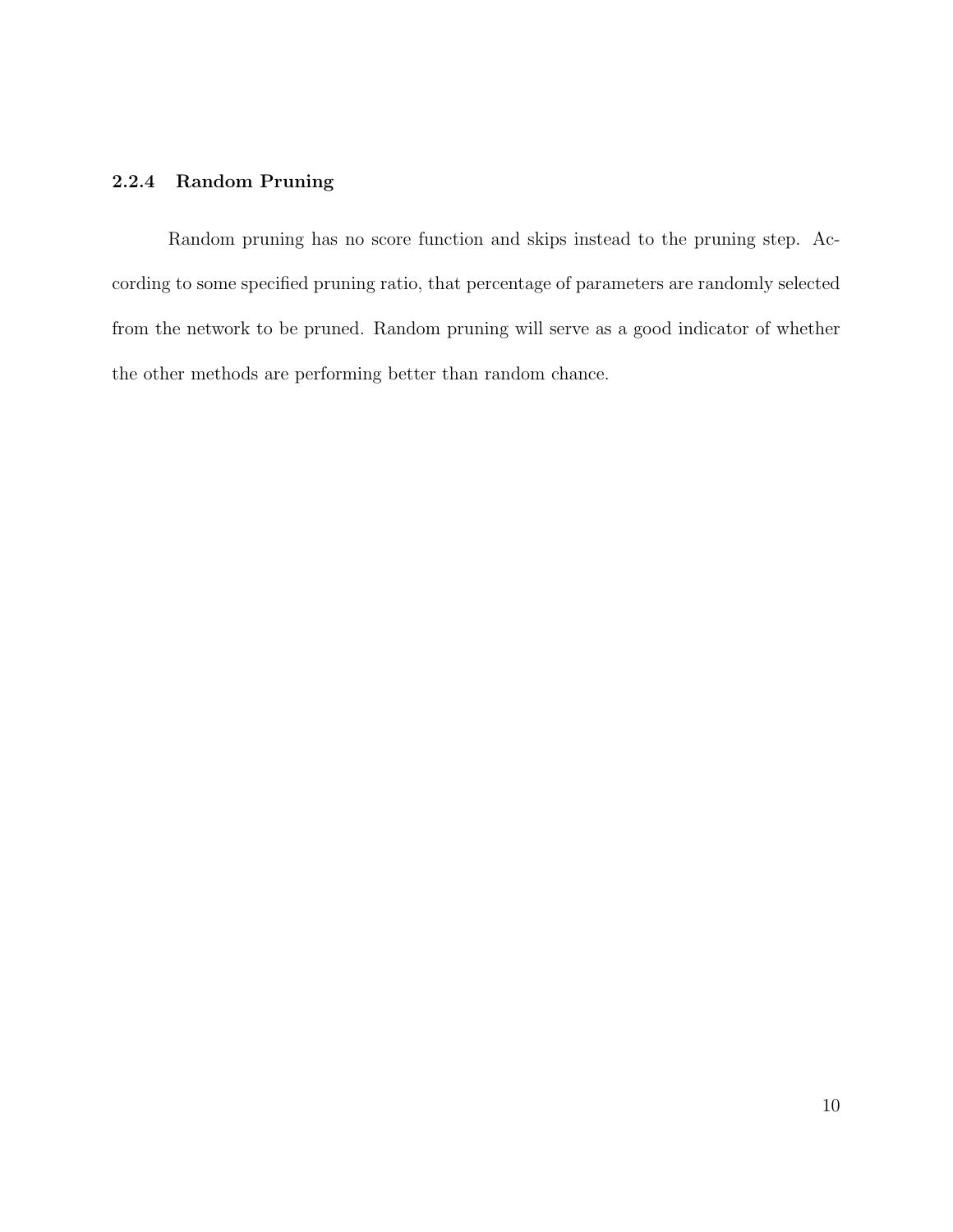#### 3 Implemented Methods

Each section in this chapter will cover one of the popular pruning methods. Although this work does not provide comparisons of every supposed state-of-the-art pruning method, it does focus on those related to foresight pruning and can then offer a good introductory analysis of the field and the performance of its various methods. The typical steps for foresight pruning are shown in Algorithm 1.

| <b>Algorithm 1</b> Foresight Pruning                                                                                                  |  |
|---------------------------------------------------------------------------------------------------------------------------------------|--|
| <b>Require:</b> Network f, network parameters $\theta$ , pruning ratio p, parameter scoring function g                                |  |
| Compute scores for every parameter $s = g(\theta)$                                                                                    |  |
| Compute $p_{th}$ percentile of scores s as threshold $\tau$                                                                           |  |
| Initialize binary parameter mask $m$ such that $m_i \equiv \begin{cases} 1 & \text{if } s_i \geq \tau \\ 0 & \text{else} \end{cases}$ |  |
| Train the network $f_{m \odot \theta}$ until convergence                                                                              |  |

#### 3.1 Optimal Brain Damage (OBD)

OBD, proposed by Le Cun et al. in 1990 [11], is included as a comparison in this work to give insight on the differences between modern and legacy methods. OBD functions in the context of network pruning by calculating a saliency measure for every parameter that makes use of second-derivative information. Parameters with small saliency values can be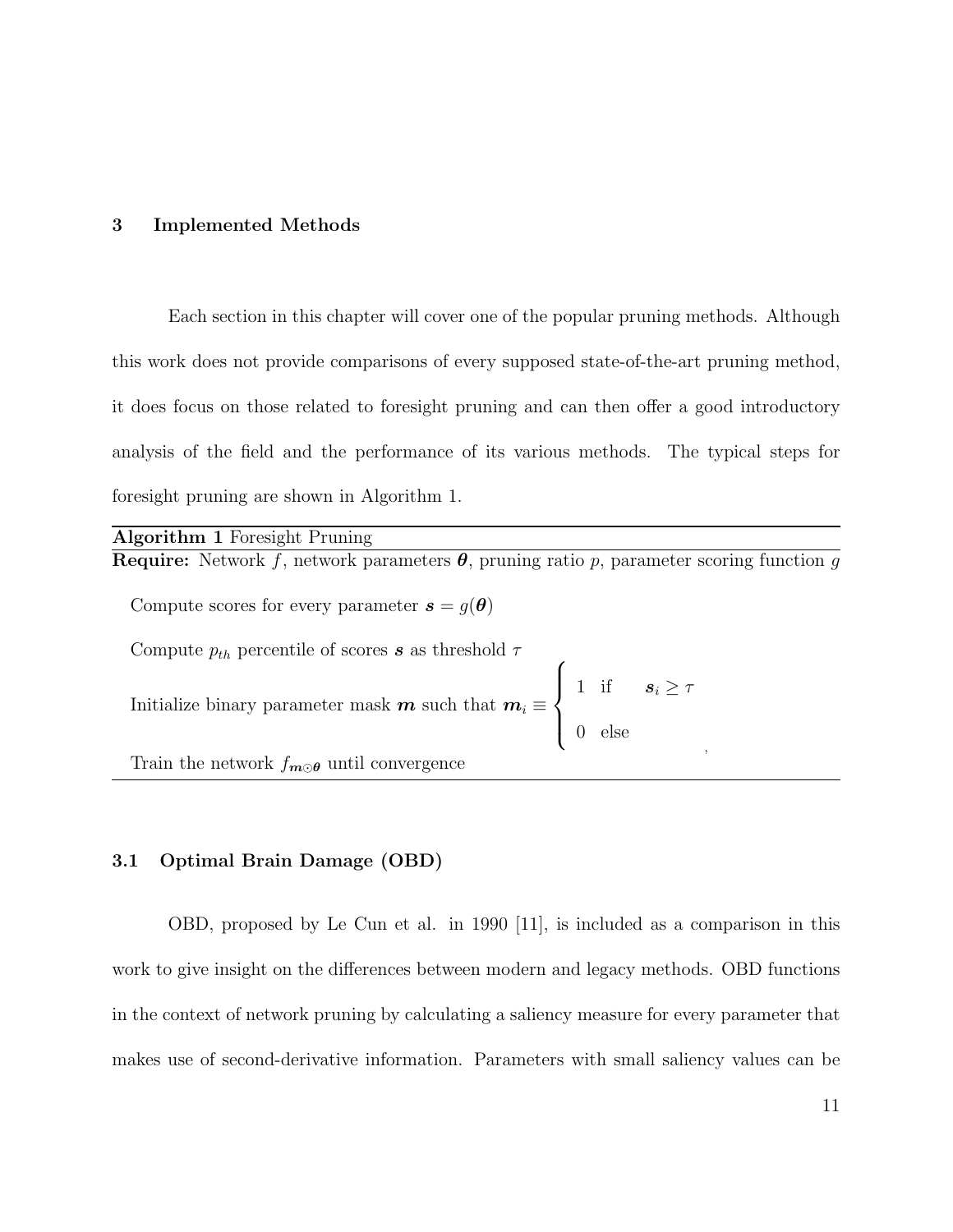pruned from the network due to their minimal impact on the overall training error. In this way, a large network can be compressed by to half the number of parameters or more without losing much accuracy. The saliency metric, which is equivalent to the scoring function  $g$  in Algorithm 1, is calculated as such:

$$
s_k = \frac{h_{kk} u_k^2}{2}.\tag{3.1}
$$

Here, k is the index of the parameter in question, and  $h_{kk}$  is the second derivative for parameter k found on the diagonal of the Hessian matrix. Finally,  $u_k$  is the perturbation applied to parameter k that would delete it from the network (i.e. set it to 0). The Hessian matrix of second order partial derivatives has space complexity  $O(n^2)$  where n is the number of parameters in the network, which the authors claimed was too difficult to compute. For the time when the authors developed this method, this was already true with their 2,600 parameter network resulting in a matrix of  $6.76 \times 10^6$  elements. Nowadays, the space problem is exacerbated with million-parameter networks resulting in trillion-element Hessian matrices. Assuming every floating point number in a million-parameter network is 4 bytes in memory, the complete Hessian matrix would require 4 terabytes of temporary memory. Although there are approximations that will calculate only the Hessian diagonal, these still suffer from  $O(pn^3)$  time complexity [23]. Therefore, OBD is useful for legacy comparison on small networks and datasets, but it is prohibitively expensive in a modern context.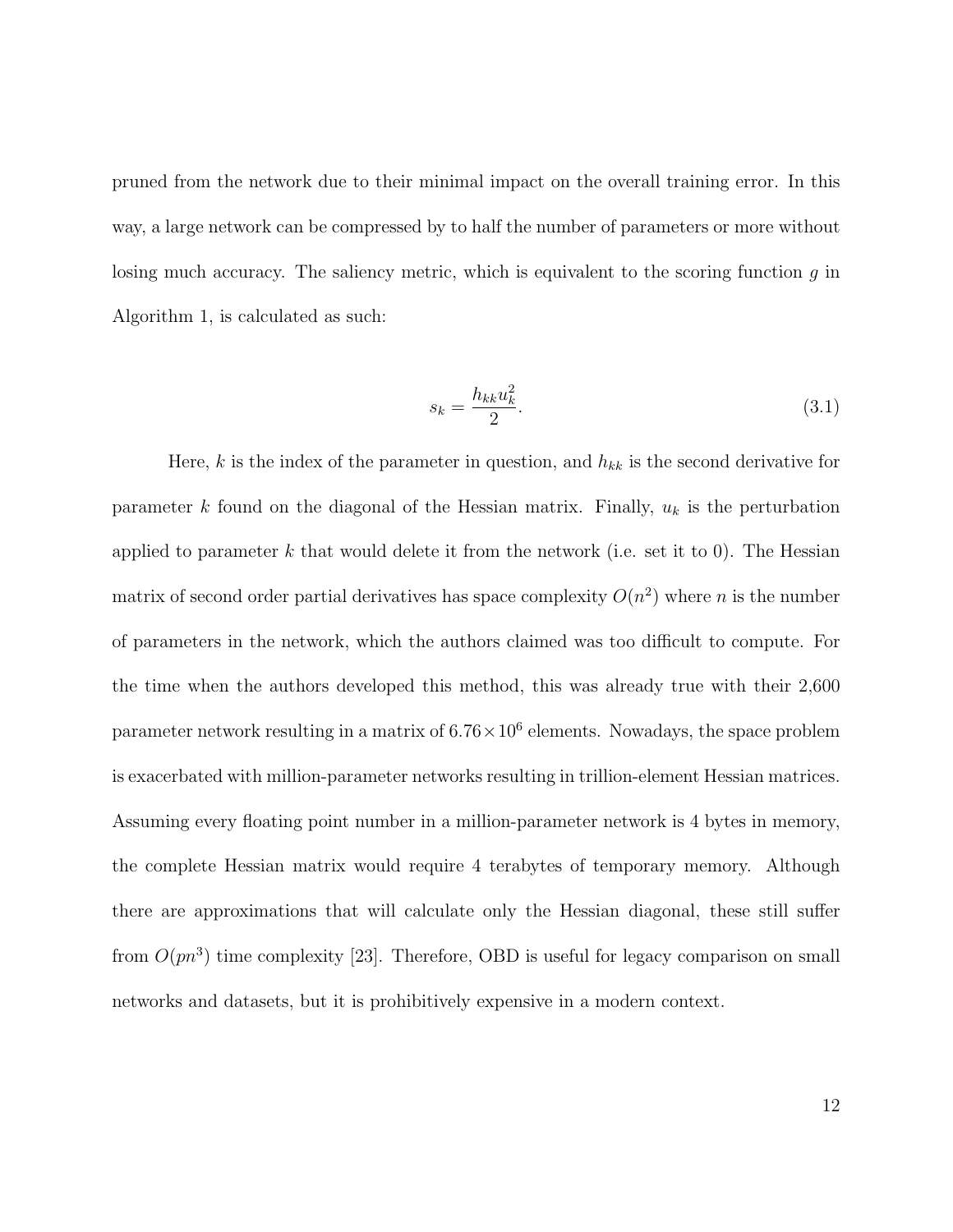#### 3.2 Lookahead Pruning (LAP)

Lookahead pruning builds directly off of the basic magnitude pruning concept by aggregating the previous and following connections of a particular weight [24]. Assuming a neural network with L layers and associated weight tensors  $W_1, \ldots, W_L$ , a standard magnitude pruning strategy will remove low-magnitude weights first. The goal is to produce a mask for each layer's weight tensor that minimizes the Frobenius norm of the difference between the original weights and the masked weights:

$$
\min_{M:\|M\|_0=p} \|W - M \odot W\|_F. \tag{3.2}
$$

In this minimization objective,  $\odot$  is the Hadamard product,  $\|\cdot\|_0$  is the entrywise  $l_0$ -norm, and p is the pruning ratio. The authors of lookahead pruning proposed a block approximation version of this magnitude pruning objective that considers a weight tensor  $W_i$  as well as its adjacent weight tensors  $W_{i-1}$  and  $W_{i+1}$ . Assuming an edge weight w connected to the j-th input neuron and the  $k$ -th output neuron of layer i, this score-based pruning strategy is computed according to

$$
\mathcal{L}_i(w) = |w| \cdot \|W_{i-1}[j, :] \|_F \cdot \|W_{i+1}[:, k]\|_F \tag{3.3}
$$

where  $|w|$  is the magnitude of weight w,  $W[j, :]$  is the vector of weights pulled from the j-th output neuron, and  $W[:, k]$  is the vector of weights pulled from the k-th input neuron. The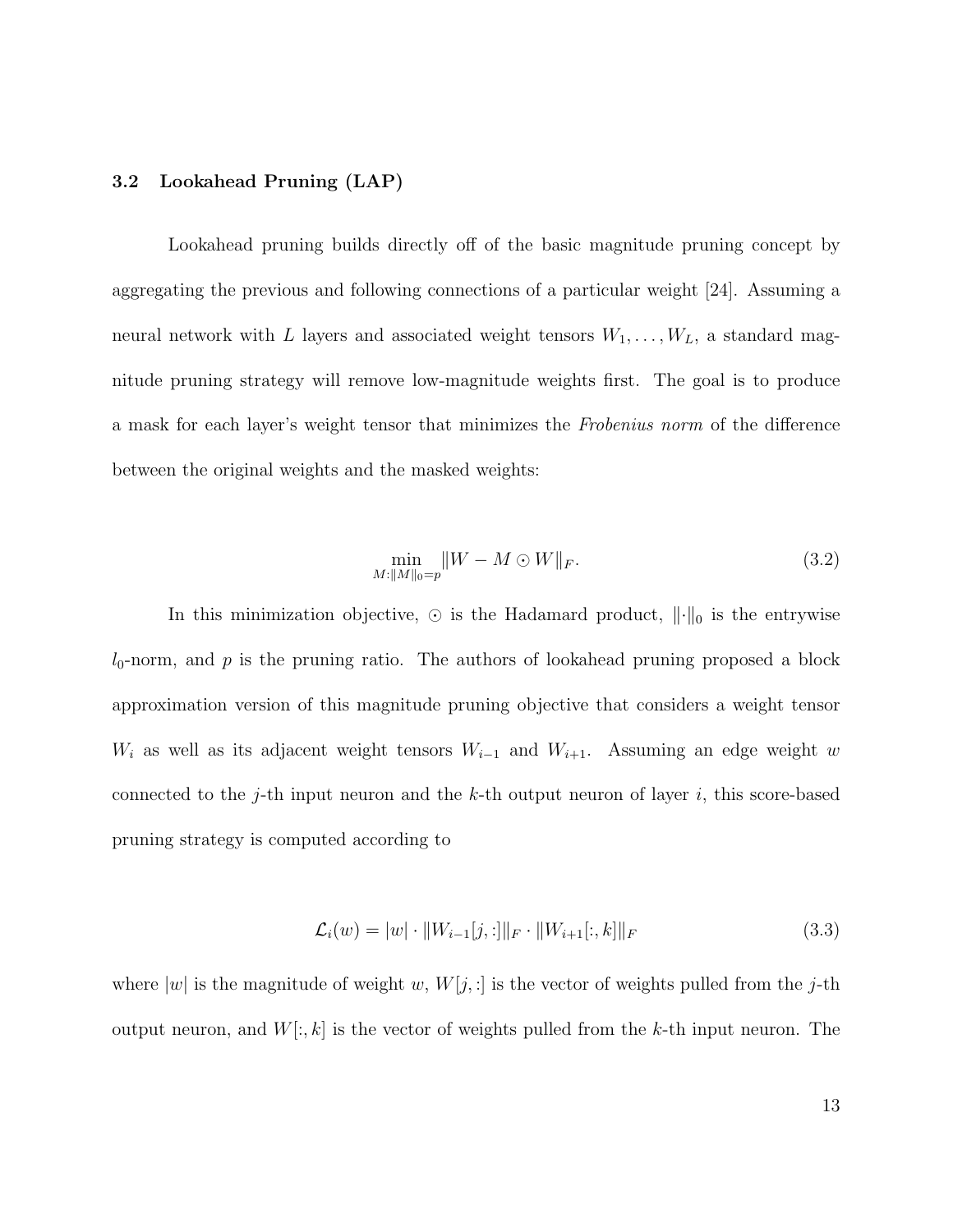score  $\mathcal{L}_i$  is termed the lookahead distortion, which is a measure of the distortion resulting from pruning a particular weight and keeping its adjacent weights the same. In lookahead pruning, the distortion is first computed for every weight in the network, and then the weights with the smallest distortions are pruned simultaneously up until the desired pruning ratio is met.

#### 3.3 Layer-adaptive Magnitude Pruning (LAMP)

LAMP follows the same logic as lookahead pruning with network layers being treated as operators. Lee et al. derive a score function based on minimizing the model-level  $l_2$ distortion caused by pruning, since the Frobenius distortion can be seen as a relaxation of the  $l_2$  distortion [25]. Their approach first sorts the weights in each flattened weight tensor  $W_1, \ldots, W_L$  in ascending order so that for any two indices u and v where  $u < v$ , the associated weights hold the at least the same inequality  $|W[u]| \leq |W[v]|$ . The score is then computed as

$$
LAMP(u, W) = \frac{(W[u])^2}{\sum_{v \ge u} (W[v])^2}
$$
\n(3.4)

where W is a weight tensor and  $u$  is the index of the weight for which the score is being computed. This score function ensures that only one weight in each layer will receive a score of 1, this weight being the one with the highest magnitude. Conceptually, LAMP measures the importance of a connection with respect to the surviving, unpruned connections summed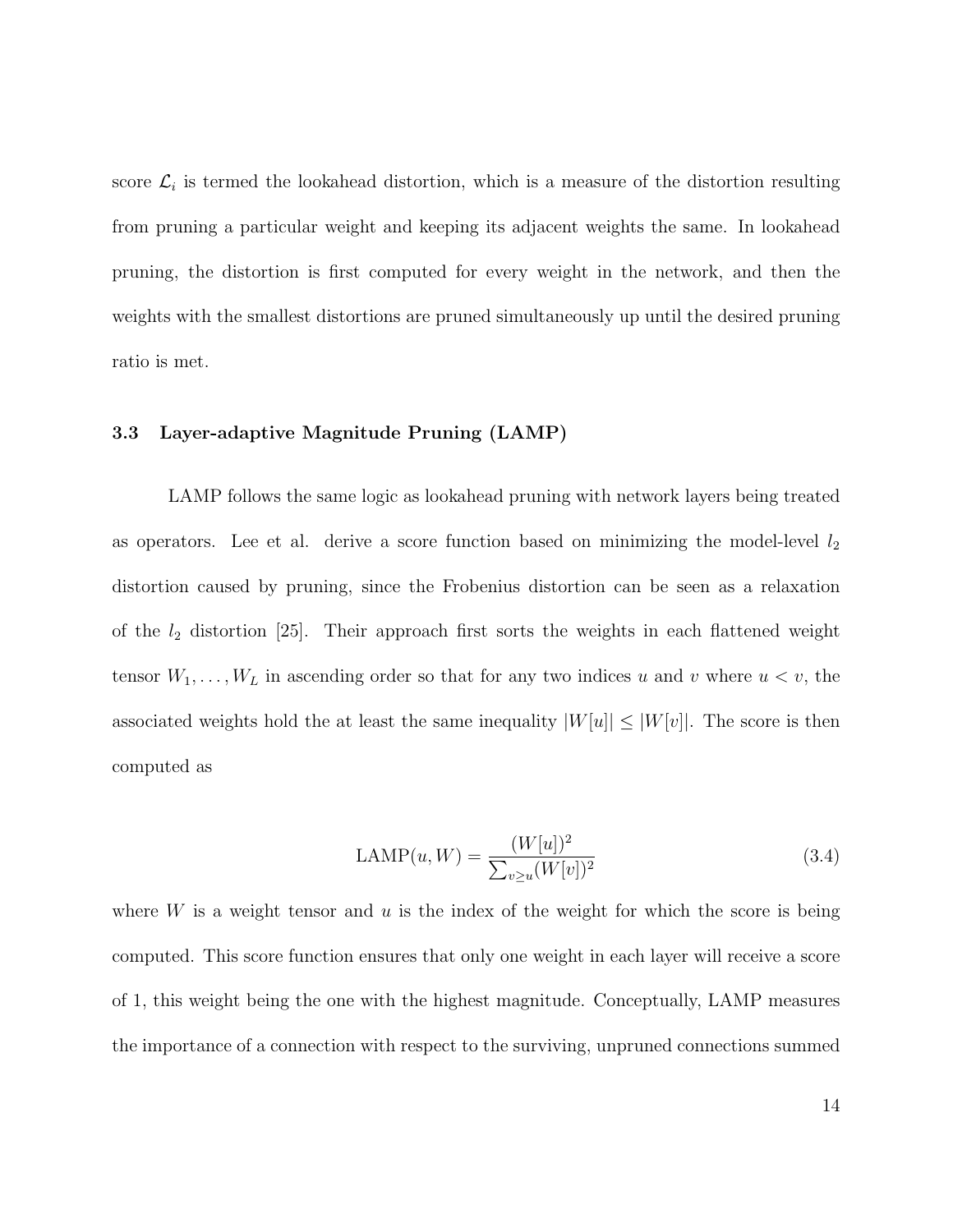in the denominator.

#### 3.4 Single-shot Network Pruning (SNIP)

Moving away from the modern magnitude-based approaches, SNIP is a pruning method that was devised with more versatility in mind [26]. The major drawbacks of magnitude-based and Hessian-based approaches were that they required some form of expensive iterative pruning and were heavily sensitive to different layer types; normalization layers in particular are not considered by these methods despite vastly affecting the importance estimations of weights. SNIP is robust to these sorts of architectural choices, and it is also single-shot, meaning that the pruning is performed all at once, after weight initialization in this case. SNIP can prune a model without referring to the weights of the connections, but it is, however, data-dependent, as a batch of data must be passed through the network in order to compute gradients. Fortunately, this is inexpensive when compared to methods like OBD that require second order derivatives to be averaged over the entire dataset.

The magnitudes of the first derivatives of the parameters were chosen as the SNIP saliency criterion so as to promote the discovery of sensitive connections. Connection sensitivity, which operates as SNIP's score function, is defined as

$$
s_i = \frac{|g_i|}{\sum_{k=1}^m |g_k|}.\tag{3.5}
$$

where  $g_i$  is the first derivative for weight i, and m is the number of weights in the network.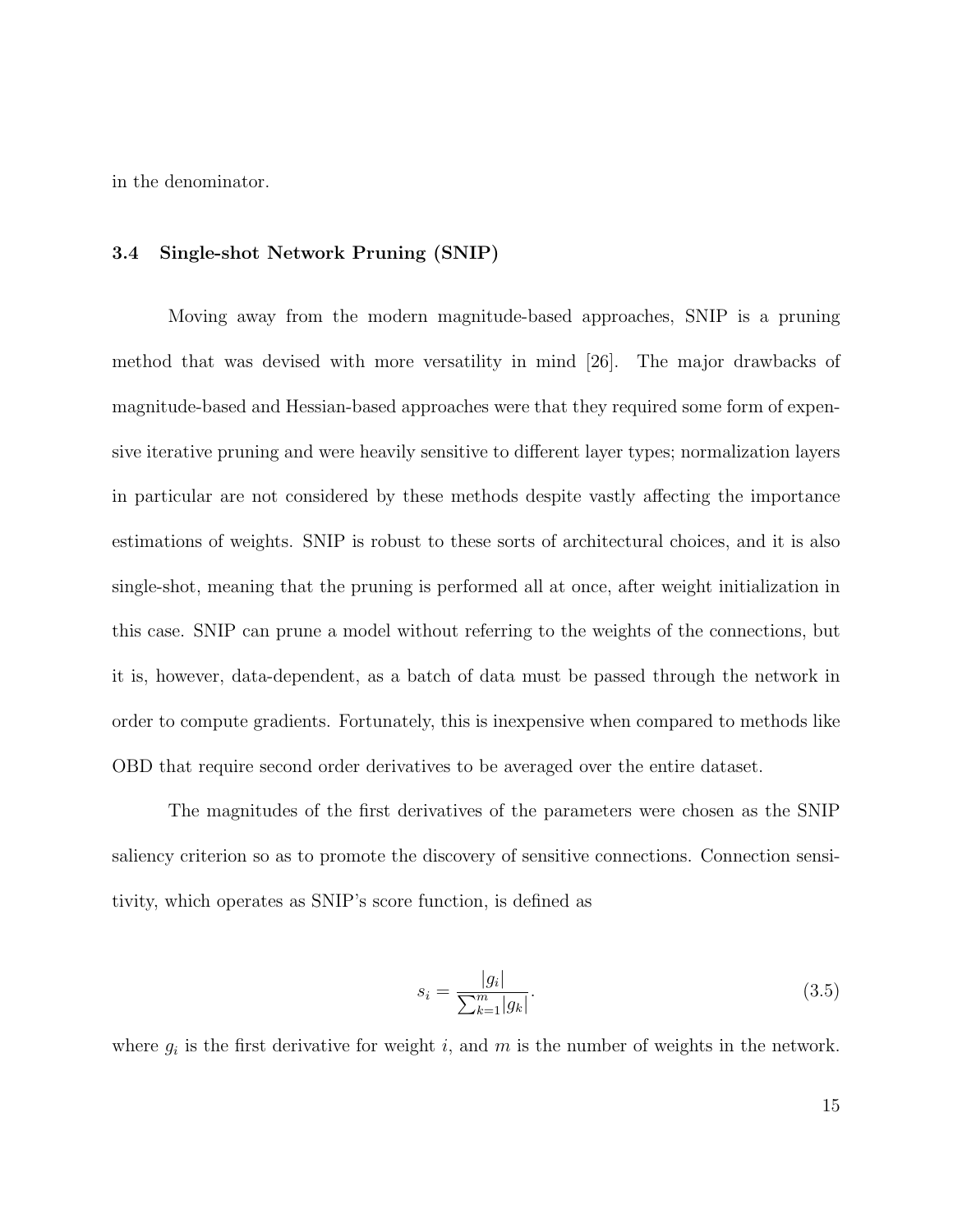The logic is that if the magnitude of derivative  $g_i$  is high, then connection  $c_i$  has a strong effect on the loss and is thus important. The final component of SNIP is its variance scaling initialization of network weights. To ensure that SNIP functions independent of architecture choice, the authors proposed that a variance scaling initialization like Xavier initialization be used [27]. This approach keeps the variance the same throughout the network, in turn keeping the gradients from being reliant on the architecture.

### 3.5 Gradient Signal Preservation (GraSP)

GraSP was developed as a direct examination and improvement upon SNIP, and the GraSP authors identified an issue with SNIP's connection sensitivity criterion: it only examined gradients in isolation [28]. Since complex networks can induce complex interactions between gradients, it is necessary to preserve not merely the most important gradients when viewed in isolation, but instead those that are integral to the gradient flow of the holistic model. For example, since SNIP only considers a parameter's own gradient when calculating its score, it is susceptible to the pruning of almost entire layers, which would inhibit the subsequent training process. GraSP seeks to address this problem with a criterion that measures the effect of a connection's removal on the training in the rest of the network.

In light of this goal, GraSP's score function depends on a degree of Hessian computation borrowing from the methodology of OBD. The difference however, is that instead of using the explicit Hessian matrix, GraSP uses the Hessian-gradient product, which is easier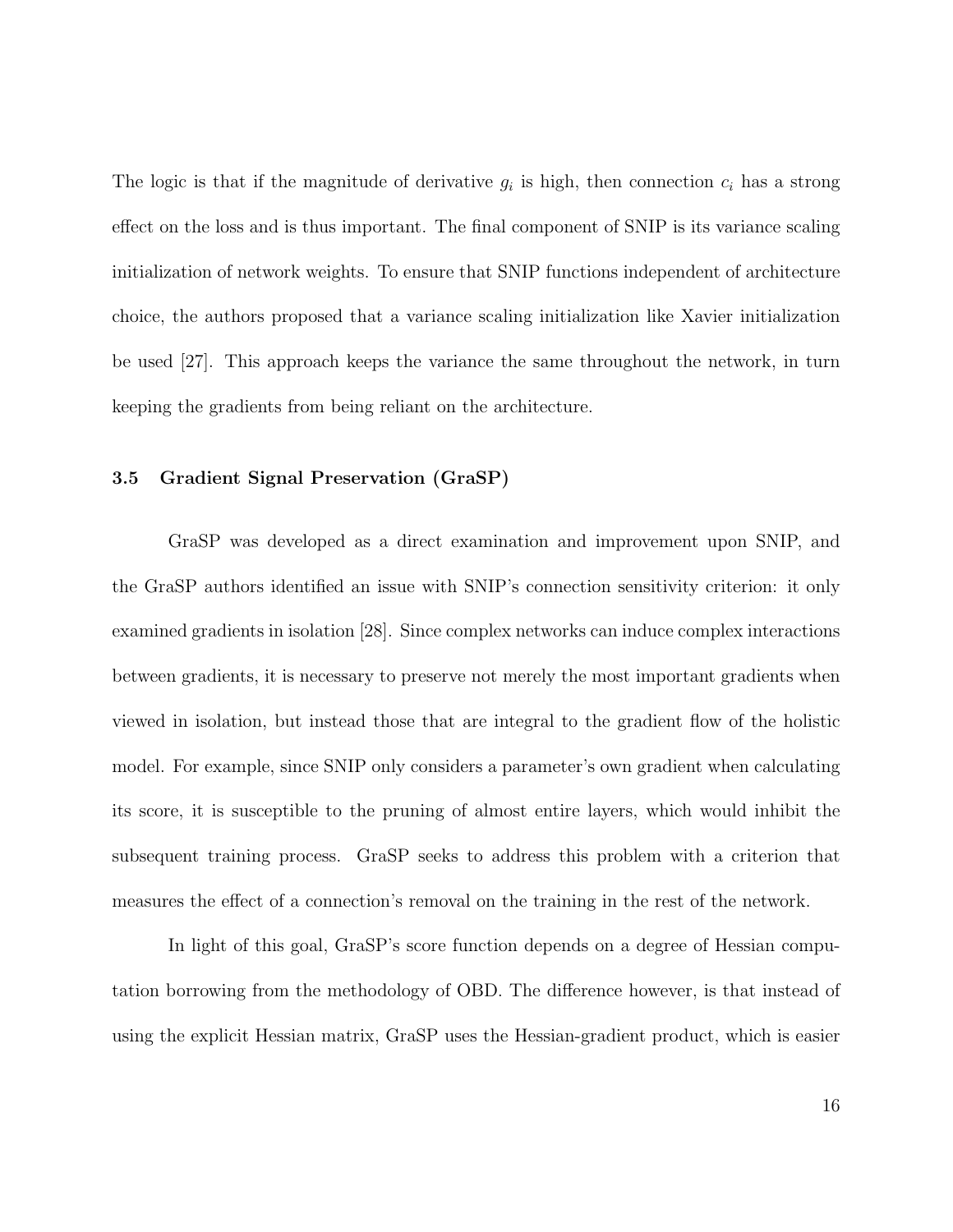and more efficient to calculate using higher-order automatic differentiation [29, 30]. The score function can be calculated for all parameters through a Hadamard product between the weights  $\boldsymbol{\theta}$  and the Hessian-gradient product **Hg**:

$$
\mathbf{s}(-\boldsymbol{\theta}) = -\boldsymbol{\theta} \odot \mathbf{H}\mathbf{g}.\tag{3.6}
$$

The weights are negated in order to remove connections with higher scores, since those with positive values before the negation will impede the gradient flow. Conversely, connections with negative values before the negation facilitate gradient flow, and their removal would reduce it. Since our pruning algorithm is built to prune connections with the lowest score values, this negation is necessary.

#### 3.6 Iterative Synaptic Flow Pruning (SynFlow)

SynFlow was motivated by the issue of layer-collapse, a common fail-state of global foresight pruning algorithms [31]. This occurs when all of the parameters in a single layer are pruned, rendering the network impossible to train. Although SNIP and GraSP suffered less from layer-collapse compared to magnitude-based methods, they still reached compression thresholds where layer-collapse was inevitable. SynFlow tackles this problem by first introducing a theoretical basis for maximal compression.

The SynFlow paper coins two terms relating to compression limits for pruning networks. Max compression ( $\rho_{max}$ ) is the maximal compression ratio that a network can with-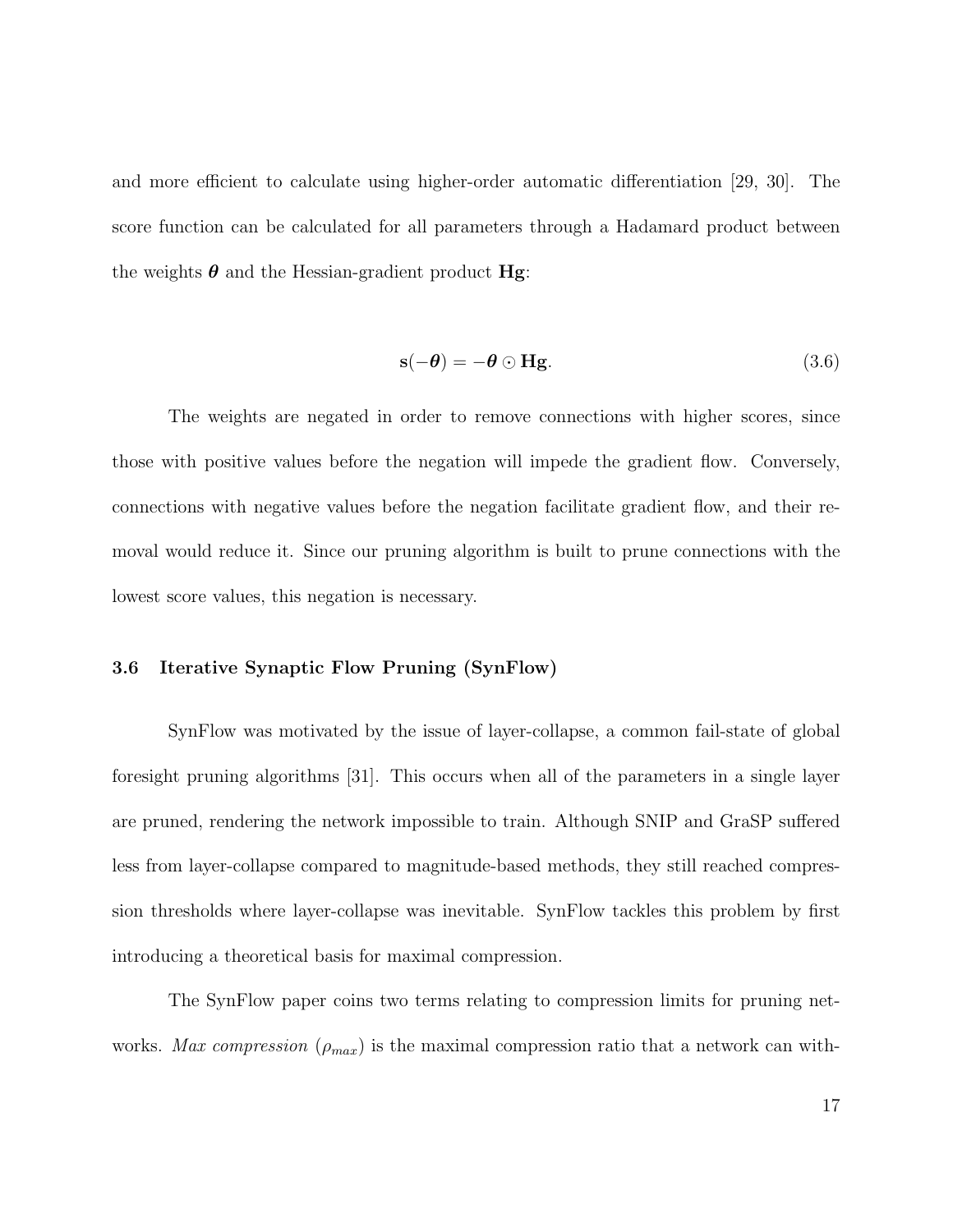stand without layer-collapse occurring. Since only one parameter must be retained for each layer to prevent layer-collapse, this value becomes a simple function of the number of the parameters n and the number of layers L in the network, giving  $\rho_{max} = n/L$ . Critical compression  $(\rho_{cr})$ , on the other hand, refers to the maximal compression ratio that a given pruning algorithm can achieve without layer-collapse. The authors formulated an axiom from these terms called Maximal Critical Compression, which states that for a given pruning algorithm and network, the critical compression should always equal the max compression. This would imply that a successful pruning algorithm will never prune a set of connections  $\mathbf{c}^k$  into layer-collapse if another set of k connections can be pruned without layer-collapse. Building off the observation that no prior pruning algorithm satisfied this constraint, the authors proposed SynFlow, a data-agnostic, global algorithm for pruning at initialization.

A new objective is used for SynFlow:

$$
\mathcal{R}_{SF} = \mathbf{1}^T (\prod_{l=1}^L |\theta^{[l]}|) \mathbf{1},\tag{3.7}
$$

where 1 is the all-ones vector, and  $\theta^{[l]}$  represents the parameters in the *l*-th layer. The Syn-Flow score is then evaluated by differentiating the objective with respect to the parameters:

$$
\mathcal{S}_{SF} = \frac{\partial \mathcal{R}}{\partial \boldsymbol{\theta}} \odot \boldsymbol{\theta}.
$$
 (3.8)

The SynFlow algorithm takes inspiration from the iterative magnitude pruning (IMP) algorithm suggested by the Lottery Ticket Hypothesis, which follows a three-step process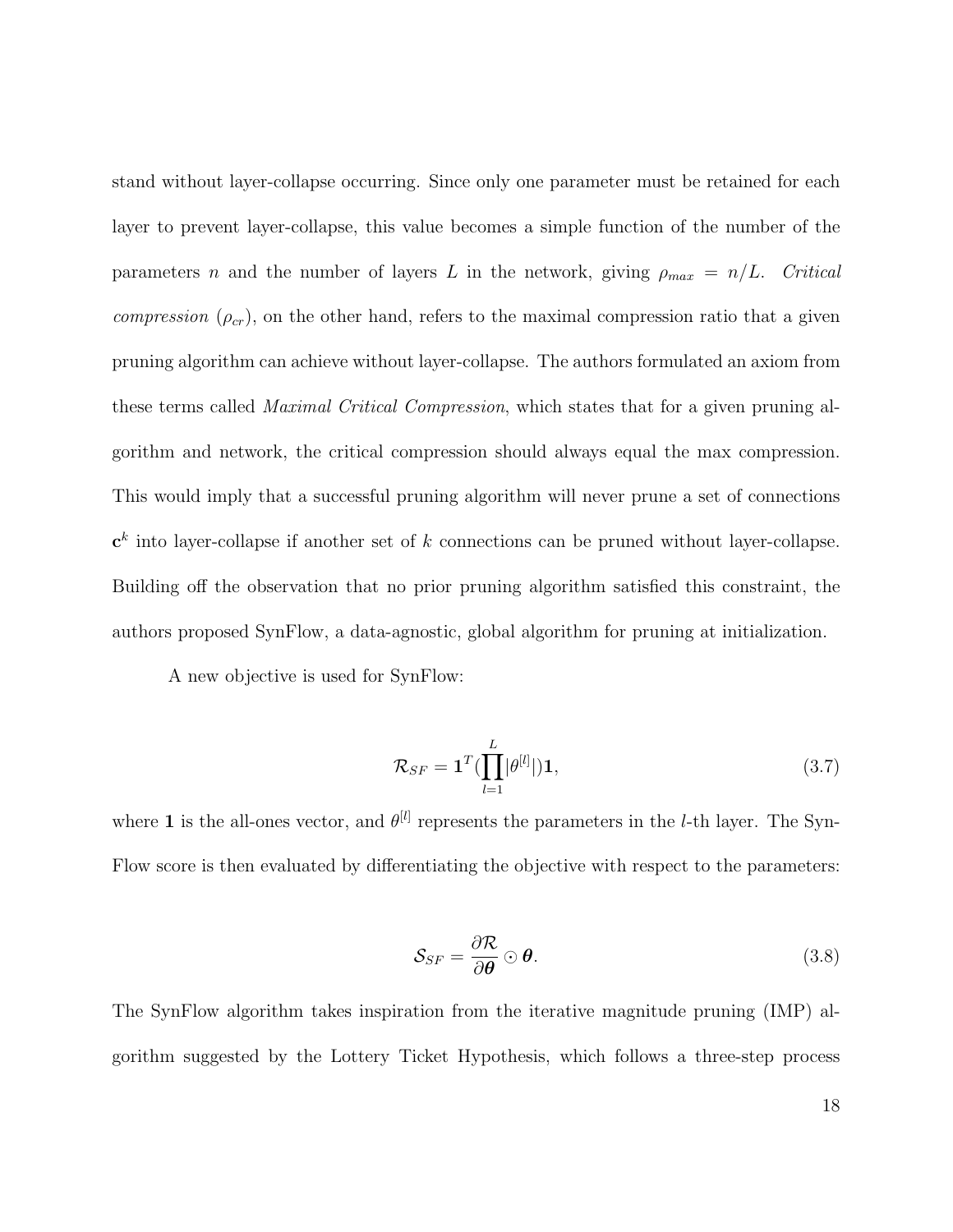of training, pruning, and then resetting the unpruned parameters to their initial random weights. SynFlow differs in that it requires no data nor training. Instead, the network is iteratively pruned according to the data-agnostic SynFlow objective in Equation 3.7. The number of pruning iterations is a hyperparameter, and the SynFlow authors note that an exponential pruning schedule with  $N = 100$  pruning iterations is the best setup to prevent layer-collapse.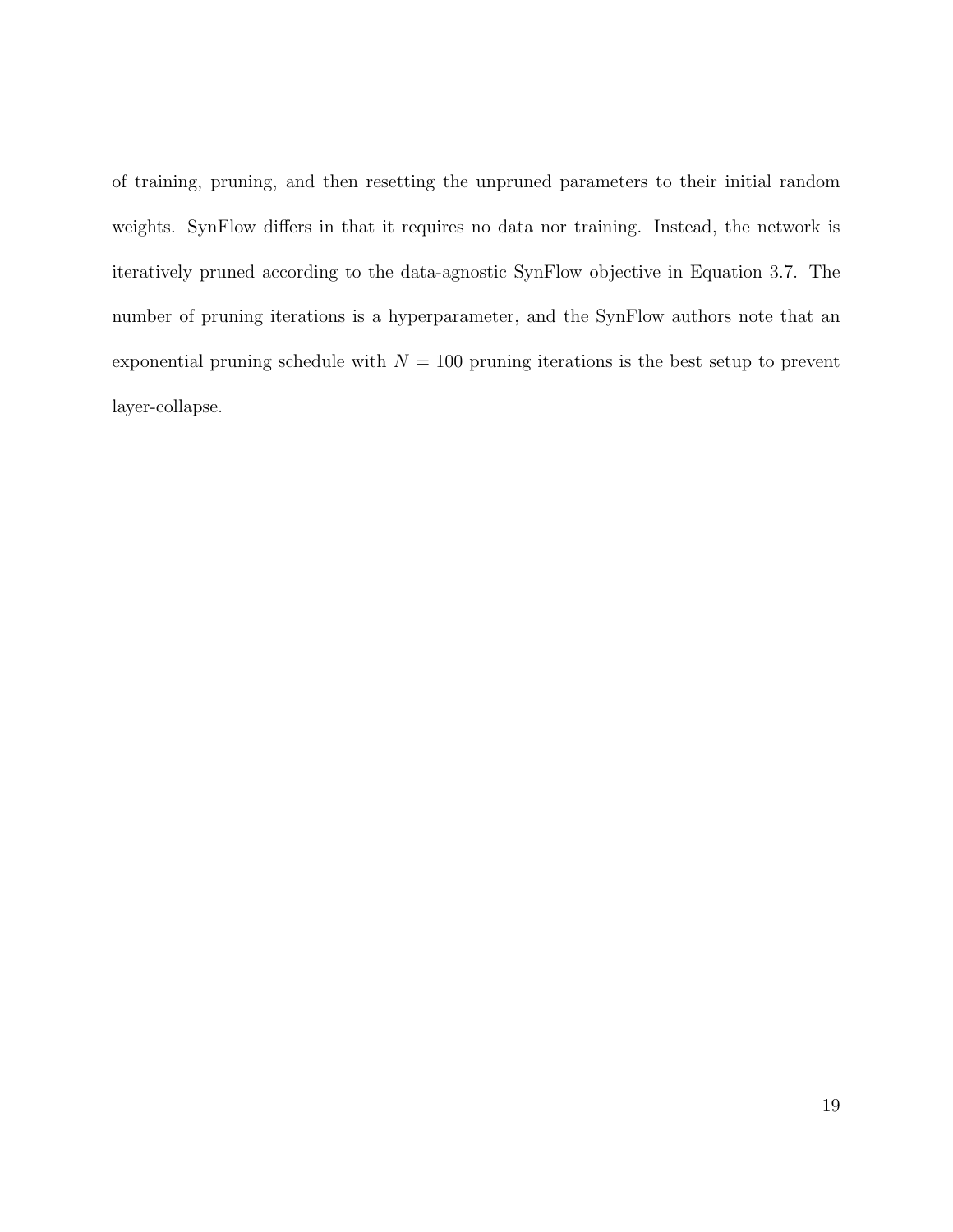#### 4 Experiments and Results

#### 4.1 Experimental Design

### 4.1.1 Datasets

MNIST: The MNIST dataset is a classic benchmark for image classification. The dataset is relatively small in size and lacking the complexity of other datasets since its images are grayscale. Nonetheless, this simplicity induces more similarity between training runs, making comparison of pruning methods easier. MNIST consists of 70,000 grayscale images of handwritten digits from 0 to 9, each in  $28 \times 28$  resolution. 60,000 of the images comprise the training set, and the remaining 10,000 comprise the testing set [32].

**CIFAR-10:** The CIFAR-10 dataset consists of 60,000 color images, each in  $32 \times 32$  resolution, with 6000 images per class. The 10 classes are labelled as such: airplane, automobile, bird, cat, deer, dog, frog, horse, ship, truck. 50,000 of the images comprise the training set, and the remaining 10,000 comprise the testing set [33].

**CIFAR-100**: The CIFAR-100 dataset consists of 60,000 color images, each in  $32 \times 32$ resolution, with 600 images per class. There are 100 classes, and 50,000 of the images comprise the training set, and the remaining 10,000 comprise the testing set [33].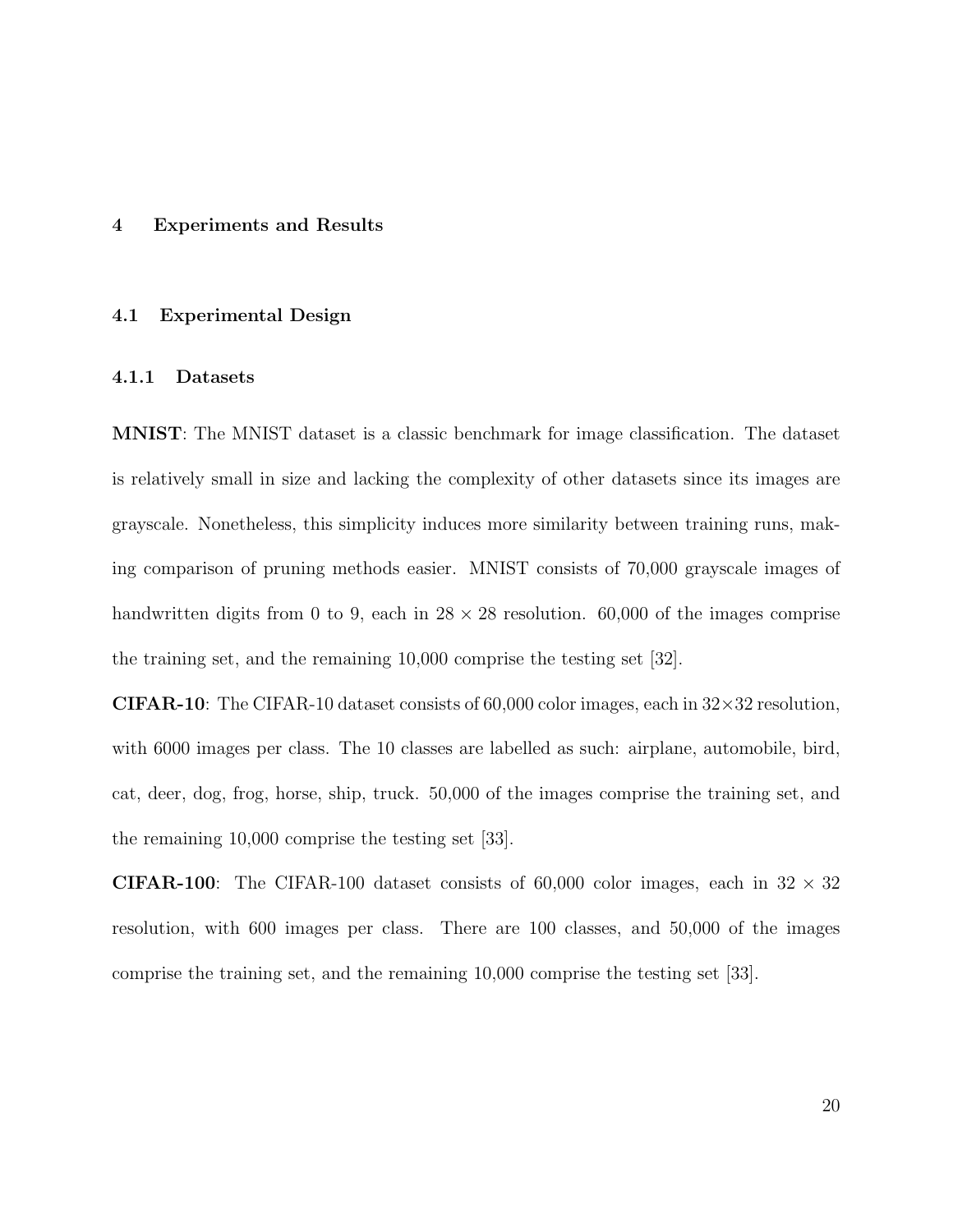| Layer Type  | Input Features/Channels | Output Features/Channels | Kernel         | Stride         | Activation |
|-------------|-------------------------|--------------------------|----------------|----------------|------------|
| Conv $2D$   | 1                       | 20                       | $\overline{5}$ | $\mathbf{1}$   | ReLU       |
| Max Pool 2D |                         |                          | $\overline{2}$ | $\overline{2}$ |            |
| Conv 2D     | 20                      | 50                       | $\overline{5}$ | $\mathbf{1}$   | ReLU       |
| Max Pool 2D |                         |                          | $\overline{2}$ | $\overline{2}$ |            |
| Flatten     | $4 \times 4 \times 50$  | 800                      |                |                |            |
| Linear      | 800                     | 500                      |                |                | ReLU       |
| Linear      | 500                     | 10                       |                |                | None       |

Table 4.1: Simple CNN Architecture

#### 4.1.2 Architectures

Three different architectures are evaluated: VGG-16, ResNet-56, and a standard convolutional neural network (CNN) as defined in Table 4.1. VGG-16 and ResNet-56 are popular architectures that achieve good performance on many image classification datasets, so they are useful for gauging the effectiveness of pruning algorithms in a common environment. The MNIST-CNN dataset-architecture pair is used in order to test OBD, which is too computationally expensive to run on VGG-16 or ResNet-56. In addition, a less powerful architecture is necessary for experiments on MNIST, since it is relatively easy to achieve near 100% accuracy with deep networks, which would muddle comparisons.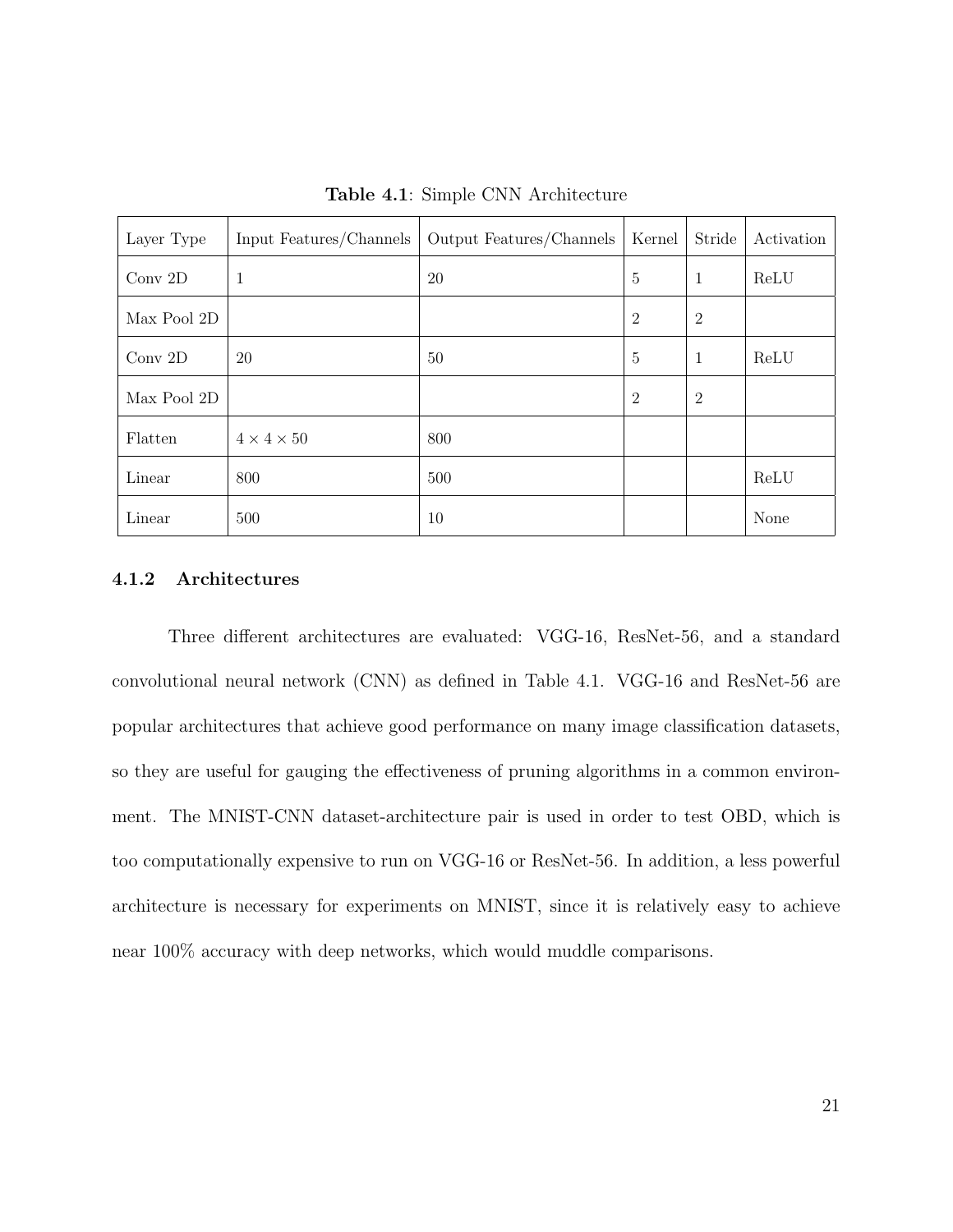#### 4.1.3 Hyperparameters

We optimize the network weights with stochastic gradient descent (SGD) using Nesterov momentum set at 0.9 and a learning rate of 10<sup>−</sup>4. Cross entropy loss is used for all experiments. Each batch contains 128 images. Every network is trained for 25 epochs on CIFAR-10 and 50 epochs on CIFAR-100. The standard CNN is trained for 5 epochs on MNIST. Every network is initialized with PyTorch's default Kaiming weight initialization, which ends up being a uniform distribution  $\mathcal{U}(-\sqrt{k}, \sqrt{k})$  where k is the reciprocal of the input size of the layer. We only use a Xavier initialization for SNIP. We fix the random seed in PyTorch to 42 across all runs.

#### 4.1.4 Metrics

Unstructured pruning methods do not lend well to practical speedups, so compression sizes will be the primary metric for comparison in this work. Compression sizes are comparable to the compression ratio r defined as

$$
r = \frac{1}{p},\tag{4.1}
$$

where  $p$  is the pruning ratio. For example, a pruning ratio of 0.5 will prune half of the network parameters, resulting in a compression ratio of 2. We use the compression ratio as the independent variable. The dependent variables are top-5 classification accuracy and top-1 classification accuracy, where top-5 accuracy indicates that the top-5 predictions of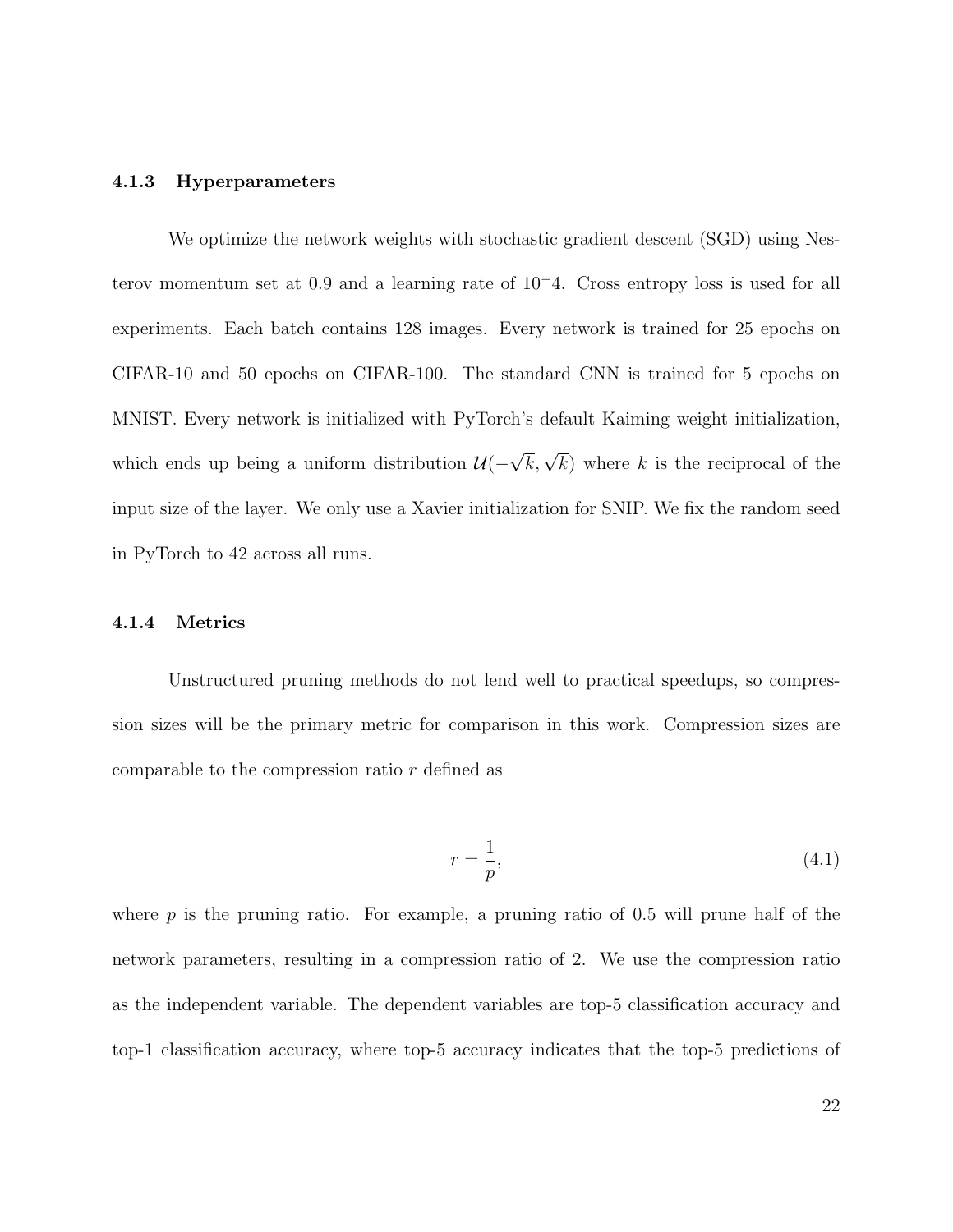the network included the true label, and top-1 accuracy indicates that the top-1 prediction matched the true label. We evaluate the top-5 and top-1 accuracies for compression ratios ranging from 1 to 64 using the aforementioned dataset-architecture combinations.

Since empirical compressions can differ from the compression ratios, we calculate the empirical compression  $r_e$  according to the following,

$$
r_e = \frac{n}{n_{nz}},\tag{4.2}
$$

where *n* is the number of parameters in the original network, and  $n_{nz}$  is the number of nonzero parameters following pruning.

#### 4.2 Results

#### 4.2.1 VGG-16

We first evaluated VGG-16 on CIFAR-10 and CIFAR-100 under various compression ratios. The accuracies of every implemented method, including the baselines, are shown for the high sparsity  $(r = \{32, 64\})$  scenarios in Table 4.2 and Table 4.3. We note GraSP with an asterisk in these tables because of its high compression error rendering it an unfair comparison. Figures  $4.1 - 4.4$  show the accuracy vs. compression trade-offs, and  $4.5$  displays the compression error on CIFAR-10. The compression error for CIFAR-100 was not included because the differences between the two graphs were negligible.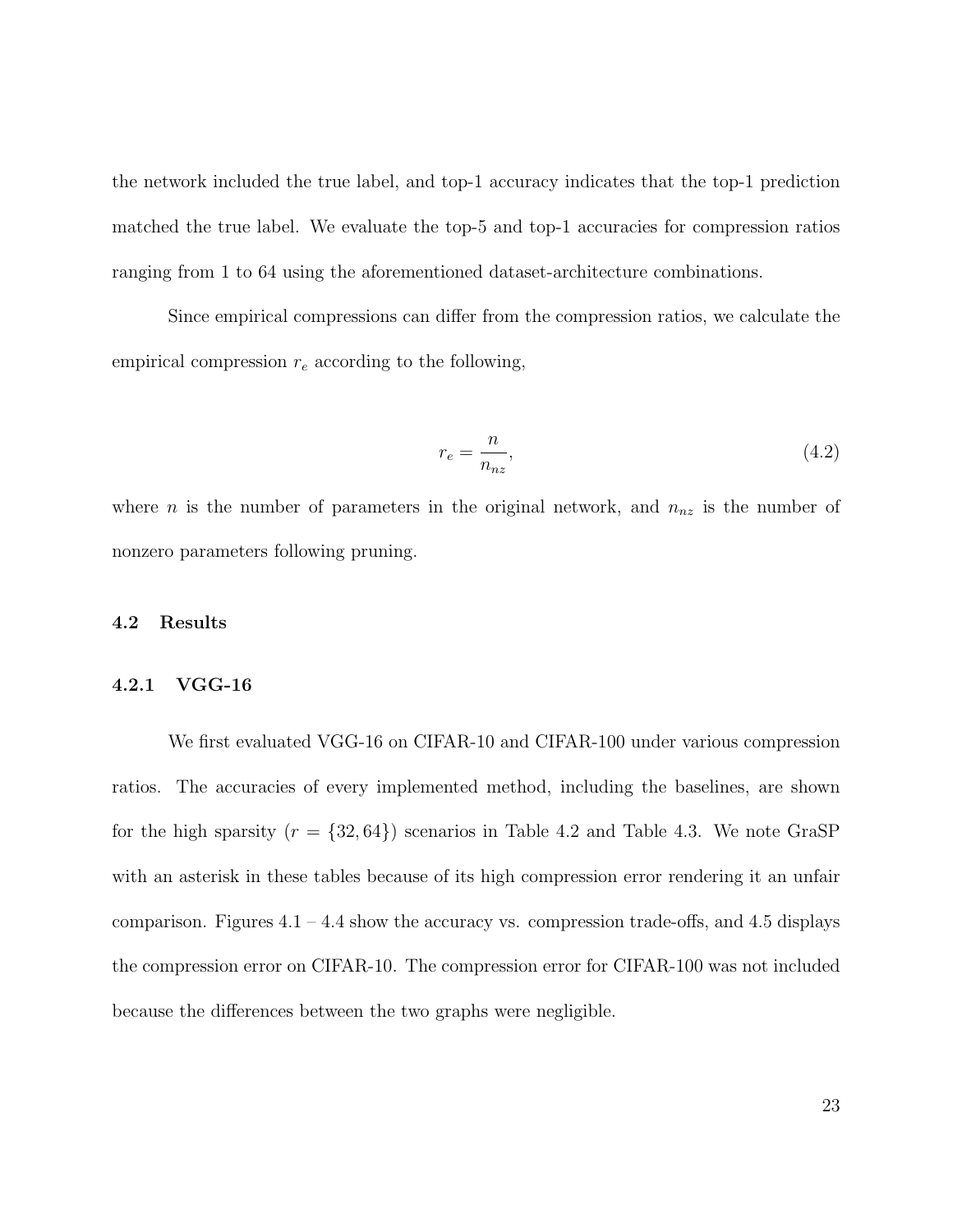|             |              | $CIFAR-10$   |              | CIFAR-100    |
|-------------|--------------|--------------|--------------|--------------|
|             | Top-5 $(\%)$ | Top-1 $(\%)$ | Top-5 $(\%)$ | Top-1 $(\%)$ |
| GlobalMag   | 49.45        | 9.89         | 4.94         | 0.99         |
| GlobalGrad  | 81.41        | 45.57        | 34.24        | 11.09        |
| GlobalAct   | 49.45        | 9.89         | 4.94         | 0.99         |
| GlobalLAP   | 49.45        | 9.89         | 4.94         | 0.99         |
| LayerMag    | 63.80        | 24.50        | 27.08        | 7.71         |
| LayerGrad   | 60.23        | 23.13        | 32.04        | 10.16        |
| LayerAct    | 60.92        | 19.02        | 15.61        | 3.81         |
| LayerLAP    | 64.28        | 16.63        | 8.97         | 2.66         |
| <b>LAMP</b> | 77.77        | 31.80        | 25.45        | 6.51         |
| <b>SNIP</b> | 88.57        | 56.00        | 24.04        | 6.71         |
| $GraSP*$    | 89.62        | 52.03        | 4.94         | 0.99         |
| SynFlow     | 49.45        | 9.89         | 4.94         | 0.99         |
| Random      | 66.91        | 29.00        | 11.82        | 3.36         |

**Table 4.2:** Results: Pruning VGG-16 at a Compression Ratio of 32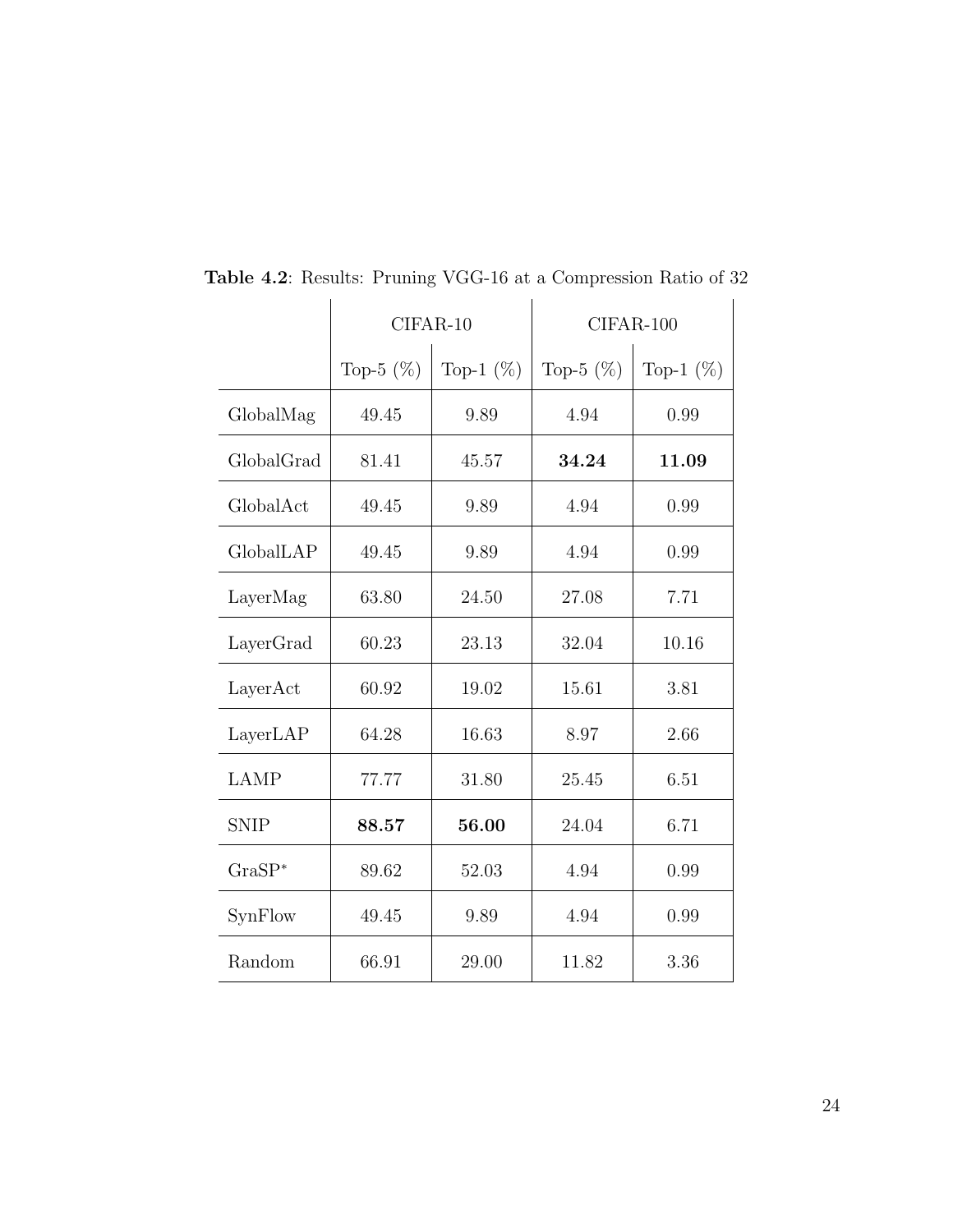|             |              | CIFAR-10     | CIFAR-100    |              |  |  |  |
|-------------|--------------|--------------|--------------|--------------|--|--|--|
|             | Top-5 $(\%)$ | Top-1 $(\%)$ | Top-5 $(\%)$ | Top-1 $(\%)$ |  |  |  |
| GlobalMag   | 49.45        | 9.89         | 4.94         | 0.99         |  |  |  |
| GlobalGrad  | 55.02        | 11.37        | 4.94         | 0.99         |  |  |  |
| GlobalAct   | 49.45        | 9.89         | 4.94         | 0.99         |  |  |  |
| GlobalLAP   | 49.45        | 9.89         | 4.94         | 0.99         |  |  |  |
| LayerMag    | 54.00        | 21.06        | 6.70         | 1.62         |  |  |  |
| LayerGrad   | 50.61        | 14.83        | 14.65        | 3.56         |  |  |  |
| LayerAct    | 53.78        | 12.33        | 5.94         | 1.63         |  |  |  |
| LayerLAP    | 54.49        | 14.89        | 9.21         | 2.40         |  |  |  |
| <b>LAMP</b> | 75.55        | 30.54        | 21.77        | 4.87         |  |  |  |
| <b>SNIP</b> | 58.20        | 12.71        | 5.56         | 1.32         |  |  |  |
| $GraSP*$    | 88.55        | 53.97        | 4.94         | 0.99         |  |  |  |
| SynFlow     | 49.45        | 9.89         | 4.94         | 0.99         |  |  |  |
| Random      | 58.53        | 20.45        | 6.66         | 1.83         |  |  |  |

**Table 4.3:** Results: Pruning VGG-16 at a Compression Ratio of 64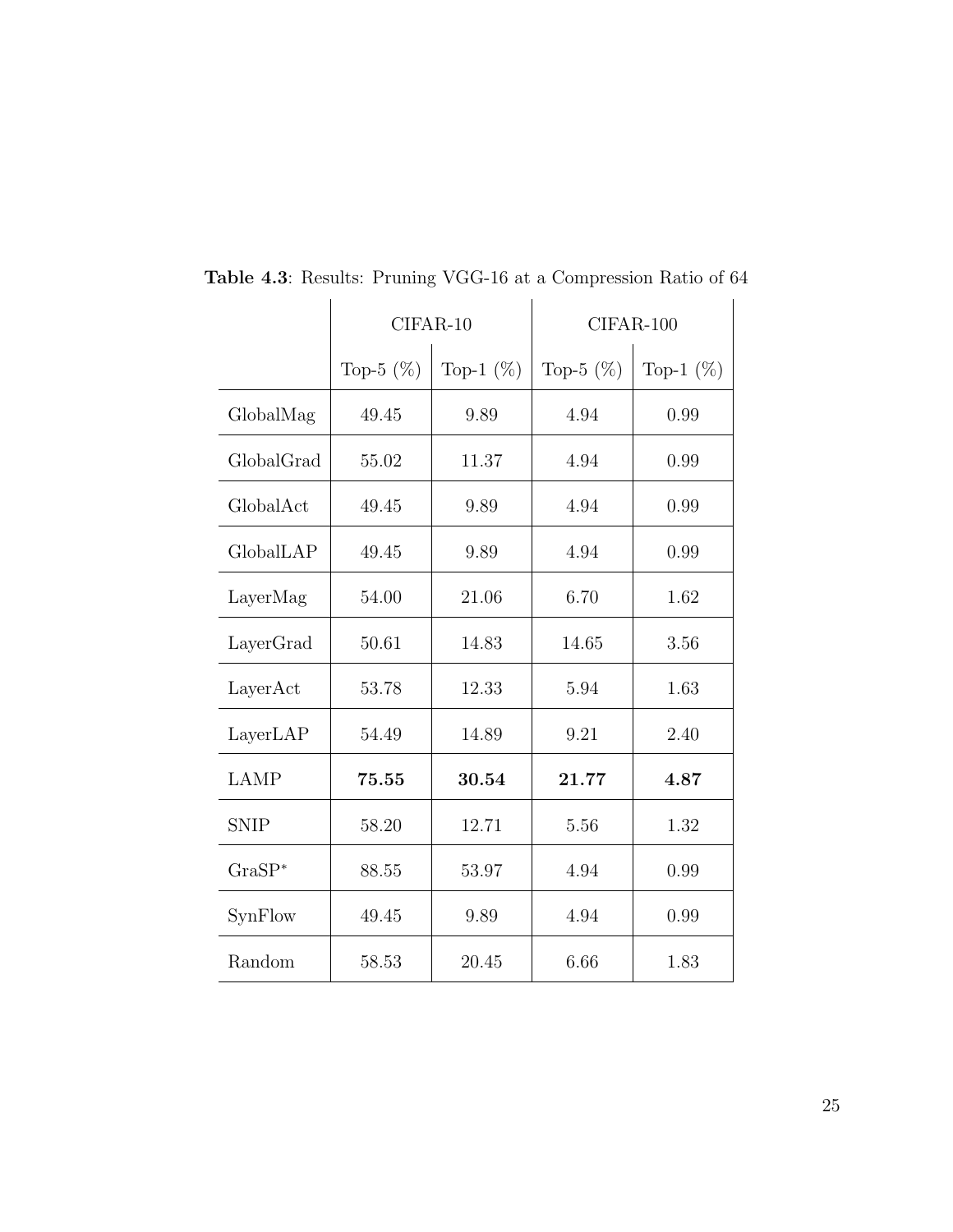

Figure 4.1: Top-1 Accuracy vs. Compression for VGG-16 on CIFAR-10



Figure 4.2: Top-5 Accuracy vs. Compression for VGG-16 on CIFAR-10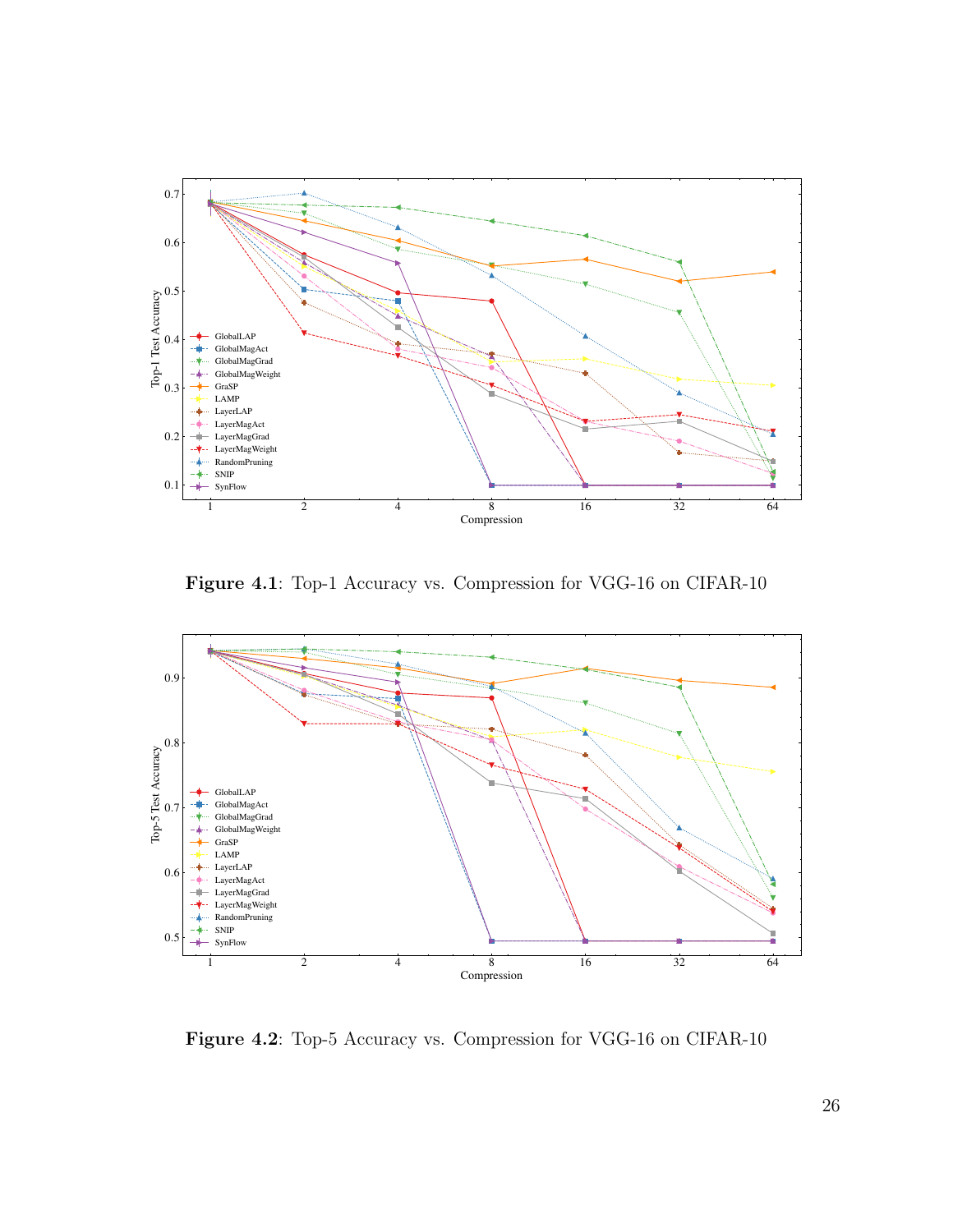

Figure 4.3: Top-1 Accuracy vs. Compression for VGG-16 on CIFAR-100



Figure 4.4: Top-5 Accuracy vs. Compression for VGG-16 on CIFAR-100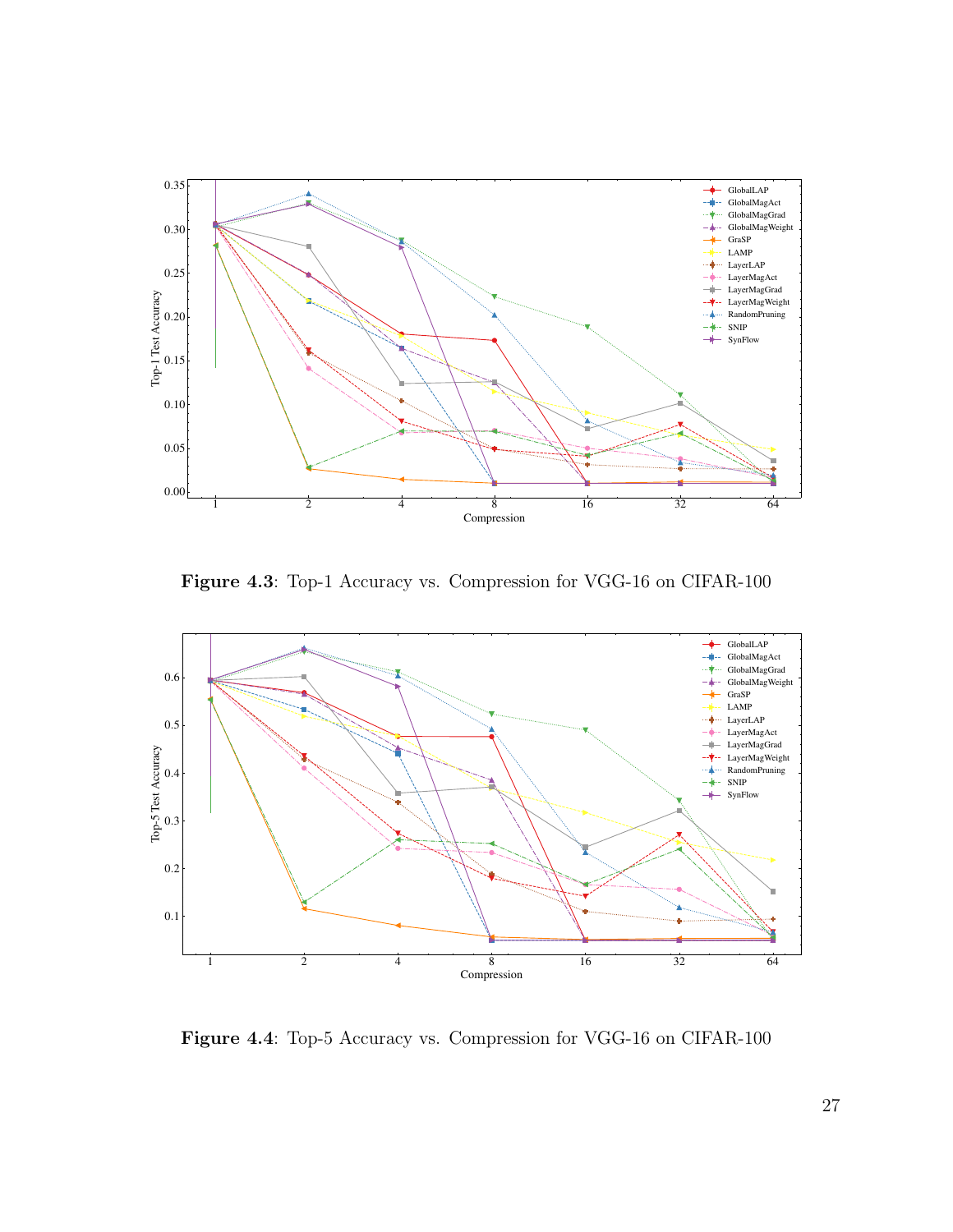

Figure 4.5: Compression Error vs. Compression for VGG-16 on CIFAR-10

### 4.2.2 ResNet-56

We next evaluated ResNet-56 on CIFAR-10 and CIFAR-100 under the same conditions. The accuracies for the high sparsity  $(r = \{32, 64\})$  scenarios are shown in Table 4.4 and Table 4.5. We note GraSP and SynFlow with an asterisk in these tables because of their high compression error rendering them unfair comparisons. Figures  $4.6 - 4.9$  show the accuracy vs. compression trade-offs, and 4.10 displays the compression error on CIFAR-10. Once again, the compression error for CIFAR-100 was not included because the differences between the two graphs were negligible.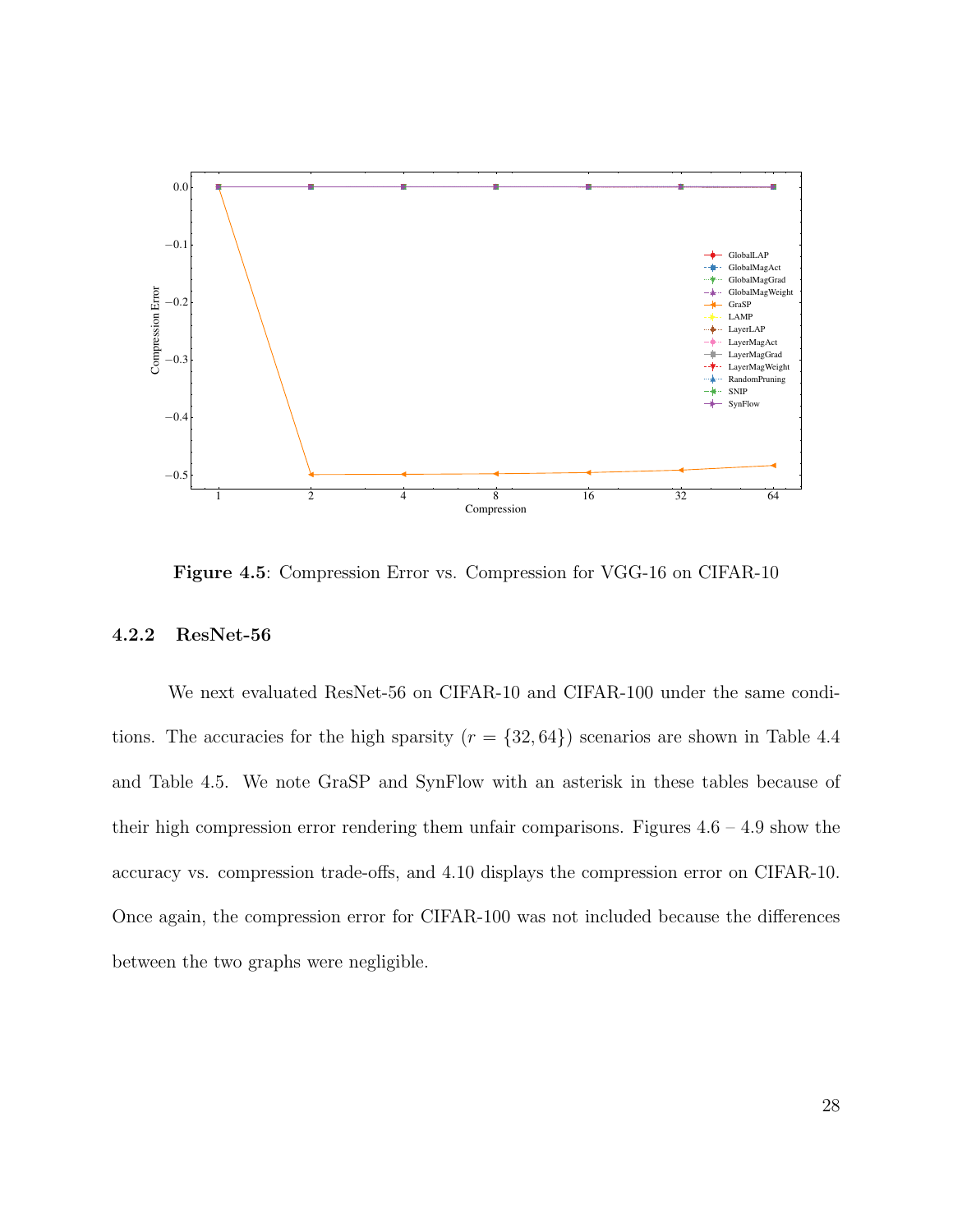|             |              | $CIFAR-10$   |              | $CIFAR-100$  |
|-------------|--------------|--------------|--------------|--------------|
|             | Top-5 $(\%)$ | Top-1 $(\%)$ | Top-5 $(\%)$ | Top-1 $(\%)$ |
| GlobalMag   | 93.54        | 53.17        | 46.42        | 19.47        |
| GlobalGrad  | 94.59        | 56.53        | 47.45        | 20.17        |
| GlobalAct   | 49.45        | 9.89         | 4.94         | 0.99         |
| GlobalLAP   | 93.61        | 52.27        | 46.27        | 19.32        |
| LayerMag    | 91.67        | 46.21        | 43.88        | 18.67        |
| LayerGrad   | 91.97        | 46.81        | 45.42        | 18.99        |
| LayerAct    | 92.32        | 47.88        | 41.39        | 16.37        |
| LayerLAP    | 91.55        | 46.55        | 43.96        | 18.13        |
| LAMP        | 93.35        | 52.26        | 47.26        | 20.00        |
| <b>SNIP</b> | 96.14        | 64.64        | 56.36        | 24.83        |
| $GraSP*$    | 96.46        | 67.88        | 61.32        | 29.81        |
| SynFlow*    | 96.97        | 69.73        | 73.29        | 42.60        |
| Random      | 94.82        | 59.08        | 55.36        | 26.33        |

Table 4.4: Results: Pruning ResNet-56 at a Compression Ratio of 32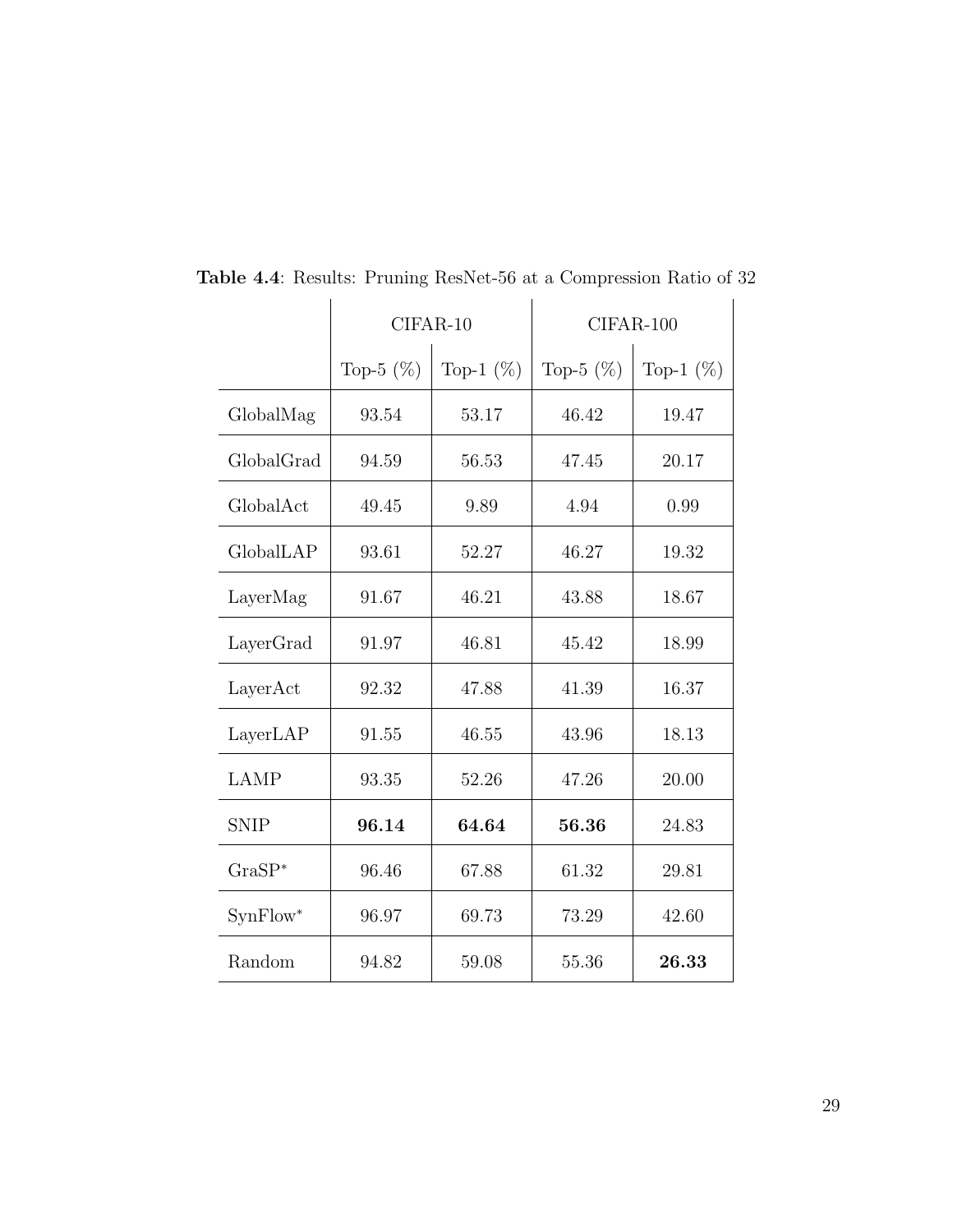|             |              | $CIFAR-10$   | $CIFAR-100$  |              |  |  |  |  |
|-------------|--------------|--------------|--------------|--------------|--|--|--|--|
|             | Top-5 $(\%)$ | Top-1 $(\%)$ | Top-5 $(\%)$ | Top-1 $(\%)$ |  |  |  |  |
| GlobalMag   | 92.48        | 47.78        | 34.56        | 12.60        |  |  |  |  |
| GlobalGrad  | 92.61        | 49.23        | 35.80        | 13.06        |  |  |  |  |
| GlobalAct   | 49.45        | 9.89         | 4.94         | 0.99         |  |  |  |  |
| GlobalLAP   | 92.50        | 47.96        | 34.12        | 12.16        |  |  |  |  |
| LayerMag    | 86.87        | 38.35        | 20.47        | 6.11         |  |  |  |  |
| LayerGrad   | 89.79        | 43.34        | 15.44        | 4.18         |  |  |  |  |
| LayerAct    | 86.59        | 37.55        | 21.62        | 6.46         |  |  |  |  |
| LayerLAP    | 88.67        | 39.44        | 29.22        | 9.85         |  |  |  |  |
| <b>LAMP</b> | 92.16        | 47.68        | 33.03        | 11.81        |  |  |  |  |
| <b>SNIP</b> | 95.46        | 59.56        | 43.80        | 16.69        |  |  |  |  |
| $GraSP*$    | 95.56        | 62.55        | 45.41        | 18.02        |  |  |  |  |
| SynFlow*    | 96.76        | 70.37        | 72.41        | 41.76        |  |  |  |  |
| Random      | 91.51        | 49.20        | 4.94         | 0.99         |  |  |  |  |

Table 4.5: Results: Pruning ResNet-56 at a Compression Ratio of 64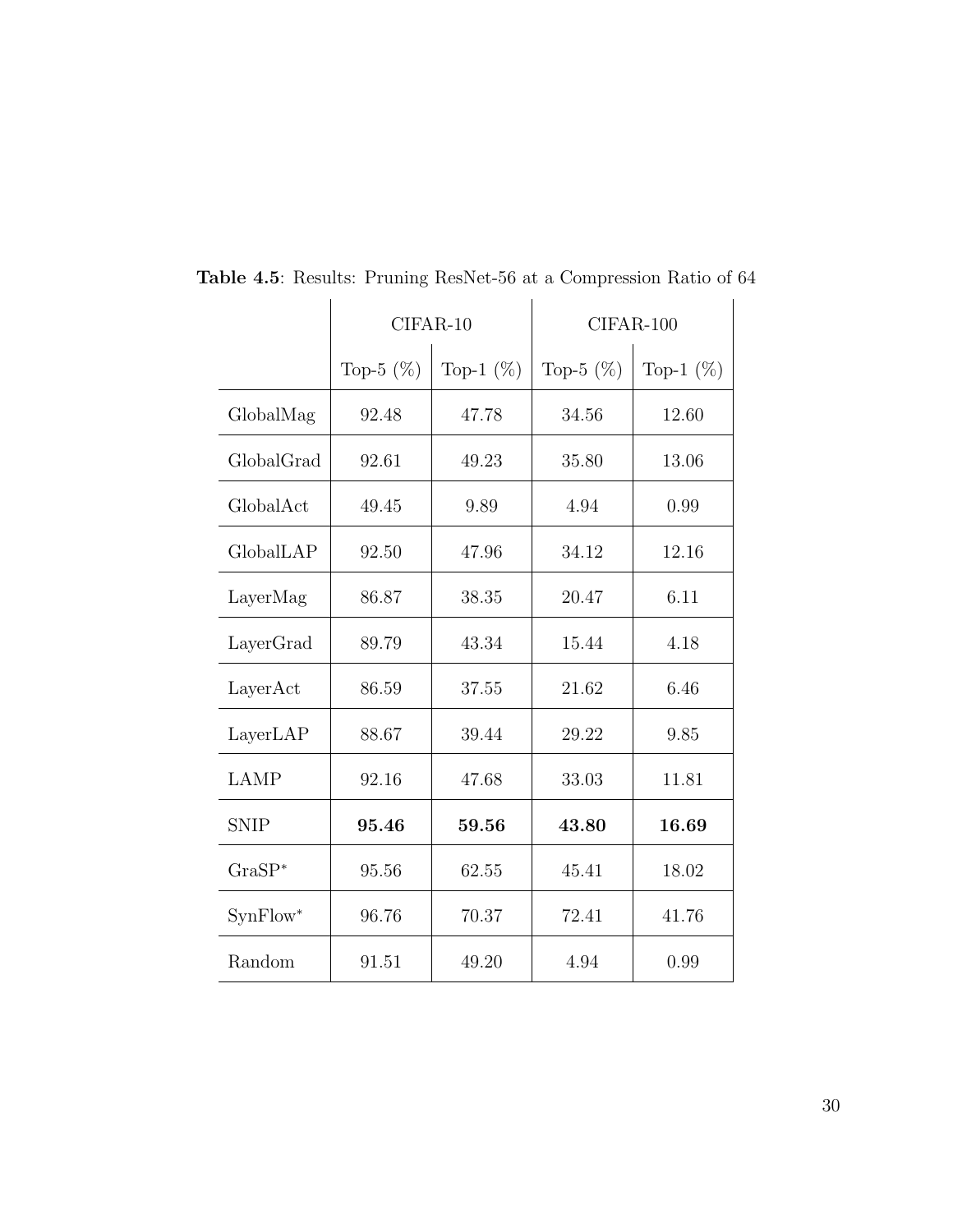

Figure 4.6: Top-1 Accuracy vs. Compression for ResNet-56 on CIFAR-10



Figure 4.7: Top-5 Accuracy vs. Compression for ResNet-56 on CIFAR-10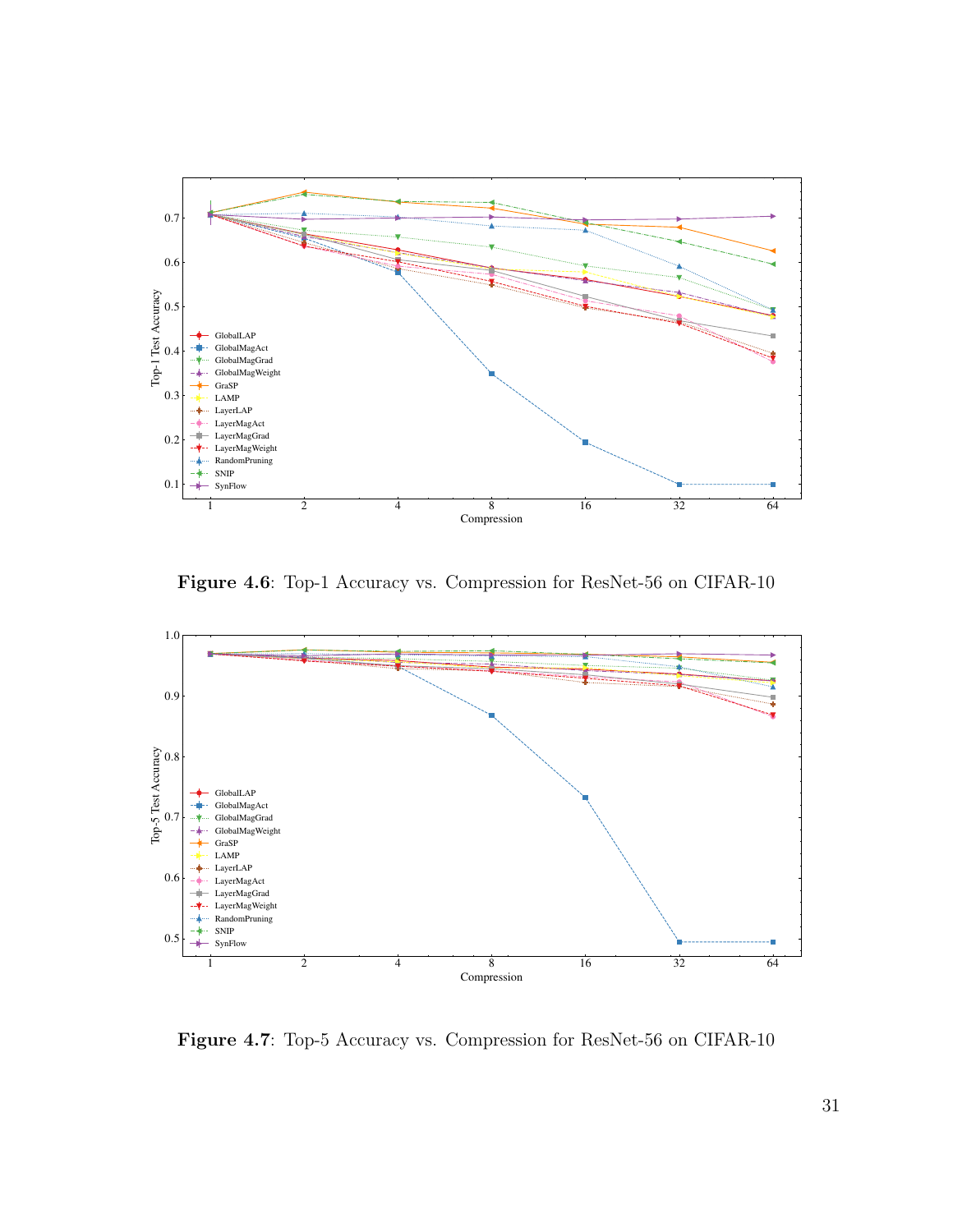

Figure 4.8: Top-1 Accuracy vs. Compression for ResNet-56 on CIFAR-100



Figure 4.9: Top-5 Accuracy vs. Compression for ResNet-56 on CIFAR-100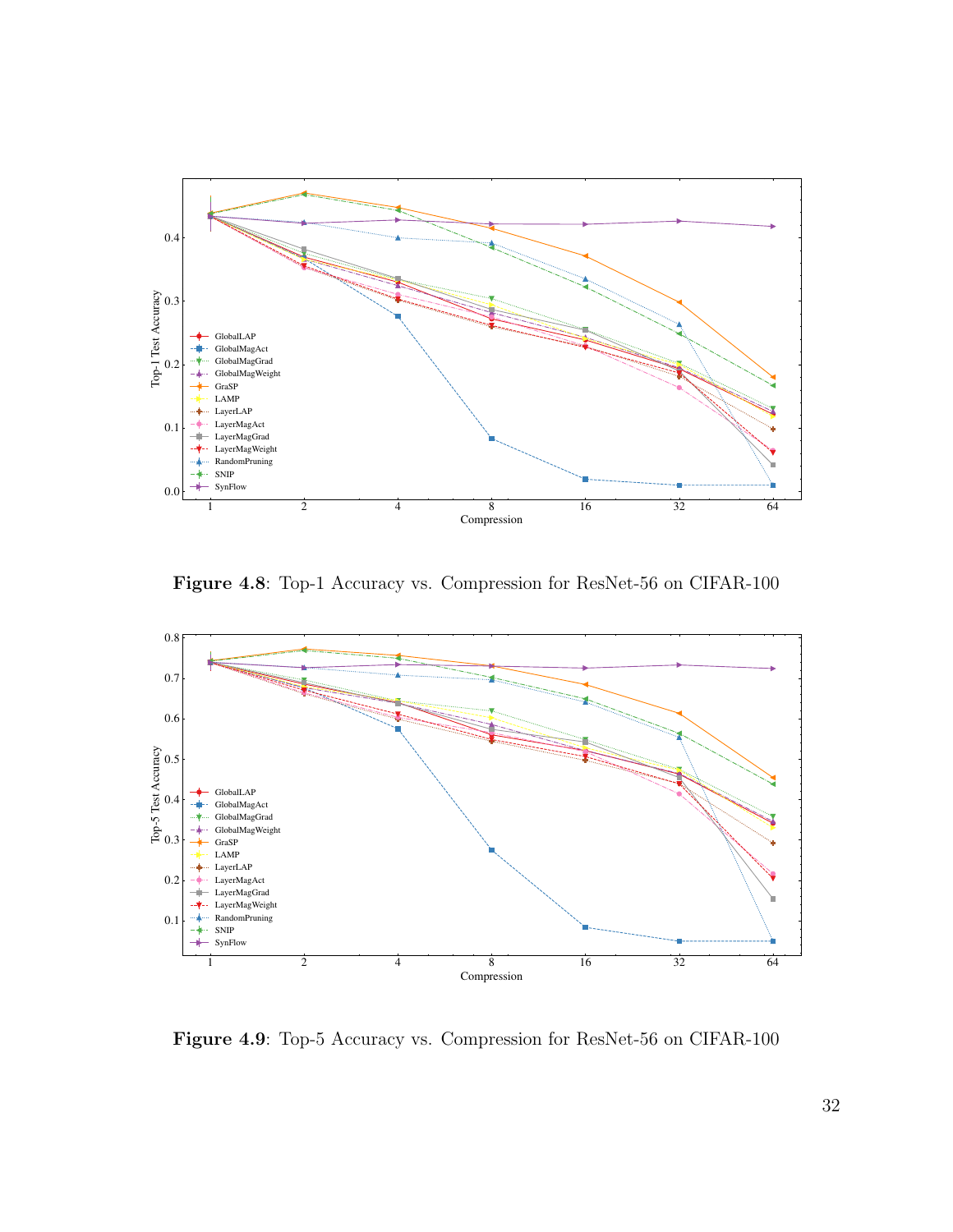

Figure 4.10: Compression Error vs. Compression for ResNet-56 on CIFAR-10

# 4.2.3 CNN on MNIST

Finally, we evaluated the basic CNN outlined in Table 4.1 on MNIST. Figures 4.11 and 4.12 show the accuracy vs. compression trade-offs, and 4.13 displays the compression error. This experiment was conducted to achieve a comparison with OBD, which has a Hessian computation that is otherwise too inefficient.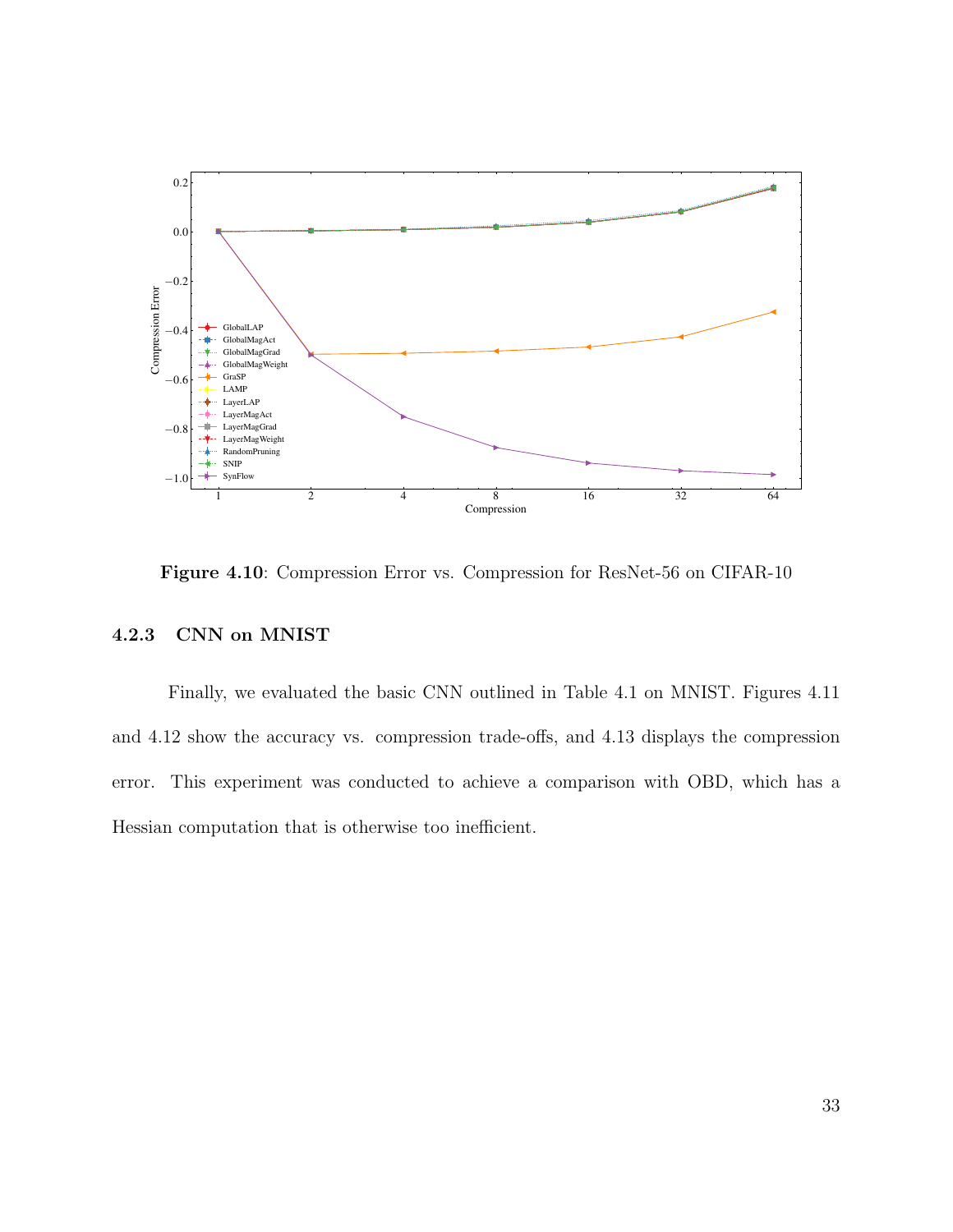

Figure 4.11: Top-1 Accuracy vs. Compression for CNN on MNIST



Figure 4.12: Top-5 Accuracy vs. Compression for CNN on MNIST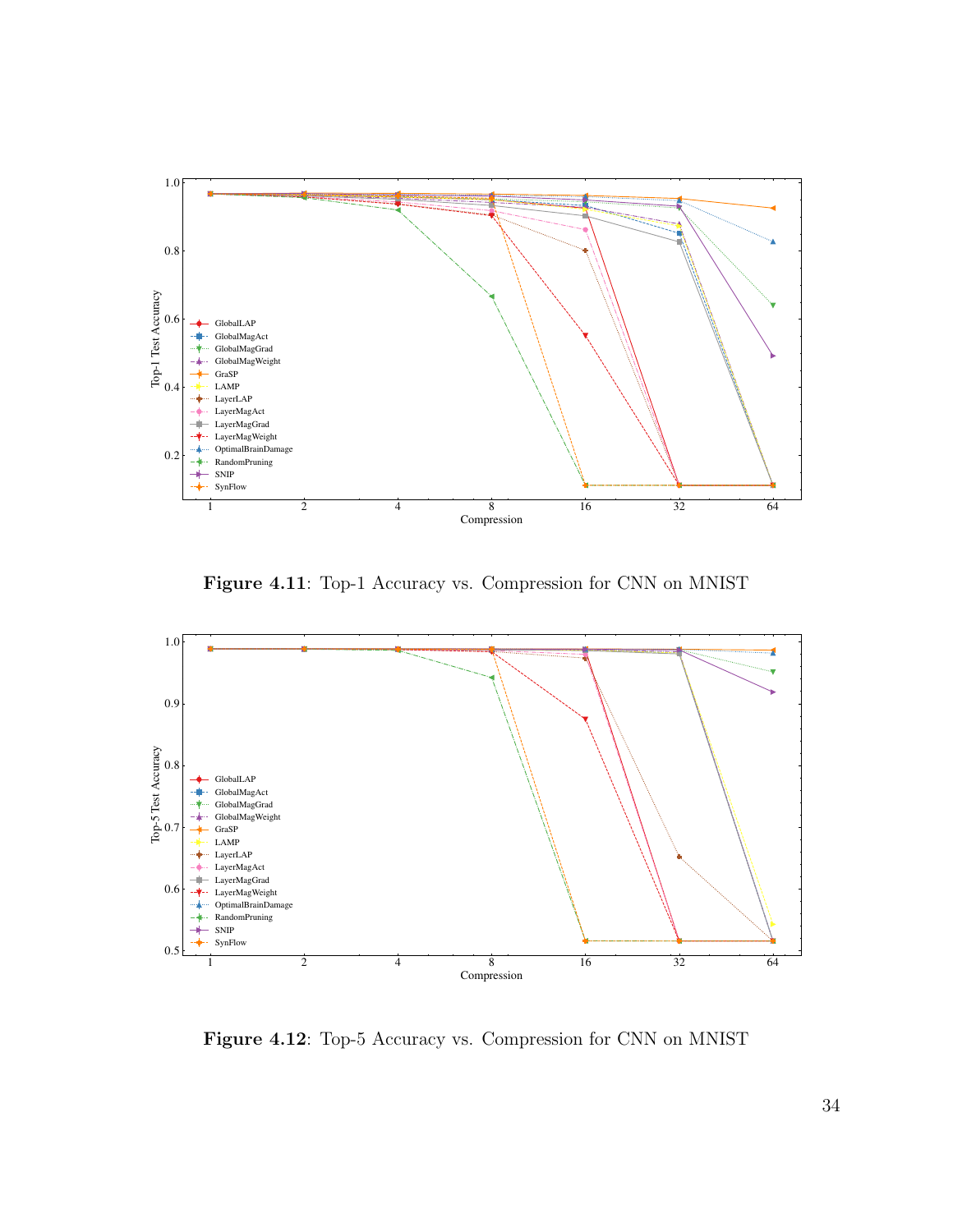

Figure 4.13: Compression Error vs. Compression for CNN on MNIST

#### 4.3 Discussion

Looking first at the table results for VGG-16, we note that SNIP has the best trade-off at  $r = 32$  on CIFAR-10, but it is surpassed by LAMP at  $r = 64$ . At  $r = 32$  on CIFAR-100, the global gradient baseline achieved the top performance. Moving to the high sparsity regime of  $r = 64$  once again, we see LAMP win out by a very solid margin, the only method coming near being the layer-wise gradient baseline. This last point is not surprising if we observe the accuracy trend of multiple methods having a top-1 accuracy of 9.89 on CIFAR-10 and 0.99 on CIFAR-100. These accuracies correspond to random chance classification, which occurs as a result of layer-collapse. As such, any method with these values has failed. Global methods are notoriously susceptible to this failure, otherwise the global gradient baseline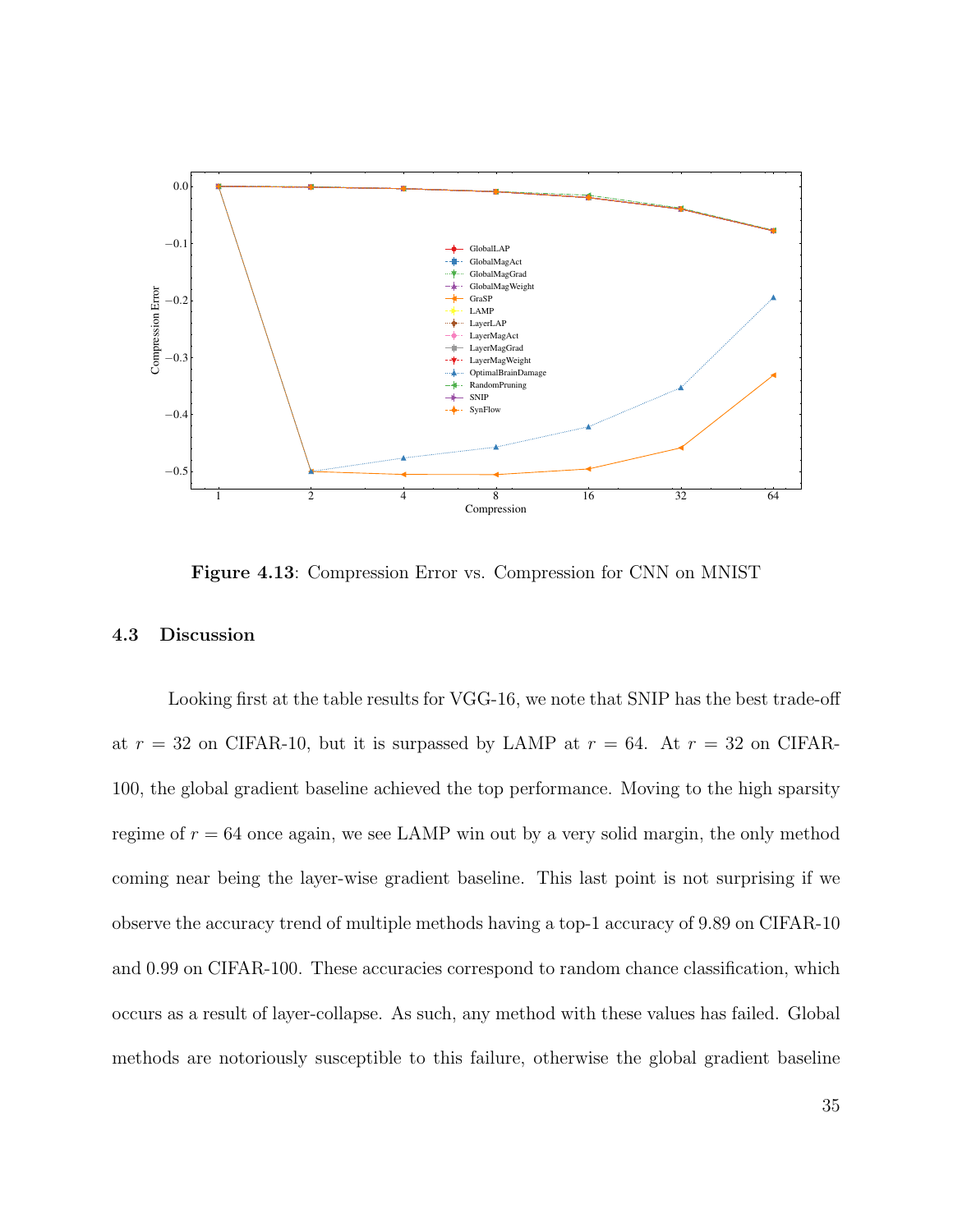may have beaten LAMP on CIFAR-100. Instead we see the layer-wise version survive, since it will not see layer-collapse unless the compression ratio is larger than the size of one of the non-classifier layers.

The accuracy-compression trade-off charts paint the same picture, with LAMP remaining more consistent at the higher sparsities while other methods encounter either large drops in accuracy or sudden layer-collapse. Regardless, SNIP proves to be the most consistent foresight pruning algorithm across all sparsity ranges.

The compression error results reveal another interesting fact: GraSP nearly always under-prunes the compression ratio by 50%. This means that GraSP at  $r = 32$  is actually pruning around  $r = 16$ . This result means that we have no proper comparison of GraSP at  $r = 64$ , making it difficult to compare to LAMP, which we know performs well at higher sparsities. If we readjust GraSP's accuracies to match the actual compression on CIFAR-10, it turns out to be approximately competitive with SNIP at higher sparsities. On CIFAR-100, however, GraSP almost immediately hits layer-collapse despite the method being developed to somewhat alleviate this effect from SNIP.

Examining the ResNet-56 results, we get a clearer picture. The trade-off curves are smoother, and only the global activation and random pruning baselines encounter layercollapse. From the tables, SNIP is the definitive state-of-the-art when we consider compression error. Although SynFlow seems to perform remarkably well, it's compression error suggests that it is hardly pruning at all, especially at high sparsity. This makes it unfair to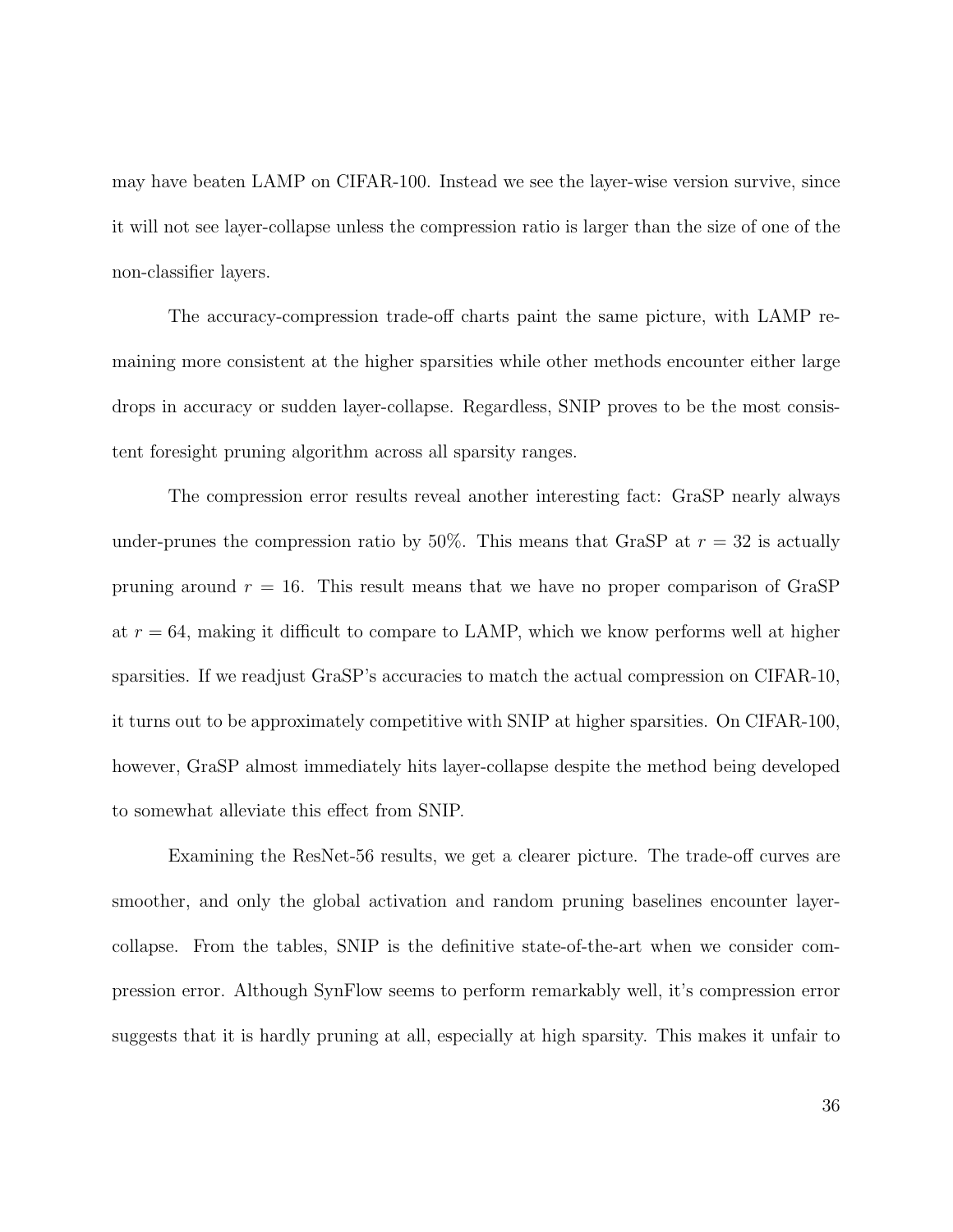compare it to any other method. Since GraSP compresses at half the rate of other methods, it must be compared to other algorithms' performances at half the compression, which has it losing to SNIP in most cases and sometimes even random pruning.

In fact, most of the methods lose to random pruning on VGG-16 and ResNet-56. Surprisingly, even SNIP is surpassed by it at some compression ratios on CIFAR100. In general, it seems that magnitude-based methods apart from LAMP work extremely poorly for foresight pruning, as they rarely beat random pruning. Among the methods that use the magnitude of weights, the best performers are those that at least multiply by the gradient.

Finally, we ran the experiment with a CNN on MNIST. The compression error once again shows that GraSP is under-pruning by 30-50%. However, OBD appears to follow the same error curve, under-pruning by 20-50%. We hypothesize that this is due to both methods' usage of second order derivatives. Higher order derivatives inevitably become 0 at some point, so it is likely that the GraSP and OBD scores are being calculated by multiplying by a 0 for most parameters. In such a case, there may be too many parameters with the same score, and the algorithm, not wanting to over-prune, decides not to prune all the zero scores that make up more than half of the network.

Despite these compression error problems, both GraSP and OBD start to recover back to the correct compression ratio with higher sparsities. It is thus easier to compare them to the competing methods. The top 4 methods for this experiment are GraSP, OBD, the global gradient baseline, and SNIP. Every other methods hits layer-collapse by  $r = 64$ .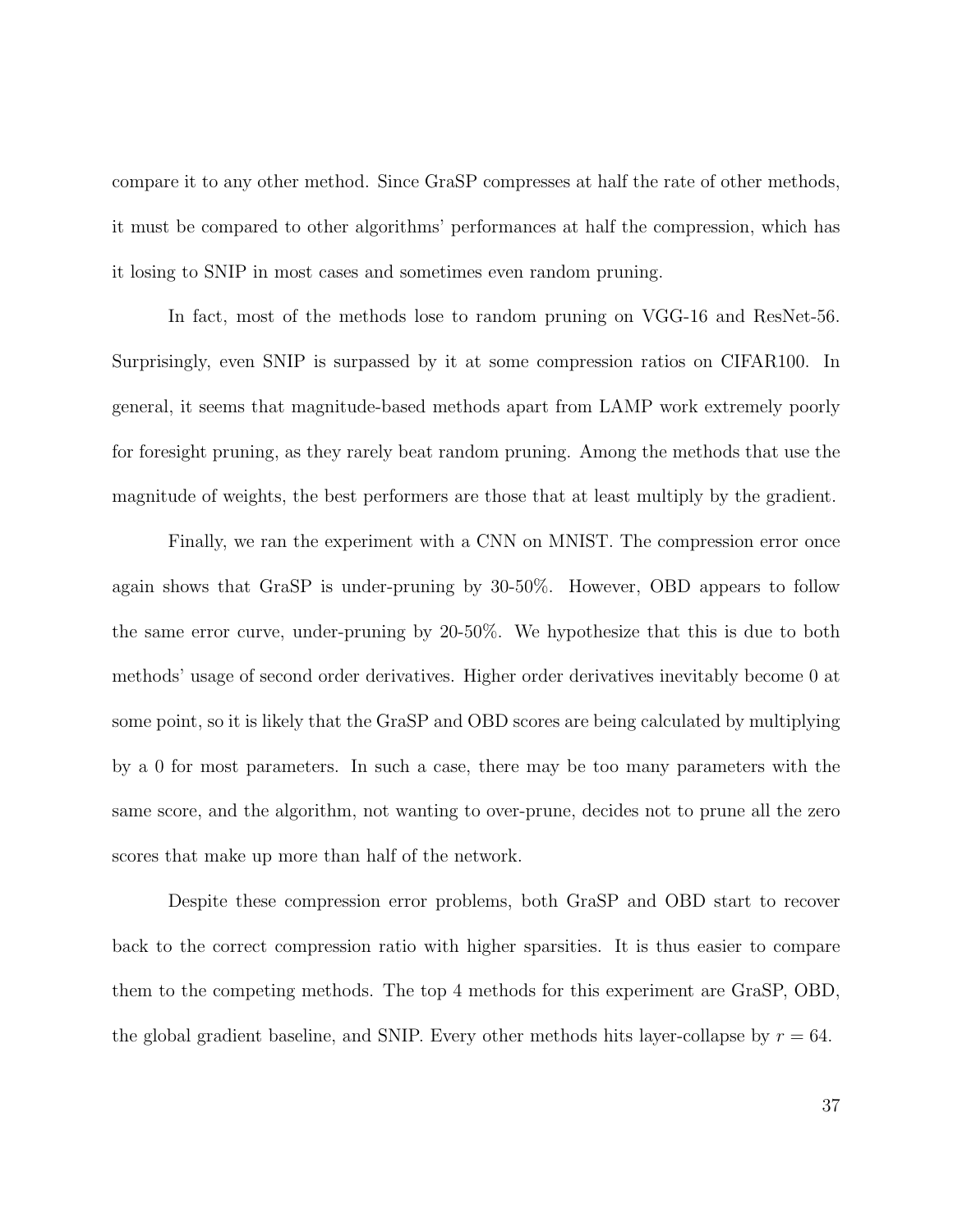#### 5 Conclusion

This work's aim has been to provide an empirical basis for stabilizing the field of neural network pruning. While it does not cover other subsections of pruning like filter pruning or iterative pruning, the results for foresight pruning are promising. The finding that magnitude is worse than random for foresight pruning gives definitive insight on what actually works, so researchers can formulate their future algorithms with not only theoretical foundations, but practical experiments as well.

On a more specific level, this thesis found that the most consistent foresight pruning algorithms were SNIP and GraSP, and LAMP performed better at higher compression ratios  $r \geq 64$ . Hessian-based methods tended to suffer from high compression error and underpruning, making it difficult to compare. With the development of new methods for pruning, the compression error induced should always receive some consideration. Experiments on ResNet-56 also appeared to give less volatile results compared to VGG-16. This probably just indicates that ResNet is a better image classification architecture and was thus easier to train, even with the missing parameters.

One of the most erratic methods tested was SynFlow, which did compete well despite being the most recent method published. Although SynFlow claimed to fix layer-collapse, it sometimes was one of the first methods to experience it in our experiments. Frankly,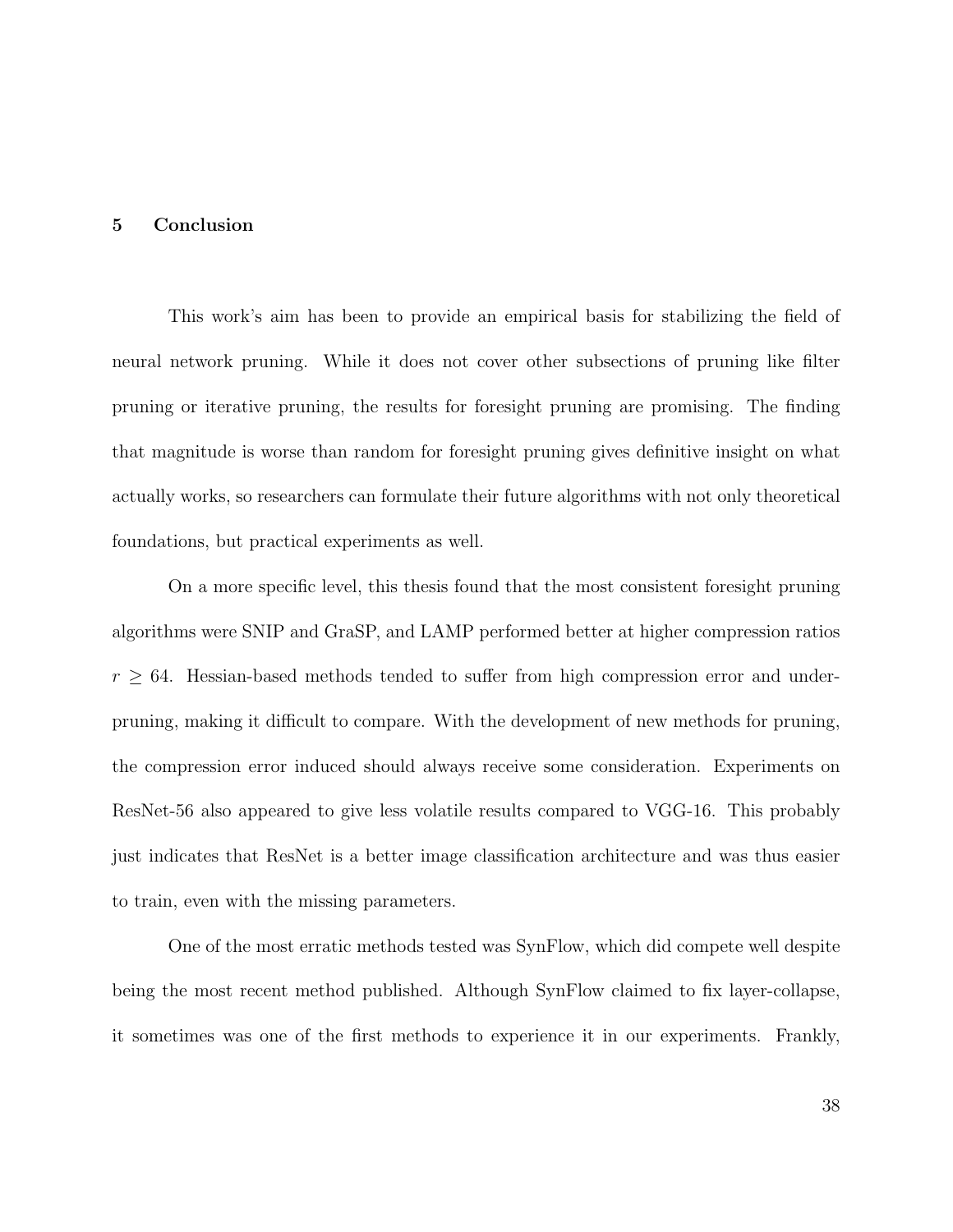when we were re-implementing the various methods included in this thesis, we referenced any available code provided by the original authors. Of all the code we reviewed, SynFlow's had several errors in its implementation of other state-of-the-art methods. The SynFlow code had re-implementations of SNIP and GraSP, the front-runners of foresight pruning, but we located mathematical errors in both of them. For SNIP, they used a score function that calculated the gradient multiplied by the weight, but this is not the case based on the SNIP paper, which simply uses the normalized magnitude of the gradient as the score. For GraSP, they neglected to negate the score, which is the core tenet of GraSP's method. Interestingly enough, the GraSP authors made the same mistake when implementing SNIP. Altogether, these errors render the results of these two papers rather questionable.

Nonetheless, this work should serve as a good baseline for future research on pruning. We aim to expand the experiments listed here to include larger datasets like ImageNet, other architectures in the same family (like ResNet-12, ResNet-34, etc.), and modern architectures like EfficientNet. We also plan to investigate the state-of-the-art for iterative pruning, which has a larger corpus of algorithms to compare. For those developing new pruning methods, we suggest to consider ways to mitigate layer-collapse while retaining a global scope. We predict this problem will bound most methods that neglect to consider it.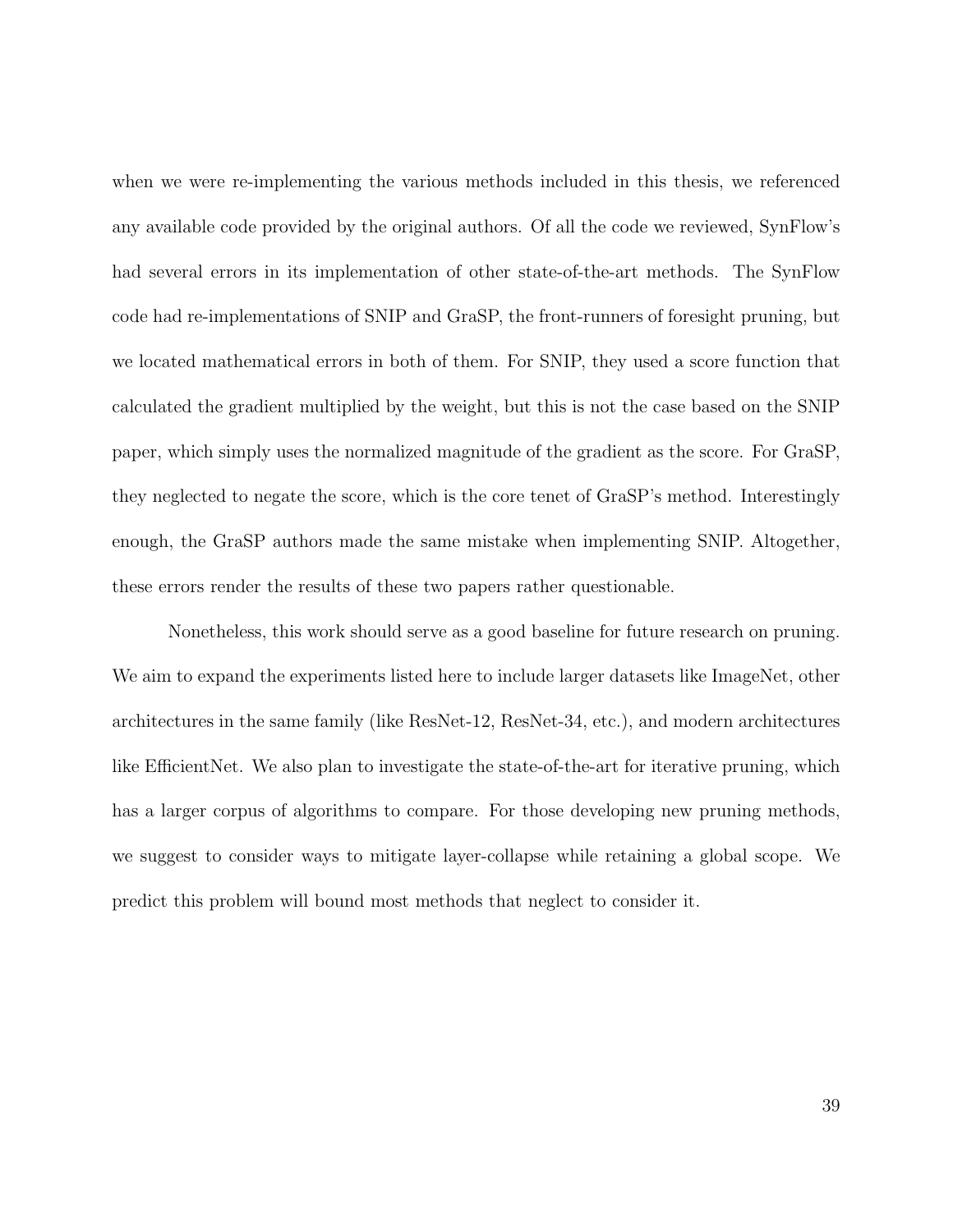#### Bibliography

- [1] K. He, X. Zhang, S. Ren, and J. Sun, "Deep residual learning for image recognition," in 2016 IEEE Conference on Computer Vision and Pattern Recognition (CVPR), 2016, pp. 770–778.
- [2] K. Simonyan and A. Zisserman, "Very deep convolutional networks for large-scale image recognition," 2014. [Online]. Available: https://arxiv.org/abs/1409.1556
- [3] M. Tan and Q. Le, "EfficientNet: Rethinking model scaling for convolutional neural networks," in Proceedings of the 36th International Conference on Machine Learning, ser. Proceedings of Machine Learning Research, K. Chaudhuri and R. Salakhutdinov, Eds., vol. 97. PMLR, 09–15 Jun 2019, pp. 6105–6114. [Online]. Available: https://proceedings.mlr.press/v97/tan19a.html
- [4] T. B. Brown, B. Mann, N. Ryder, M. Subbiah, J. Kaplan, P. Dhariwal, A. Neelakantan, P. Shyam, G. Sastry, A. Askell, S. Agarwal, A. Herbert-Voss, G. Krueger, T. Henighan, R. Child, A. Ramesh, D. M. Ziegler, J. Wu, C. Winter, C. Hesse, M. Chen, E. Sigler, M. Litwin, S. Gray, B. Chess, J. Clark, C. Berner, S. McCandlish, A. Radford, I. Sutskever, and D. Amodei, "Language models are few-shot learners," 2020. [Online]. Available: https://arxiv.org/abs/2005.14165
- [5] W. Fedus, B. Zoph, and N. Shazeer, "Switch transformers: Scaling to trillion parameter models with simple and efficient sparsity," 2021. [Online]. Available: https://arxiv.org/abs/2101.03961
- [6] J. Sakai, "How synaptic pruning shapes neural wiring during development and, possibly, in disease," Proceedings of the National Academy of Sciences, vol. 117, no. 28, pp. 16 096–16 099, 2020. [Online]. Available: https://www.pnas.org/doi/abs/10.1073/pnas.2010281117
- [7] H. Peter R., "Synaptic density in human frontal cortex: Developmental changes and effects of aging," Brain Research, vol. 163, no. 2, pp. 195–205, 1979. [Online]. Available: https://www.sciencedirect.com/science/article/pii/0006899379903494
- [8] J. Frankle and M. Carbin, "The lottery ticket hypothesis: Finding sparse, trainable neural networks," in International Conference on Learning Representations, 2019. [Online]. Available: https://openreview.net/forum?id=rJl-b3RcF7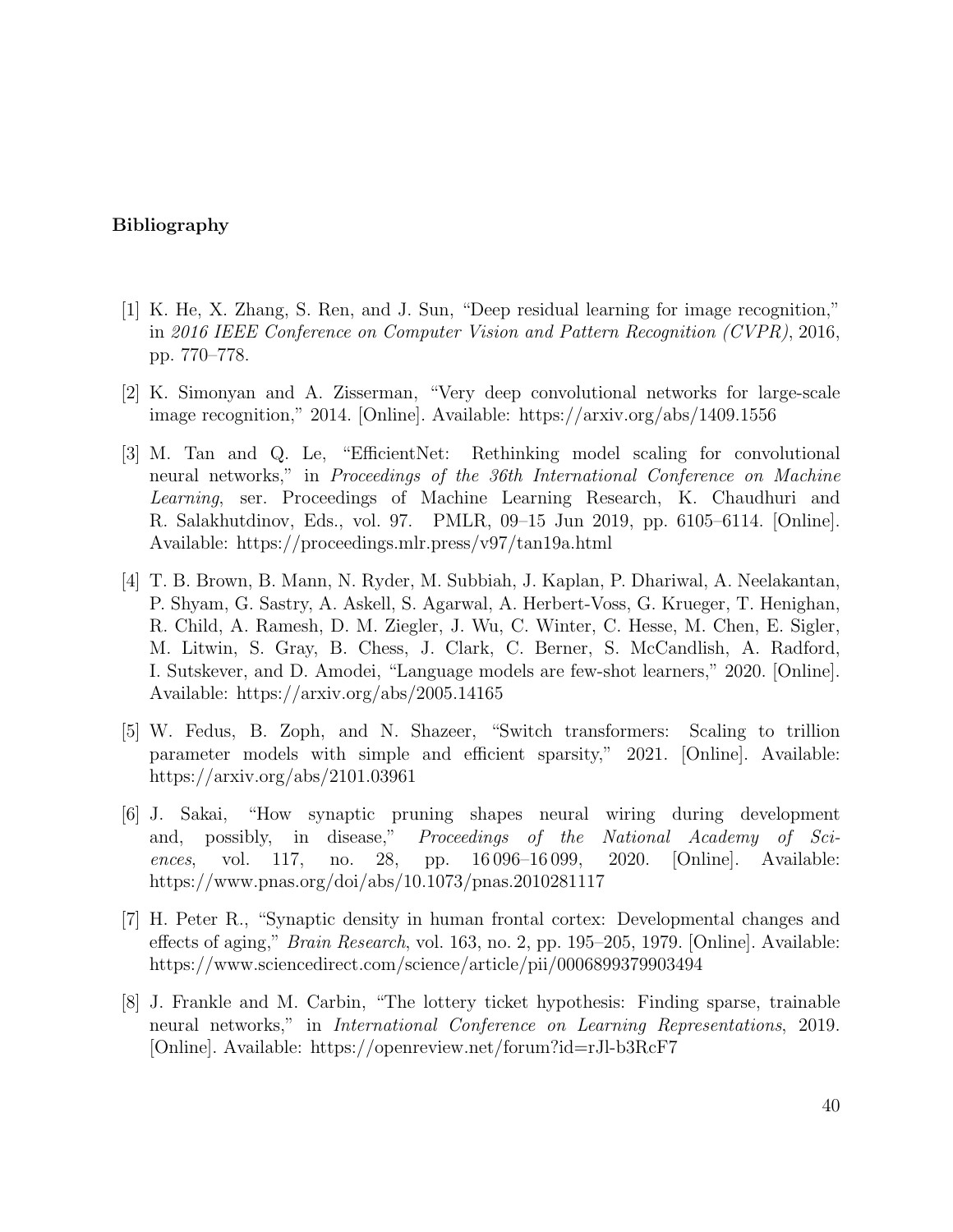- [9] D. Blalock, J. J. Gonzalez Ortiz, J. Frankle, and J. Guttag, "What is the state of neural network pruning?" in Proceedings of Machine Learning and Systems, I. Dhillon, D. Papailiopoulos, and V. Sze, Eds., vol. 2, 2020, pp. 129–146. [Online]. Available: https://proceedings.mlsys.org/paper/2020/file/d2ddea18f00665ce8623e36bd4e3c7c5- Paper.pdf
- [10] M. C. Mozer and P. Smolensky, "Skeletonization: A technique for trimming the fat from a network via relevance assessment," in Advances in Neural Information Processing Systems, D. Touretzky, Ed., vol. 1. Morgan-Kaufmann, 1988. [Online]. Available: https://proceedings.neurips.cc/paper/1988/file/07e1cd7dca89a1678042477183b7ac3f-Paper.pdf
- [11] Y. L. Cun, J. S. Denker, and S. A. Solla, Optimal Brain Damage. San Francisco, CA, USA: Morgan Kaufmann Publishers Inc., 1990, p. 598–605.
- [12] B. Hassibi and D. Stork, "Second order derivatives for network pruning: Optimal brain surgeon," in Advances in Neural Information Processing Systems, S. Hanson, J. Cowan, and C. Giles, Eds., vol. 5. Morgan-Kaufmann, 1992. [Online]. Available: https://proceedings.neurips.cc/paper/1992/file/303ed4c69846ab36c2904d3ba8573050- Paper.pdf
- [13] O. Russakovsky, J. Deng, H. Su, J. Krause, S. Satheesh, S. Ma, Z. Huang, A. Karpathy, A. Khosla, M. Bernstein, A. C. Berg, and L. Fei-Fei, "ImageNet Large Scale Visual Recognition Challenge," *International Journal of Computer Vision (IJCV)*, vol. 115, no. 3, pp. 211–252, 2015.
- [14] S. Han, J. Pool, J. Tran, and W. J. Dally, "Learning both weights and connections for efficient neural networks," in Proceedings of the 28th International Conference on Neural Information Processing Systems - Volume 1, ser. NIPS'15. Cambridge, MA, USA: MIT Press, 2015, p. 1135–1143.
- [15] H. Li, A. Kadav, I. Durdanovic, H. Samet, and H. P. Graf, "Pruning filters for efficient convnets," 2016. [Online]. Available: https://arxiv.org/abs/1608.08710
- [16] Y. He, G. Kang, X. Dong, Y. Fu, and Y. Yang, "Soft filter pruning for accelerating deep convolutional neural networks," in *Proceedings of the 27th International Joint* Conference on Artificial Intelligence, ser. IJCAI'18. AAAI Press, 2018, p. 2234–2240.
- [17] J. Ye, X. Lu, Z. Lin, and J. Z. Wang, "Rethinking the smaller-norm-less-informative assumption in channel pruning of convolution layers," 2018. [Online]. Available: https://arxiv.org/abs/1802.00124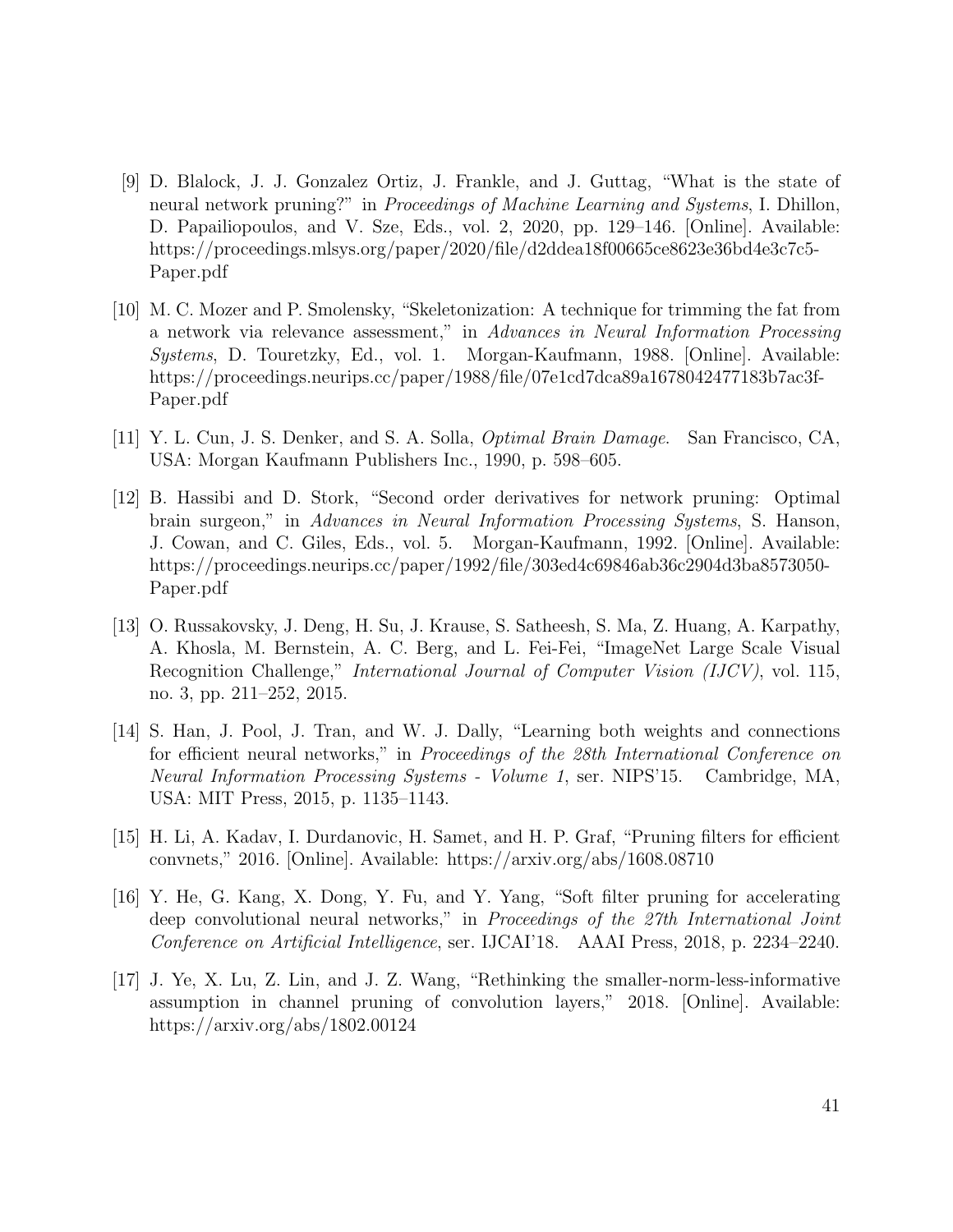- [18] Y. He, P. Liu, Z. Wang, Z. Hu, and Y. Yang, "Filter pruning via geometric median for deep convolutional neural networks acceleration," in 2019 IEEE/CVF Conference on Computer Vision and Pattern Recognition (CVPR), 2019, pp. 4335–4344.
- [19] X. Suau, L. Zappella, V. Palakkode, and N. Apostoloff, "Principal filter analysis for guided network compression," CoRR, vol. abs/1807.10585, 2018. [Online]. Available: http://arxiv.org/abs/1807.10585
- [20] J.-H. Luo, J. Wu, and W. Lin, "Thinet: A filter level pruning method for deep neural network compression," in 2017 IEEE International Conference on Computer Vision  $(ICCV), 2017, pp. 5068-5076.$
- [21] A. Dubey, M. Chatterjee, and N. Ahuja, "Coreset-based neural network compression," in Computer Vision – ECCV 2018, V. Ferrari, M. Hebert, C. Sminchisescu, and Y. Weiss, Eds. Cham: Springer International Publishing, 2018, pp. 469–486.
- [22] D. Wang, L. Zhou, X. Zhang, X. Bai, and J. Zhou, "Exploring linear relationship in feature map subspace for convnets compression,"  $ArXiv$ , vol. abs/1803.05729, 2018.
- [23] M. Augasta and T. Kathirvalavakumar, "Pruning algorithms of neural networks a comparative study," Central European Journal of Computer Science, vol. 3, pp. 105–115, 09 2013.
- [24] S. Park, J. Lee, S. Mo, and J. Shin, "Lookahead: A far-sighted alternative of magnitude-based pruning," 2020. [Online]. Available: https://arxiv.org/abs/2002.04809
- [25] J. Lee, S. Park, S. Mo, S. Ahn, and J. Shin, "Layer-adaptive sparsity for the magnitude-based pruning," in International Conference on Learning Representations, 2021. [Online]. Available: https://openreview.net/forum?id=H6ATjJ0TKdf
- [26] N. Lee, T. Ajanthan, and P. H. S. Torr, "Snip: Single-shot network pruning based on connection sensitivity,"  $ArXiv$ , vol. abs/1810.02340, 2019.
- [27] X. Glorot and Y. Bengio, "Understanding the difficulty of training deep feedforward neural networks," in Proceedings of the Thirteenth International Conference on Artificial Intelligence and Statistics, ser. Proceedings of Machine Learning Research, Y. W. Teh and M. Titterington, Eds., vol. 9. Chia Laguna Resort, Sardinia, Italy: PMLR, 13–15 May 2010, pp. 249–256. [Online]. Available: https://proceedings.mlr.press/v9/glorot10a.html
- [28] C. Wang, G. Zhang, and R. Grosse, "Picking winning tickets before training by preserving gradient flow," in *International Conference on Learning Representations*, 2020. [Online]. Available: https://openreview.net/forum?id=SkgsACVKPH